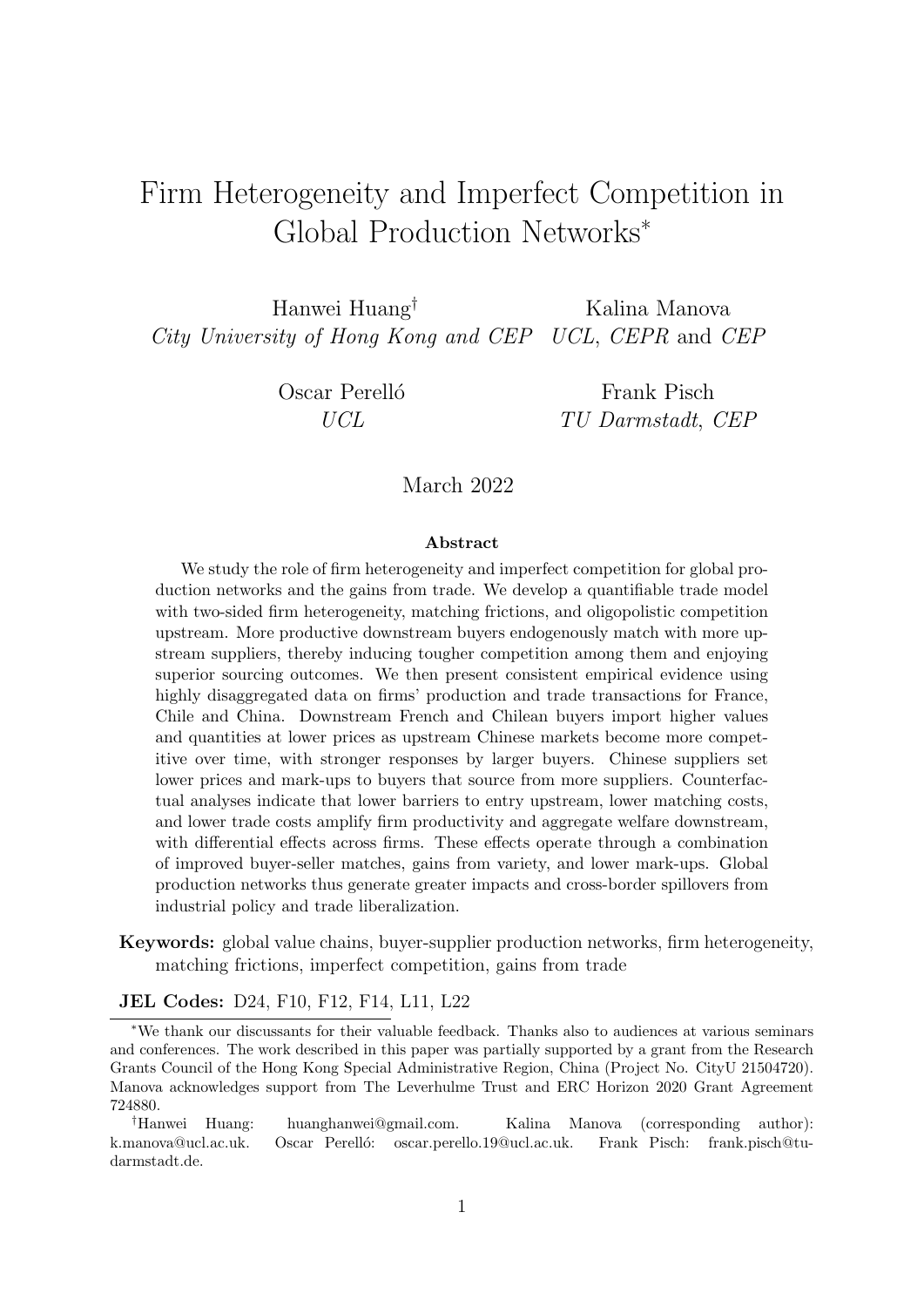# 1 Introduction

Global value chains have fundamentally transformed international trade and firm operations in recent decades. Firms increasingly rely on imported inputs sourced from foreign suppliers and in turn sell to both final consumers and downstream producers at home and abroad (e.g. Antras et al. 2017, Bernard and Moxnes 2018). At the same time, there has been dramatic and growing heterogeneity in productivity, size and trade participation across firms within countries and sectors. Large firms dominate global trade and transact with the greatest number of buyers and suppliers (e.g. Bernard et al. 2012, Bernard et al. 2019). The skewness and granularity of the firm size distribution affect aggregate productivity and the gains from trade (e.g. Gabaix 2011, di Giovanni et al. 2014, Melitz and Redding 2015, Gaubert and Itskhoki 2016). The rise of superstar firms has also been accompanied by higher industry concentration and mark-ups (e.g. Autor et al. 2017, De Loecker and Eeckhout 2017, 2018, Yeaple 2019). These phenomena raise important questions about the optimal design of trade and industrial policies.

This paper examines the role of firm heterogeneity and imperfect competition for global production networks and the gains from trade. We develop a quantifiable trade model with two-sided firm heterogeneity, matching frictions, and oligopolistic competition upstream. More productive downstream buyers endogenously match with more upstream suppliers, thereby inducing tougher competition among them and enjoying superior sourcing outcomes. We then present consistent empirical evidence using highly disaggregated data on firms' production and trade transactions for France, Chile, and China. Downstream French and Chilean buyers import higher values and quantities at lower prices as upstream Chinese markets become more competitive over time, with stronger responses by larger buyers. Chinese suppliers set lower prices and mark-ups to buyers that source from more suppliers. Counterfactual analyses indicate that lower barriers to entry upstream, lower matching costs, and lower trade costs amplify firm productivity and aggregate welfare downstream, with differential effects across firms. These effects operate through a combination of improved buyer-seller matches, gains from variety, and lower mark-ups. Global production networks thus generate greater impacts and cross-border spillovers from industrial policy and trade liberalization.

Our first contribution is theoretical. We develop a general-equilibrium model of global sourcing in which heterogeneous buyers transact with heterogeneous suppliers in the presence of trade costs, matching frictions, monopolistic competition downstream, and oligopolistic competition upstream. At a higher fixed cost, downstream buyers can meet more potential suppliers and choose suppliers with higher buyer-supplier match quality. The number and identity of a firm's suppliers determines its suppliers' optimal buyerspecific price and mark-up.

The combination of matching frictions and imperfect competition implies that endogenous network formation amplifies the underlying heterogeneity among firms. More productive firms source from more suppliers (with their marginal supplier being less productive), and thereby induce tougher competition within their larger pool of suppliers. More productive firms thus enjoy lower input costs because of higher input variety, bettermatched input providers, and lower input mark-ups, even though their average supplier is less productive. Respectively, more productive input suppliers sell more to more buyers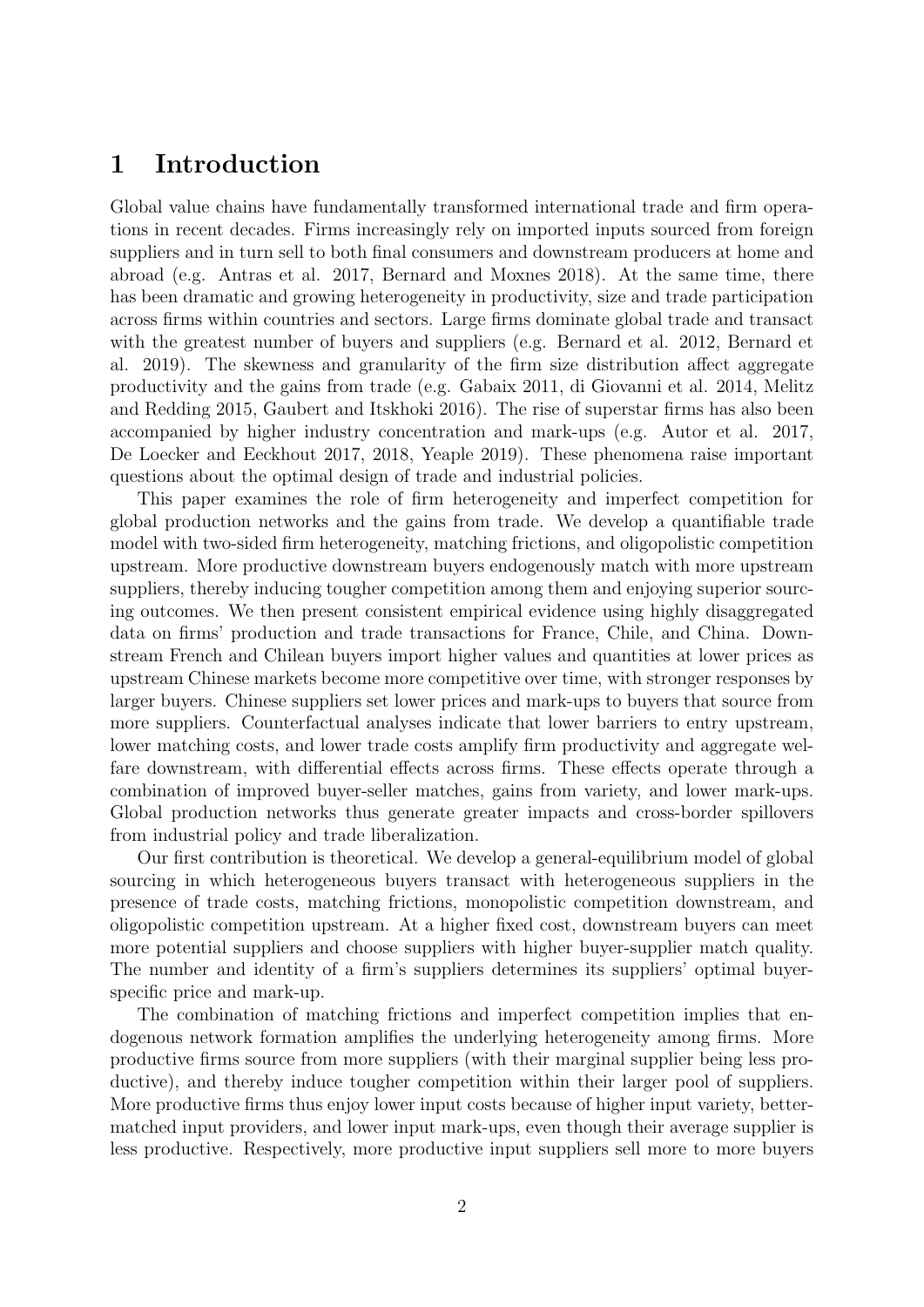(with their marginal buyer being less productive) and earn higher sales revenues.

A distinctive prediction of this framework is that a fall in upstream entry costs makes the market for input suppliers more competitive. As a result, sufficiently productive downstream firms optimally match with more suppliers and benefit from lower input costs, with the latter effect increasing with buyer productivity. By contrast, reductions in trade or matching costs enable buyers in the middle of the productivity distribution that are not yet sourcing from all potential suppliers to match with more suppliers. While all input buyers enjoy a lower input price index, those that expand their supplier set gain more.

Our second contribution is empirical. We combine firm-level production data and transaction-level customs data for the universe of French, Chilean and Chinese firms in 2000-2006 to validate key predictions of the model. This allows us to examine how the dramatic expansion in firm entry and trade activity in China has affected downstream producers in two economies at different segments of the global value chain and at different levels of economic development, Chile and France. For Chile, we exploit rich data on firm imports from China that identify the seller, HS 6-digit product, value, price and quantity at the transaction level, matched to indicators for broad firm size bins. For France, we access analogous transaction-level import data without the seller identity, but instead matched to detailed firm balance sheets. Finally, for China, we use matched data on firms' export transactions and balance sheets to characterize the Chinese market structure and the set of suppliers to France, Chile and the rest of the world (ROW) by HS-6 product.

Guided by the model, we quantify the upstream market structure relevant to individual producers in Chile and France with the number of potential Chinese suppliers by product and year. We present baseline results using the number of Chinese exporters to ROW excluding respectively Chile or France. We provide robust evidence using instead the actual number of Chinese exporters to Chile or France, which is arguably exogenous from the perspective of atomistic buyers. We also instrument the latter with the number of Chinese exporters either to ROW or to a larger yet comparable market: the Pacific Alliance countries in the case of Chile, and the US in the case of France. Given the importance of Chinese inputs to Chilean and French firms and the insignificance of the Chilean and French markets to China, our identification strategy allows us to draw causal conclusions. In turn, examining both Chile and France presents an opportunity to assess whether similar economic forces operate in environments with very different market size, economic development, and economic geography.

We first empirically establish that market structure upstream and buyer heterogeneity downstream shape the pattern of global production networks in line with the model's predictions. Downstream French and Chilean firms import greater quantities, pay lower unit prices, and spend more on imported inputs from China when there are more upstream Chinese producers. Bigger buyers benefit more from tougher competition among suppliers. These results are robust to controlling for firm, product and year fixed effects, as well as product-specific time trends. They are also not driven by other supply conditions upstream, such as the distribution of supplier productivity and quality, the roles of intermediated or processing trade, and the presence of multi-product or multinational sellers. The patterns are also independent of product-specific trade costs (import tariffs) and the downstream market structure.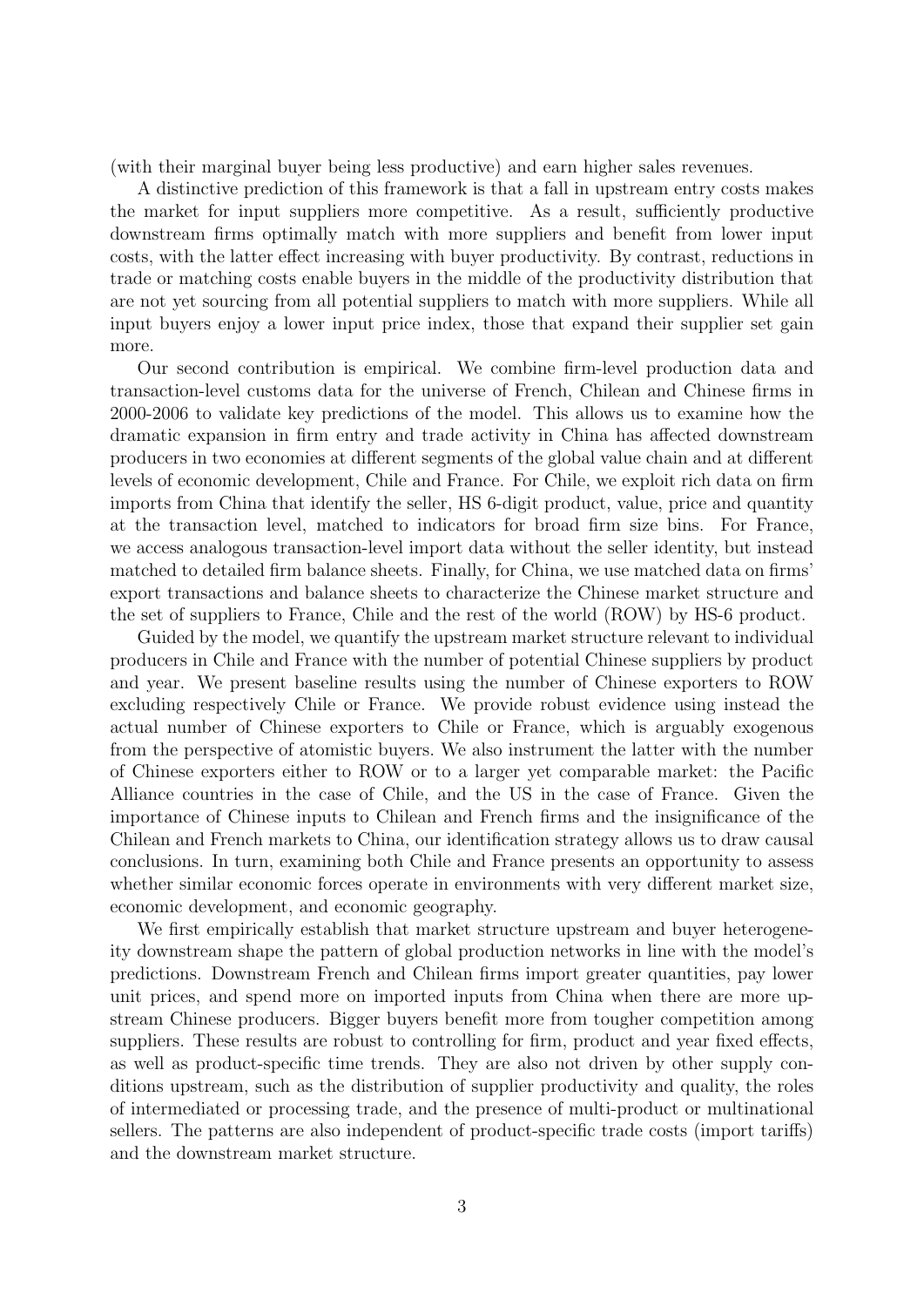Exploiting the richer information on trade partner identity in the Chilean data, we then provide additional evidence that Chinese suppliers systematically vary sales prices across Chilean firms in a way consistent with the market structure in the model. In particular, upstream sellers offer lower unit prices for the same HS 6-digit product to downstream buyers that source that product from more Chinese suppliers. This result obtains in stringent specifications that account for marginal costs and quality with seller-product pair fixed effects and for downstream demand with buyer-product pair fixed effects.

Our third contribution is methodological. The model permits structural estimation and quantification despite its rich economic environment. We are able to characterize firms' optimal sourcing strategy, even though it is the outcome of a high-dimensional combinatorial discrete-choice optimization problem. We develop a solution method that extends tools from the prior literature (such as convexification, sequential supplier entry into matching markets, and Fréchet-distributed match quality) to endogenous production networks with two-sided heterogeneity and imperfect competition (Antràs et al. 2017, Arkolakis et al. 2021, Taschereau-Dumouchel 2019). The model also delivers gravity expressions for trade flows at the firm-to-firm and firm levels. This makes it possible to estimate key model parameters from the available data, while calibrating others to estimates from the literature that are consistent with the model.

Our last contribution is quantitative. We use the model to evaluate the effect of trade policy, industrial policy, and technological progress on global sourcing and the gains from trade. We find that lower barriers to entry upstream, lower matching costs, and lower trade costs amplify firm productivity, firm size dispersion, and aggregate welfare downstream. These effects operate through a combination of improved matching of buyers and suppliers, gains from greater input variety, and lower mark-ups. Shutting down one model feature at a time, we establish that two-sided firm heterogeneity, matching frictions and imperfect competition all play a large quantitative role.

These counterfactual exercises have important policy implications. Existing studies that evaluate trade policies rely on Computable General Equilibrium (CGE) models or New Quantitative Trade Models (NQTM), which typically ignore global production net-works, firm granularity, and/or market power.<sup>[1](#page-3-0)</sup> Our results indicate that taking these forces into account can generate significantly higher gains from trade. In addition, our analysis illustrates the benefits associated with reductions in buyer-supplier matching costs as distinct from trade costs. This may provide justification for policies that decrease matching costs through trade promotion, information technology or international contract enforcement. Finally, our conclusions reveal how imperfect competition in global value chains gives rise to cross-border spillovers of national industrial policies such as deregulation and other reforms that encourage firm entry.

We advance several strands of literature. Most directly, we contribute to research on the determinants of global sourcing and its implications for firm performance. Access to foreign inputs has been shown to increase aggregate welfare and firm productivity, product quality, innovation, and profitability (Amiti and Konings, 2007; Goldberg et al., 2010; Halpern et al., 2015; Yu, 2015; Bøler et al., 2015; Manova et al., 2015; Blaum

<span id="page-3-0"></span><sup>1</sup>Ottaviano (2014) discusses the difference between these two approaches, while Costinot and Rodríguez-Clare (2014) provide a synthetic treatment of NQTM.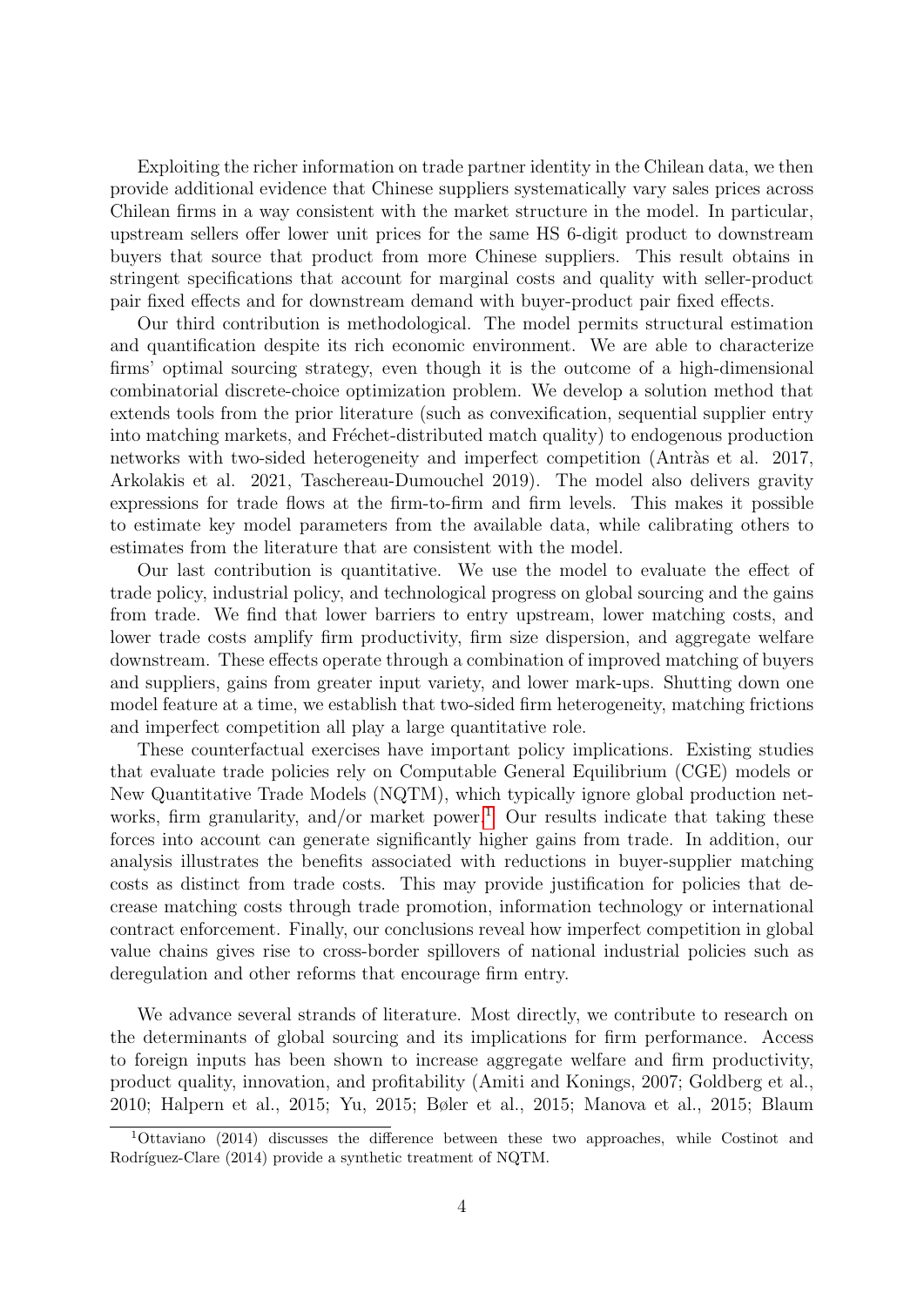et al., 2018). Recent theory emphasizes the role of firm productivity and trade costs in driving these outcomes (Antras, Fort, and Tintelnot, 2017; Furusawa et al., 2017; Boehm and Oberfield, 2018; Bernard et al., 2019). This literature assumes perfect or monopolistic competition upstream and typically abstracts from matching frictions, such that heterogeneous downstream firms source promiscuously from anonymous upstream suppliers.

A growing research stream examines the role of firm heterogeneity in buyer-supplier production networks (see Bernard and Moxnes, 2018 for a recent survey). Bernard et al. (2019) study the impact of domestic supplier connections on firms' marginal costs and performance in Japan, whereas Bernard et al. (2018), Eaton et al. (2016), and Eaton et al. (2018) explore the matching of exporters and importers using data on firmto-firm trade transactions for Norway, US-Colombia, and France, respectively. Bernard, Dhyne Magermann, Manova, Moxnes (2019) find that two-sided firm heterogeneity and match-specific shifters are important in explaining the variation in firm-to-firm sales in the complete domestic production network in Belgium. Recent models of buyer-seller networks feature monopolistically competitive markets that imply constant mark-ups, with generally one-sided firm heterogeneity (Chaney, 2014; Eaton et al., 2015; Bernard, Moxnes, and Ulltveit-Moe, 2018; Lim, 2018; Oberfield, 2018).

Extending these two literatures, we consider global production networks with (i) twosided firm heterogeneity, (ii) matching frictions, and (iii) imperfect competition upstream. The interaction of these three forces gives rise to novel theoretical insights, and is thus necessary and sufficient to rationalize empirical patterns in the data that other frameworks cannot. On necessity, models without (i) or (ii) cannot simultaneously account for the variation in sourcing patterns across downstream firms, across suppliers within buyers, and across buyers within suppliers. Frameworks that feature (i) and (ii) but omit (iii) rule out heterogeneous pricing across buyers within a supplier and differential effects of changes in the market structure upstream across downstream firms; this includes a large class of models in the prior literature. On sufficiency, ours is the first within a potential class of data-consistent models that accommodate the complexity of (i), (ii) and (iii), yet remains parsimonious and highly tractable.

Indirectly, we also contribute to the literature on imperfect competition in international trade. Classic paradigms with monopolistic competition have attractive theoretical and empirical properties (Krugman 1980, Melitz 2003). Without assumptions of CES demand and Pareto-distributed productivity, however, such models typically cannot generate gravity expressions for aggregate trade flows, which restricts their use in structural estimation (Melitz and Ottaviano, 2008; Arkolakis et al., 2018; Combes et al., 2012; Head et al., 2014; Head and Spencer, 2017). Recent advances accommodate the role of superstar firms in tractable oligopolistic environments with data-inspired strategic interactions among firms (Bernard et al., 2003; Atkeson and Burstein, 2008; Edmond et al., 2015; Neary, 2016; Amiti et al., 2018). Our contribution is to develop a tractable model of imperfect competition in produciton networks that can both match micro-level empirical patterns and generate gravity trade flows conducive to counterfactual analysis.

At a broader level, we shed more light on the implications of production networks for the firm size distribution. Prior work indicates that not only own characteristics, but also characteristics of input suppliers contribute to the large and growing firm size dispersion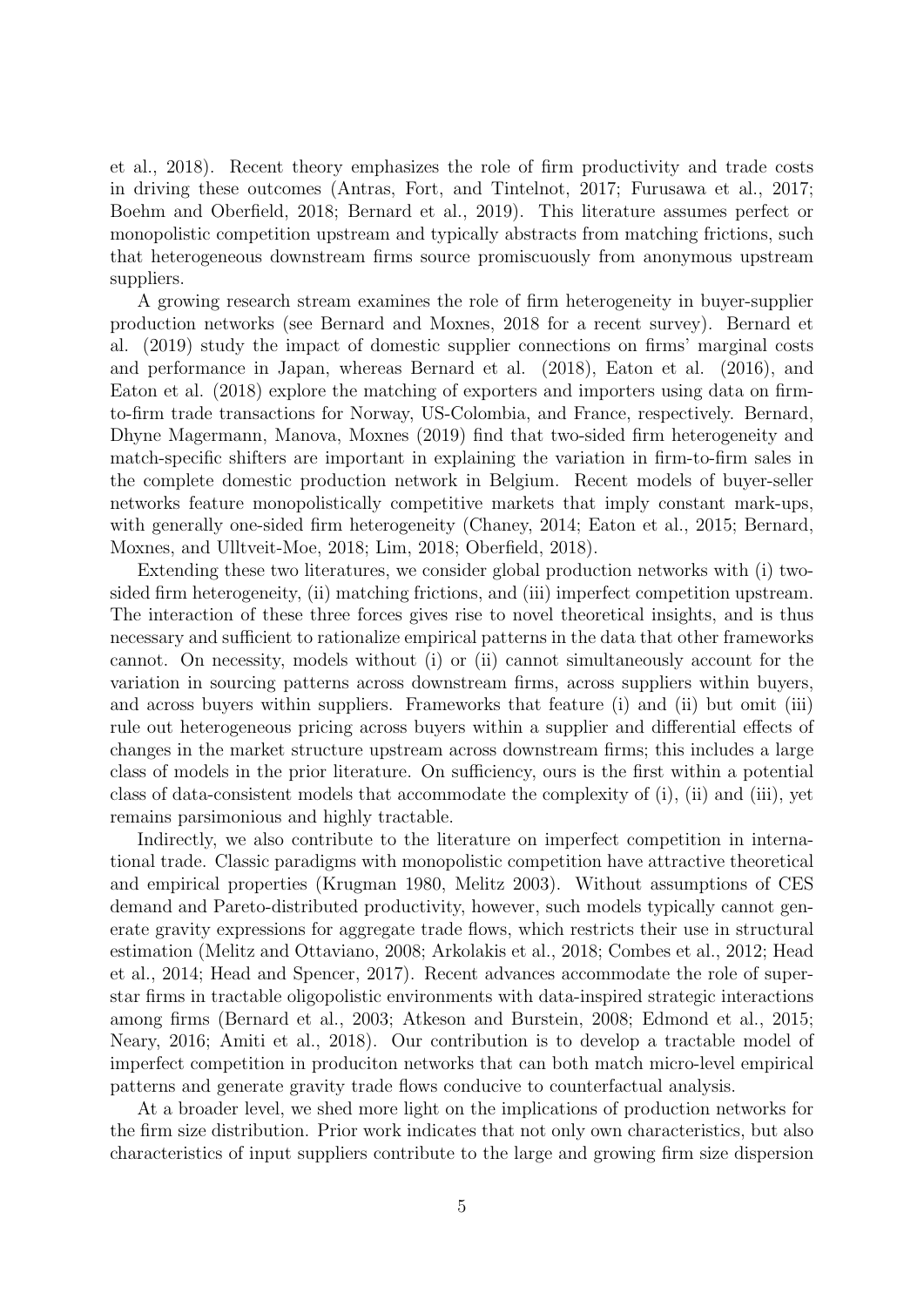(Melitz, 2003, Sutton, 2007, Bernard, Dhyne Magermann, Manova, Moxnes, 2019). We show that endogenous match formation with imperfect competition upstream is one mediating force through which produciton networks augment the productivity advantage of more efficient firms and thereby amplifies the firm size dispersion.

Our work also informs the transmission of idiosyncratic and macro-economic shocks. Input-output linkages in asymmetric networks have been found to generate aggregate shocks from firm-specific shocks and enhance long-run growth (Acemoglu et al., 2012; Baqaee, 2018; Baqaee and Farhi, 2019; Acemoglu and Azar, 2017; Magerman et al. 2016). Global production networks can in turn transmit shocks across countries (Carvalho et al., 2016; Boehm et al., 2019; Lim, 2018; Tintelnot et al. 2017). Our analysis suggests imperfect competition and two-sided heterogeneity can strengthen these transmission mechanisms, while global sourcing can generate international externalities from domestic industrial and trade policies.

The paper is organized as follows. Section 2 presents the model of global sourcing with two-sided firm heterogeneity, endogenous buyer-supplier match formation, and oligopolistic competition upstream. Section 3 introduces the production and trade data for France, Chile and China, and provides reduced-form empirical evidence in line with the model's predictions. Section 4 develops and implements a structural estimation strategy for operationalizing the model. Section 5 performs counterfactual exercises within the model to evaluate the impact of industrial policies, trade reforms, and technological progress. The last section concludes.

# 2 Theoretical Framework

We first develop a quantifiable, general-equilibrium model of global sourcing in which heterogeneous buyers match with heterogeneous suppliers in the presence of trade costs. We examine the impact of matching frictions and oligopolistic competition upstream on the sourcing behavior of monopolistically competitive firms downstream. We characterize the endogenous formation of the global production network and key outcomes at the firmand firm-to-firm transaction levels. We relegate detailed proofs to an online Appendix.

## 2.1 Final Demand

There are J countries in the world. Consumers have Cobb-Douglas preferences across homogeneous and differentiated goods. In each country i, wages  $w_i$  are pinned down in the freely tradable, homogeneous-good sector produced under constant returns to scale. Consumers exhibit CES preferences for available varieties  $\omega \epsilon \Omega_i$  of the non-tradable differentiated final good:

$$
U_i = Q_0^{1-\alpha} \left[ \int_{\omega \in \Omega_i} q(\omega)^{\frac{\sigma-1}{\sigma}} d\omega \right]^{\frac{\alpha \sigma}{\sigma-1}}, \ \sigma > 1,
$$

where  $\sigma$  is the elasticity of substitution across varieties. Given aggregate expenditure  $E_i$ and price index  $P_i$  for differentiated goods, demand for variety  $\omega$  with price  $p_i(\omega)$  is:

$$
q_i(\omega) = E_i P_i^{\sigma - 1} p_i(\omega)^{-\sigma}.
$$
\n(1)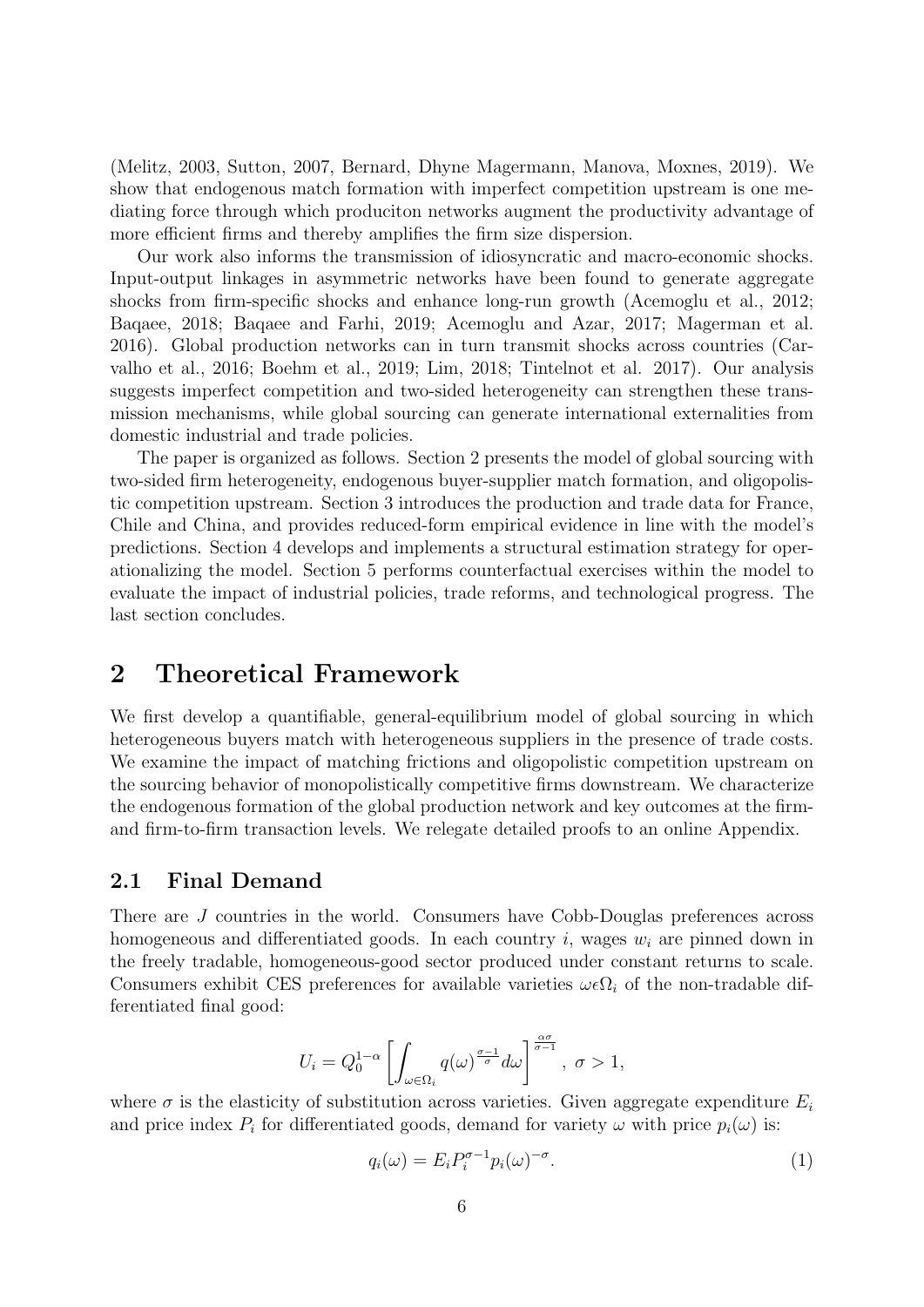## 2.2 Downstream Production

In each country, a continuum of monopolistically competitive firms assemble domestic and imported inputs to manufacture final goods. Firms optimally set a constant mark-up above their marginal production cost  $c_i(\omega)$  to maximize profits:

$$
\max_{p_i(\omega)} (p_i(\omega) - c_i(\omega))q_i(\omega), \text{ s.t. } q_i(\omega) = E_i P_i^{\sigma-1} p_i(\omega)^{-\sigma},
$$

$$
p_i(\omega) = \frac{\sigma}{\sigma - 1} c_i(\omega).
$$

Downstream firms draw core productivity  $\varphi$  from distribution  $G_i(\varphi)$  with support  $[\overline{\varphi}_i,\infty)$ , upon paying an entry cost of  $w_if_i$ . They manufacture by combining varieties v produced by upstream suppliers s in countries  $j \epsilon J$  and sectors  $k \epsilon K$ . The elasticities of substitution across varieties from the same country-sector and across varieties from different country-sectors are  $\lambda > 1$  and  $\eta > 1$ , respectively. The marginal cost of downstream firm  $\varphi$  is given by:

<span id="page-6-2"></span>
$$
c_i(\varphi) = \frac{1}{\varphi} \left( \sum_{j=1}^J \sum_{k=1}^K I_{ijk}(\varphi) c_{ijk}(\varphi)^{1-\eta} \right)^{\frac{1}{1-\eta}}, \ c_{ijk}(\varphi) = \left( \int_0^1 z_{ijk} (\varphi, v)^{1-\lambda} dv \right)^{\frac{1}{1-\lambda}}, \quad (2)
$$

where  $I_{ijk}(\varphi)$  is an indicator equal to 1 if the firm sources sector k inputs from country j, and  $c_{ijk}(\varphi)$  is the composite cost index of jk inputs.

The input cost index  $c_{ijk}(\varphi)$  aggregates the cost to  $\varphi$  of input varieties v,  $z_{ijk}(\varphi, v)$ . It is specific to downstream firm  $\varphi$  for two reasons: oligopolistic competition upstream and matching frictions. Imperfect competition upstream will imply that the price  $p_{iiks}(\mathcal{S}_{ijk}(\varphi))$ offered by supplier s to buyer  $\varphi$  will depend on the endogenous, discrete set of  $\varphi$ 's suppliers in country j and sector k,  $\mathcal{S}_{ijk}(\varphi)$ . A supplier may thus charge different prices to different buyers. In addition, matching frictions will lead downstream firms to endogenously choose different sets of suppliers based on their productivity.

After matching with supplier s and observing s's price for variety v, firm  $\varphi$  receives a match-specific cost shock  $\xi_{iiks}(\varphi, v)$  from a Fréchet distribution with dispersion parameter  $\theta$ <sup>[2](#page-6-0)</sup>. This shock can be thought of as the unexpected cost of adapting an input to the firm's production process, or alternatively, as the cost equivalent of an expected quality defect. Thus equally productive buyers matched with the same set of suppliers may choose different suppliers for the same input variety.

Conditional on sourcing inputs from a given country-sector, the downstream firm optimally buys variety  $v$  from the lowest-cost upstream supplier it has matched with:

<span id="page-6-1"></span>
$$
z_{ijk}(\varphi, v) = \min_{s \in \mathcal{S}_{ijk}(\varphi)} \left\{ \tau_{ijk} p_{ijks} \left( \mathcal{S}_{ijk}(\varphi) \right) \xi_{ijks}(\varphi, v) \right\}, \ \Pr(\xi_{ijks}(\varphi, v) \ge t) = e^{-t^{\theta}}, \ \theta > 0, \tag{3}
$$

where  $\tau_{ijk}$  is the iceberg trade cost of shipping sector-k inputs from country j to i.

<span id="page-6-0"></span><sup>&</sup>lt;sup>2</sup>Higher  $\theta$  corresponds to higher input substitutability across suppliers.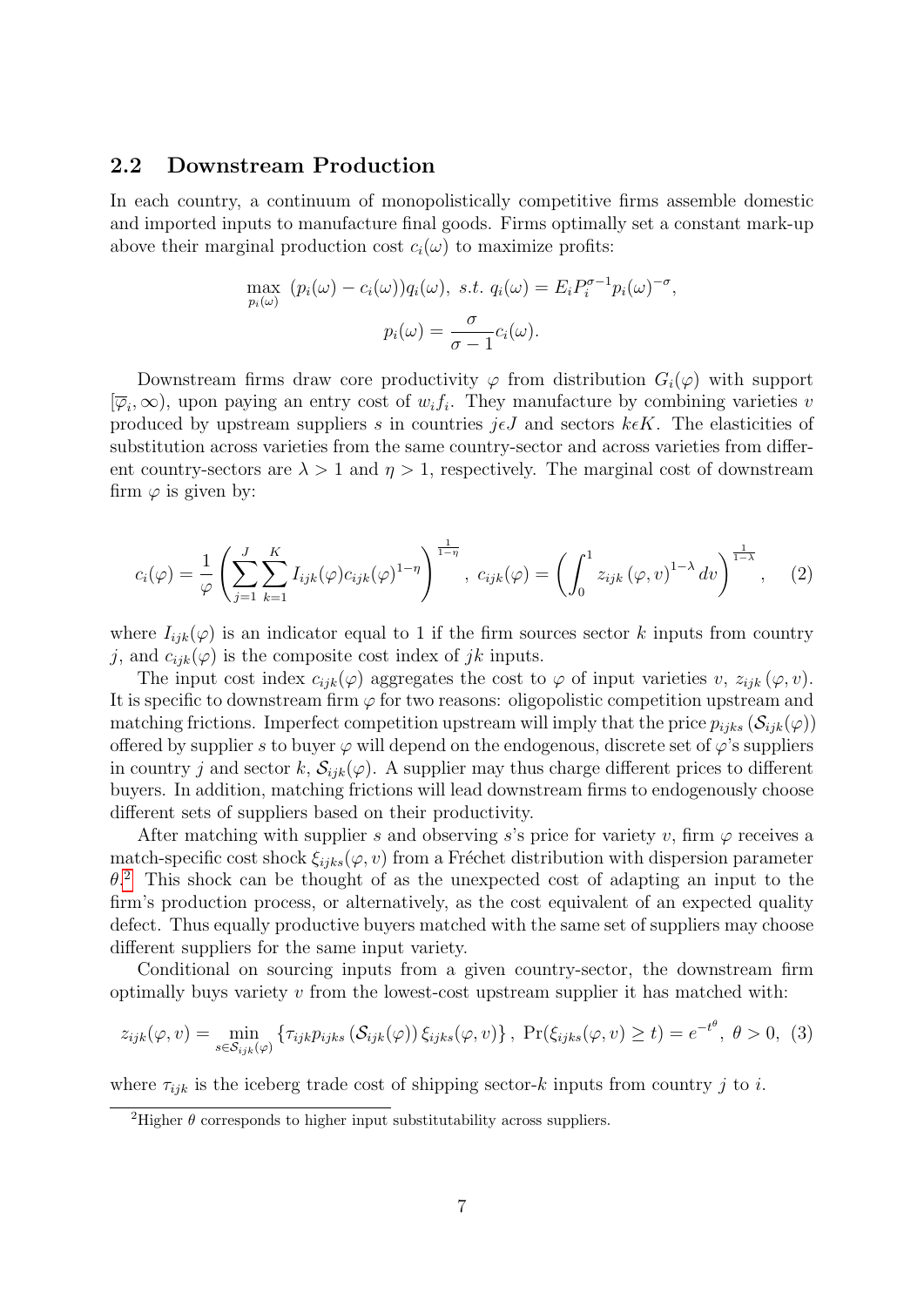### 2.3 Upstream Production

A discrete number of upstream suppliers  $S_{jk}$  produce differentiated inputs in country j and sector k at a constant marginal cost  $c_{jks}$ <sup>[3](#page-7-0)</sup>. In order to sell to downstream buyers in country *i*, they have to pay a fixed cost of  $w_j f_{ijk}^U$  (U for upstream), which can be thought of as the supplier registration fee to attend a trade fair in a convention center. This fixed cost will imply that only the most productive suppliers select into exporting.

Upstream suppliers  $s\epsilon S_{ijk}(\varphi)$  matched to downstream buyer  $\varphi$  in country i compete oligopolistically amongst themselves.[4](#page-7-1) They set their optimal match-specific prices to maximize profits  $\pi_{ijks}^U(\varphi)$  separately from each relationship:

<span id="page-7-3"></span>
$$
\max_{p_{ijks}(\varphi)} \pi_{ijks}^U(\varphi) = Q_{ijks}(\varphi)(p_{ijks}(\varphi) - c_{jks}) \tag{4}
$$

where  $Q_{iiks}(\varphi)$  is the expected residual demand of buyers with productivity  $\varphi$ .

# 2.4 Buyer-Supplier Matching

Let  $S_{ijk}$  suppliers in country j be productive enough to export to country i in sector k. We assume there are  $S_{ijk}$  rooms in the convention center where upstream and downstream firms can meet. These rooms can hold bidding games with seats for 1, 2,  $\cdots$ ,  $S_{ijk}$  suppliers, respectively. Each buyer from country  $i$  can choose which room to enter, but it has to pay a higher fixed cost to hold a bidding game in a bigger room, i.e.  $f_{ijk}^D(S_{ijk}) \ge f_{ijk}^D(S_{ijk}-1) \ge$  $\cdots \ge f_{ijk}^D(1) \ge 0$  (D for downstream). These matching costs can be thought of as the registration fees and sourcing managers that scale up with the number of suppliers.

Upstream firms enter each bidding room sequentially in increasing order of marginal costs, until the room reaches capacity. This assumption will ensure a unique matching equilibrium and grant significant tractability: Instead of facing a high-dimensional choice over  $2^{S_{ijk}}$  possible sets of jk suppliers, a downstream firm has to consider only  $S_{ijk}$  op-tions.<sup>[5](#page-7-2)</sup> At the cost of  $w_i f_{ijk}^D (S'_{ijk})$ , a buyer from country i can therefore match with the top  $S'_{ijk}$  suppliers of sector k inputs in country j.

## 2.5 Firm Sourcing Problem

In this environment, downstream firms optimize their global sourcing strategy in two steps. First, they select the optimal set of countries and sectors from which to purchase inputs,  $\mathbb{I}_i(\varphi) = \{j \otimes k : I_{ijk}(\varphi) = 1\}$ , and the optimal number (and hence identity) of input suppliers from each origin country-sector,  $\mathbb{S}_i(\varphi) = \{j \otimes k : S_{ijk}(\varphi) \in \{0, 1, ..., S_{ijk}\}\}.$ Second, they determine their optimal sourcing patterns across suppliers given  $\mathbb{I}_i(\varphi)$  and  $\mathbb{S}_i(\varphi)$ . We characterize these problems in reverse order.

<span id="page-7-0"></span><sup>3</sup>Upstream suppliers can produce all varieties in a given sector and can operate in multiple sectors. Their marginal cost is constant across varieties within a sector, but it can vary across sectors.

<span id="page-7-1"></span><sup>&</sup>lt;sup>4</sup>In the spirit of Neary (2016), upstream suppliers are large to an individual downstream buyer, but small to the downstream sector as a whole.

<span id="page-7-2"></span><sup>&</sup>lt;sup>5</sup>This assumption also underlies the solution concept in Eaton et al. (2012) and Gaubert and Itskhoki (2016). It can be rationalized for example with room-specific fixed costs, whereby more productive suppliers expect higher profits and are more likely to be profitable in bigger, more competitive rooms.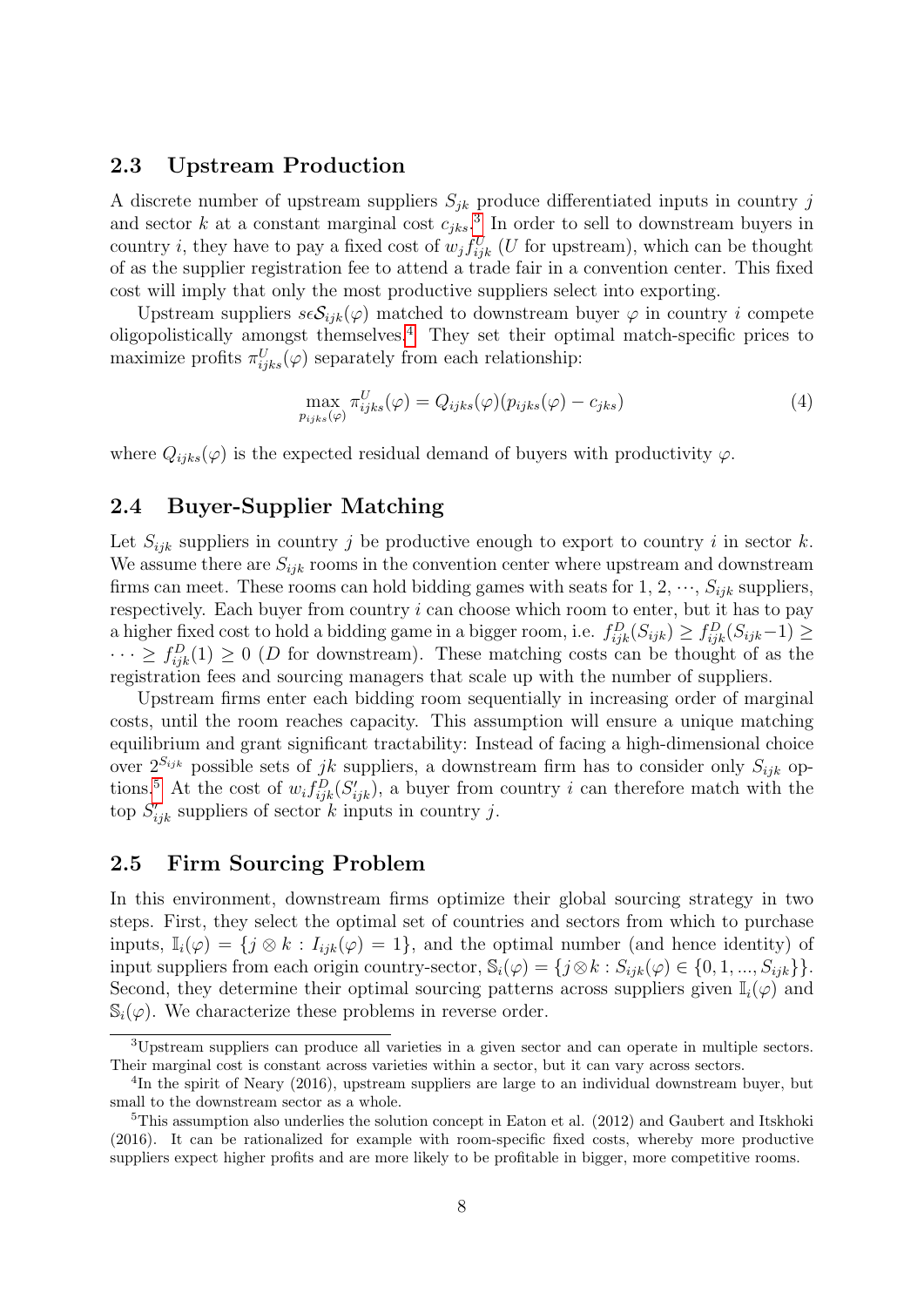#### 2.5.1 Sourcing Pattern Conditional on Supplier Set

Within origin country-sector jk, buyer  $\varphi$  will source variety v from the lowest-cost of its matched suppliers  $S_{ijk}(\varphi)$  by solving the sourcing problem in equation [\(3\)](#page-6-1). The probability that supplier  $s$  is this lowest-cost supplier is:

$$
\chi_{ijks}(\varphi) = \frac{p_{ijks}(S_{ijk}(\varphi))^{-\theta}}{\sum_{s=1}^{S_{ijk}(\varphi)} p_{ijks}(S_{ijk}(\varphi))^{-\theta}}.
$$
\n(5)

With a continuum of varieties and iid cost shocks across matches, the law of large numbers implies that  $\chi_{i\dot{j}ks}(\varphi)$  is also the market share of supplier s in the buyer's expenditure on *jk* inputs. Buyers' composite cost index for *jk* inputs is thus:

<span id="page-8-3"></span>
$$
c_{ijk}(\varphi) = \gamma \tau_{ijk} \left[ \sum_{s=1}^{S_{ijk}(\varphi)} p_{ijks}(\varphi)^{-\theta} \right]^{-1/\theta}, \qquad (6)
$$

where  $\gamma = \left[ \Gamma(\frac{\theta+1-\lambda}{\theta}) \right]^{\frac{1}{\lambda-1}}$  is a constant given by the gamma function  $\Gamma(\cdot)$ .<sup>[6](#page-8-0)</sup> Downstream firms' total input costs,  $C_i(\varphi)$ , and demand for jk inputs,  $Q_{ijk}(\varphi)$ , can be expressed as:

$$
C_i(\varphi) = q_i(\varphi)c_i(\varphi) = \left(\frac{\sigma - 1}{\sigma}\right)^{\sigma} E_i P_i^{\sigma - 1} c_i(\varphi)^{1 - \sigma},\tag{7}
$$

$$
Q_{ijk}(\varphi) = \left(\frac{\sigma - 1}{\sigma}\right)^{\sigma} E_i P_i^{\sigma - 1} \varphi^{\eta - 1} c_i(\varphi)^{\eta - \sigma} c_{ijk}(\varphi)^{-\eta}.
$$
\n(8)

From the perspective of upstream supplier s, residual demand by buyer  $\varphi$  is  $Q_{ijks}(\varphi)$  =  $Q_{ijk}(\varphi)\chi_{ijks}(\varphi)$ , such that the supplier's problem [\(4\)](#page-7-3) becomes:

$$
\max_{p_{ijks}(\varphi)} \pi_{ijks}^U(\varphi) = Q_{ijk}(\varphi) \chi_{ijks}(\varphi) (p_{ijks}(\varphi) - c_{jks}), \ s = 1, ..., S_{ijk}(\varphi). \tag{9}
$$

While a higher price boosts a seller's profit margin,  $p_{ijks}(\varphi) - c_{jks}$ , it reduces its market share  $\chi_{i j k s}(\varphi)$  and residual demand  $Q_{i j k}(\varphi)$  by raising the buyer's marginal cost  $c_i(\varphi)$ . Proposition [1](#page-8-1) summarizes suppliers' optimal pricing strategy:

<span id="page-8-1"></span>**Proposition 1** There exists a unique Nash Equilibrium with supplier s prices

<span id="page-8-4"></span>
$$
p_{ijks}(\varphi) = \frac{\varepsilon_{ijks}(\varphi)}{\varepsilon_{ijks}(\varphi) - 1} c_{jks},\tag{10}
$$

where  $\varepsilon_{i j k s}(\varphi) = [\sigma \delta_{i j k}(\varphi) + \eta (1 - \delta_{i j k}(\varphi))] \chi_{i j k s}(\varphi) + \theta [1 - \chi_{i j k s}(\varphi)]$  is the elasticity of residual demand, and  $\delta_{ijk}(\varphi)$  is the share of country-j sector- k inputs in buyer  $\varphi$ 's input purchases.

Upstream firms are able to price discriminate and charge buyer-specific mark-ups,  $\mu_{ijks}(\varphi) = \frac{\varepsilon_{ijks}(\varphi)}{\varepsilon_{ijks}(\varphi)-1}$ . Suppliers set higher mark-ups when they have a bigger market

<span id="page-8-2"></span><span id="page-8-0"></span><sup>&</sup>lt;sup>6</sup>As in Eaton and Kortum (2002), we need  $\lambda < \theta + 1$  for the price index to be well-defined.

<sup>7</sup> In Atkeson and Burstein (2008), the presence of market-specific iceberg trade costs is necessary to generate pricing to market. In our model, markets are further segregated across firms due to matching frictions.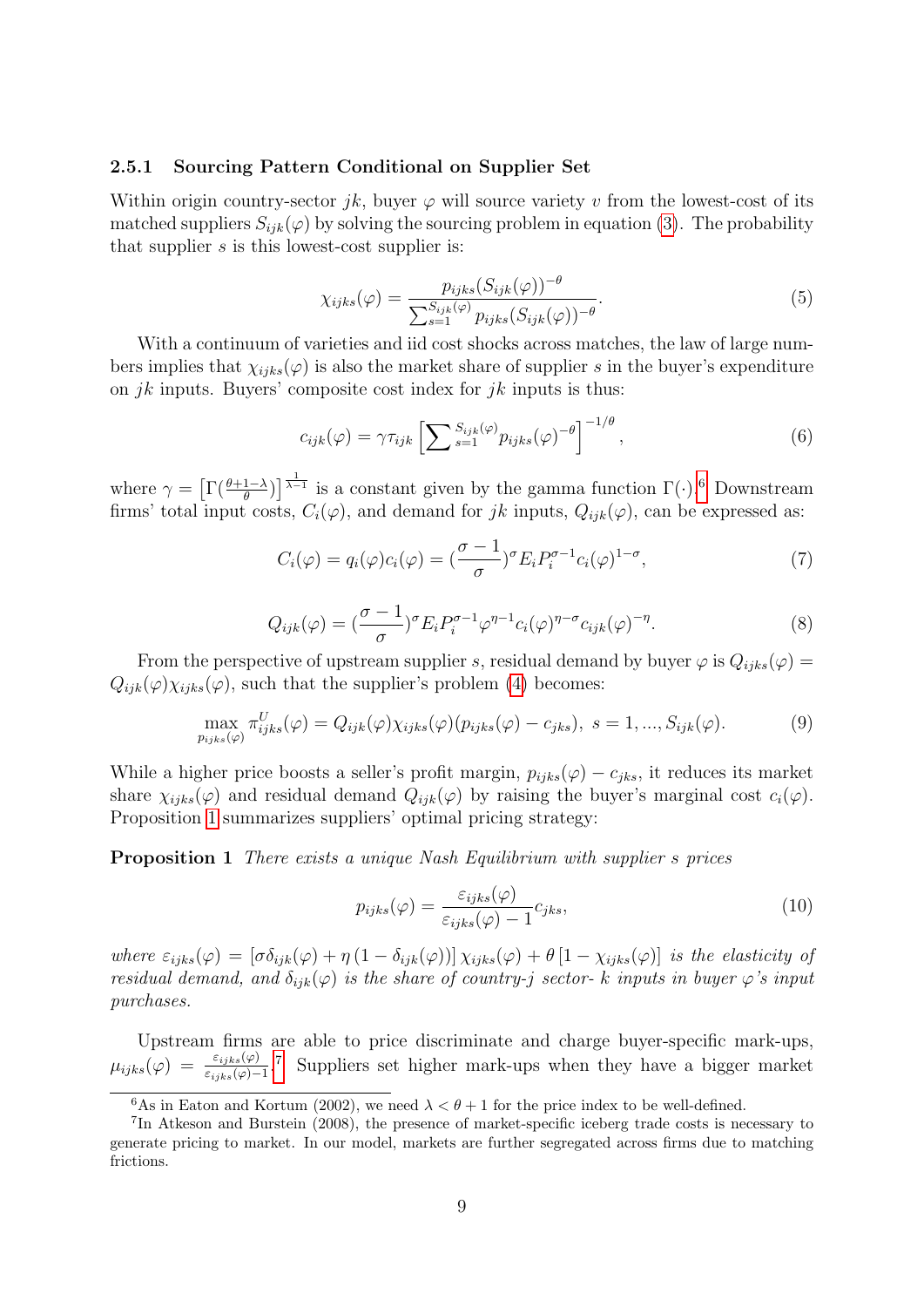share in their buyer's input basket, if  $\rho_{ijk}(\varphi) \equiv \theta - \eta + (\eta - \sigma)\delta_{ijk}(\varphi) > 0$ ; we assume this condition holds given evidence in the prior literature (Amiti. et al. 2019, Kikkawa et al. 2019).[8](#page-9-0) This implies that downstream firms with more diversified sourcing portfolios and lower average  $\chi_{iiks}(\varphi)$  enjoy lower mark-ups. Suppliers also have less market power (higher input demand elasticity  $\varepsilon_{iiks}(\varphi)$ ) and charge lower mark-ups when buyers face more elastic final demand (higher  $\sigma$ ) and inputs are more substitutable across and within countries and sectors (higher  $\eta$  and  $\theta$ ).<sup>[9](#page-9-1)</sup>

Proposition 2 describes the benefits to a buyer associated with sourcing inputs from more suppliers:

<span id="page-9-3"></span>Proposition 2 An increase in the number of country-j sector-k suppliers to a buyer  $S_{ijk}(\varphi)$ 

(a) reduces the market shares  $\chi_{ijks}(\varphi)$ , mark-ups  $\mu_{ijks}(\varphi)$  and prices  $p_{ijks}(\varphi)$  of all inframarginal *jk* suppliers to the buyer;

(b) lowers the buyer's input cost index across jk inputs  $c_{ijk}(\varphi)$ .

These results reflect several effects: Along the extensive margin, higher  $S_{ijk}(\varphi)$  increases the probability that the buyer finds a better-matched and therefore lower-cost supplier for any input variety. It also generates cost savings from gains to input variety. Along the intensive margin, higher  $S_{ijk}(\varphi)$  intensifies competition among matched suppliers and lowers the price and mark-up of each incumbent variety. These three beneficial effects outweigh a final counteracting effect on the extensive margin: Given sequential supplier entry into bidding rooms, expanding the set of matched suppliers means that the buyer adds some less productive suppliers on the margin.

These effects can be illustrated by decomposing the fall in the buyer's input price index following a rise in the number of suppliers from  $S_{ijk}(\varphi)$  to  $S_{ijk}(\varphi)'$ . If  $\hat{\mu}_{ijks}(\varphi) = \frac{\mu_{ijks}(\varphi)}{\mu_{ijks}(\varphi)}$  $\mu_{ijks}(\varphi)$ denotes mark-up changes and  $\sum_{s=S_{ijk}(\varphi)^{'}}^{S_{ijk}(\varphi)^{'}}$  is the market share of new suppliers, the change in  $c_{ijk}(\varphi)$  is:

$$
\widehat{c}_{ijk}(\varphi) \equiv \frac{c_{ijk}(\varphi)'}{c_{ijk}(\varphi)} = \left[ \frac{\sum_{s=1}^{S_{ijk}(\varphi)} \chi_{ijks}(\varphi) \widehat{\mu}_{ijks}(\varphi)^{-\theta}}{1 - \sum_{s=S_{ijk}(\varphi)+1}^{S_{ijk}(\varphi)'} \chi_{ijks}(\varphi)'} \right]^{-1/\theta} \Rightarrow (11)
$$

$$
\log \widehat{c}_{ijk}(\varphi)^{-\theta} = \underbrace{\log \left( \sum_{s=1}^{S_{ijk}(\varphi)} \chi_{ijks}(\varphi) \widehat{\mu}_{ijks}(\varphi)^{-\theta} \right)}_{\text{intensive margin}} - \underbrace{\log \left( 1 - \sum_{s=S_{ijk}(\varphi)'}^{S_{ijk}(\varphi)'} \chi_{ijks}(\varphi)^{\prime} \right)}_{\text{extensive margin}}.
$$

The fall in the input price index combines changes on the intensive margin (lower mark-ups by incumbent suppliers) and the extensive margin (market share reallocation across suppliers). [10](#page-9-2)

<span id="page-9-1"></span><span id="page-9-0"></span><sup>&</sup>lt;sup>8</sup>We show that  $\rho_{ijk}(\varphi) > 0$  implies strategic complementarities in price setting across upstream firms.

<sup>&</sup>lt;sup>9</sup>With no match-specific shocks and  $\theta \to \infty$ , the model collapses to classical Bertrand competition with  $p_{iks}(\varphi) = c_{iks}$ . With a continuum of suppliers and no matching frictions, the model collapses to monopolistic competition with ubiquitous sourcing,  $S_{ijk}(\varphi) \to \infty$ ,  $\chi_{ijks}(\varphi) \to 0$  and  $\mu_{ijks}(\varphi) \to \frac{\theta}{\theta-1}$ .

<span id="page-9-2"></span><sup>&</sup>lt;sup>10</sup>If there is secular productivity growth and suppliers' marginal costs fall, this would also lower buyers' input price index. The expressions for  $\hat{c}_{ijk}(\varphi)$  would then always multiply incumbent suppliers' market shares  $\chi_{ijks}(\varphi)$  with their supplier-specific cost shocks  $\widetilde{c}_{jks}^{\ \theta}$ .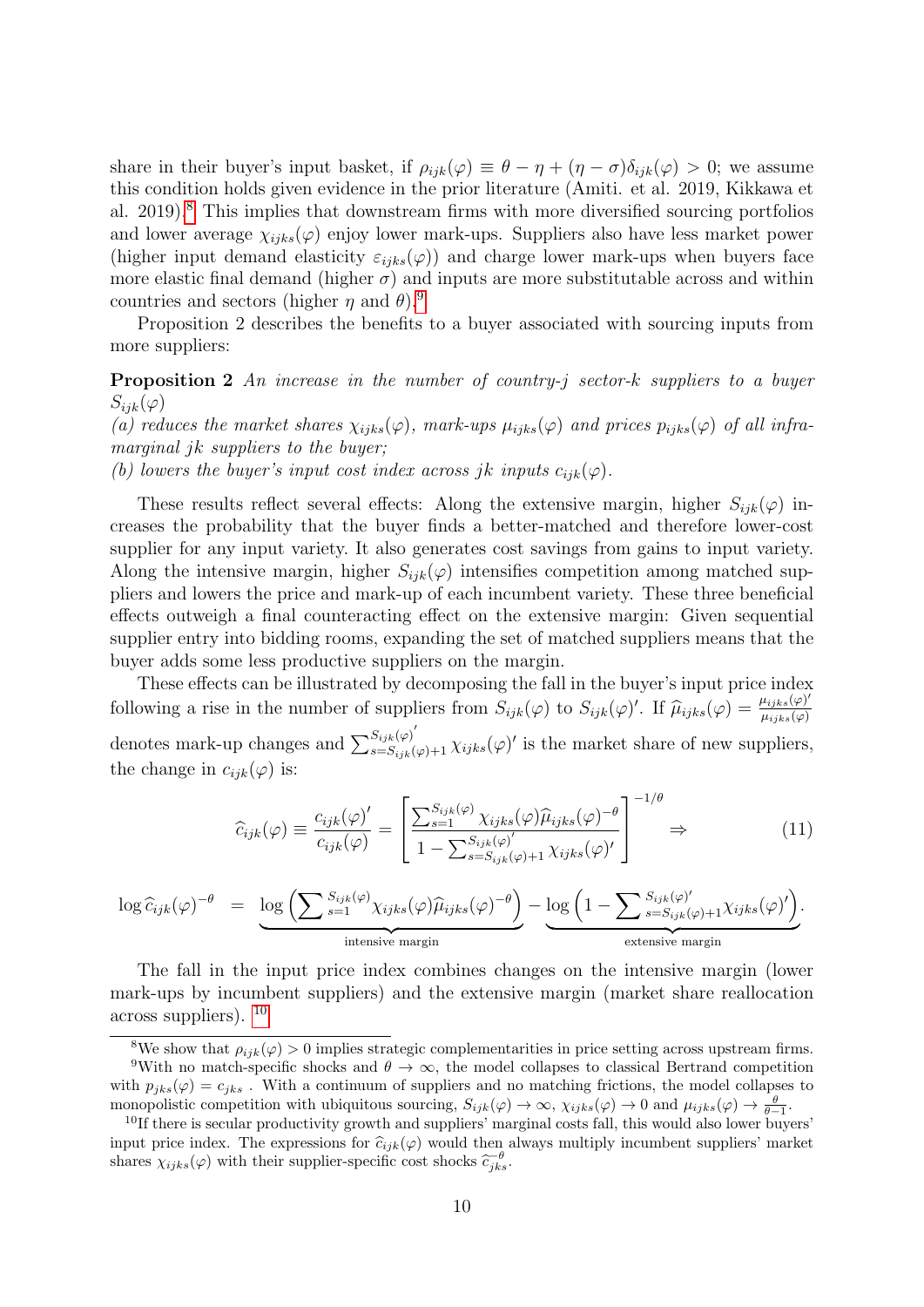#### 2.5.2 Optimal Supplier Set

Downstream firms optimally choose their set of country-sector origins  $\mathbb{I}_i(\varphi)$  and suppliers  $\mathbb{S}_i(\varphi)$  by maximizing total profits:

$$
\max_{\substack{I_{ijk}(\varphi) \in \{0,1\}_{j=1,k=1}^{J,K} \\ S_{ijk}(\varphi) \in \{0,1,2,\ldots,S_{ijk}\}_{j=1,k=1}^{J,K}}} \pi_i^D(\varphi) = B_i c_i(\varphi)^{1-\sigma} - \sum_{j=1}^J \sum_{k=1}^K I_{ijk}(\varphi) w_i f_{ijk}^D(S_{ijk}(\varphi)), \qquad (12)
$$

<span id="page-10-2"></span>
$$
c_i(\varphi) = \frac{\gamma}{\varphi} \Theta_i(\varphi)^{\frac{1}{1-\eta}}, \ \Theta_i(\varphi) \equiv \sum_{j=1}^J \sum_{k=1}^K I_{ijk}(\varphi) \tau_{ijk}^{1-\eta} \left[ \sum_{s=1}^{S_{ijk}(\varphi)} p_{ijks}(\varphi)^{-\theta} \right]^{-\frac{1-\eta}{\theta}}, \tag{13}
$$

where  $B_i = \frac{1}{\sigma}$  $rac{1}{\sigma}(\frac{\sigma}{\sigma-}$  $\frac{\sigma}{\sigma-1}$ <sup>1- $\sigma E_i P_i^{\sigma-1}$ </sup>  $i^{\sigma-1}$  is the final demand shifter in country *i*, and the firm's marginal cost  $c_i(\varphi)$  decreases with its *sourcing capability*  $\Theta_i(\varphi)$  since  $\eta > 1$ . Although there is no explicit solution to this high-dimensional discrete-choice problem, the following proposition characterizes the optimal sourcing strategy:

# <span id="page-10-1"></span>**Proposition 3** Downstream buyers' optimal sourcing strategy is such that: (a) the set of input suppliers is non-contracting in  $\varphi$  under sourcing complementarity  $\sigma > \eta$  and  $\rho_{ijk}(\varphi) > 0$ ,  $I_{ijk}(\varphi_H) \geq I_{ijk}(\varphi_L)$  and  $S_{ijk}(\varphi_H) \geq S_{ijk}(\varphi_L)$  for  $\varphi_H \geq \varphi_L$ ; (b) buyers' sourcing capability  $\Theta_i(\varphi)$  is non-decreasing in  $\varphi$ .

Result (a) implies that downstream firms observe a pecking order of input sourcing both across country-sector origins jk and across potential jk suppliers. This holds when final goods are closer substitutes to each other than intermediate inputs in production,  $\sigma > \eta$ . This condition is intuitive: a laptop and a desktop are certainly more substitutable than the motherboards, soundcards, software etc. than go into the production of these devices. We assume this condition is satisfied, as it gives rise to negative degree assortative matching between buyers and suppliers on the extensive margin, in line with prior evidence in the literature (Bernard and Moxnes, 2018). In particular, more productive firms purchase inputs from more countries in more sectors. They also transact with more suppliers in each country and sector, including less productive suppliers on the margin. By contrast, less productive firms use inputs from fewer origins and suppliers within origins, and match with only the more productive suppliers. Symmetrically, more productive upstream firms sell to a wider range of downstream buyers, including to less productive buyers, compared to their less productive competitors.

Figure [1a](#page-29-0) illustrates the negative degree assortative matching between upstream suppliers (top row of circles) and downstream buyers (bottom row of circles) under sourcing complementarity, with circle sizes indicating firm productivity. For reference, Figure [1b](#page-29-0) shows one possible counteractual network that would emerge under sourcing substitutability.  $11$ 

#### [Insert Figure [1](#page-29-0) about here]

<span id="page-10-0"></span> $11$ Therefore, our model shows that the sourcing technology faced by downstream firms determines the assortativity of the buyer-supplier network.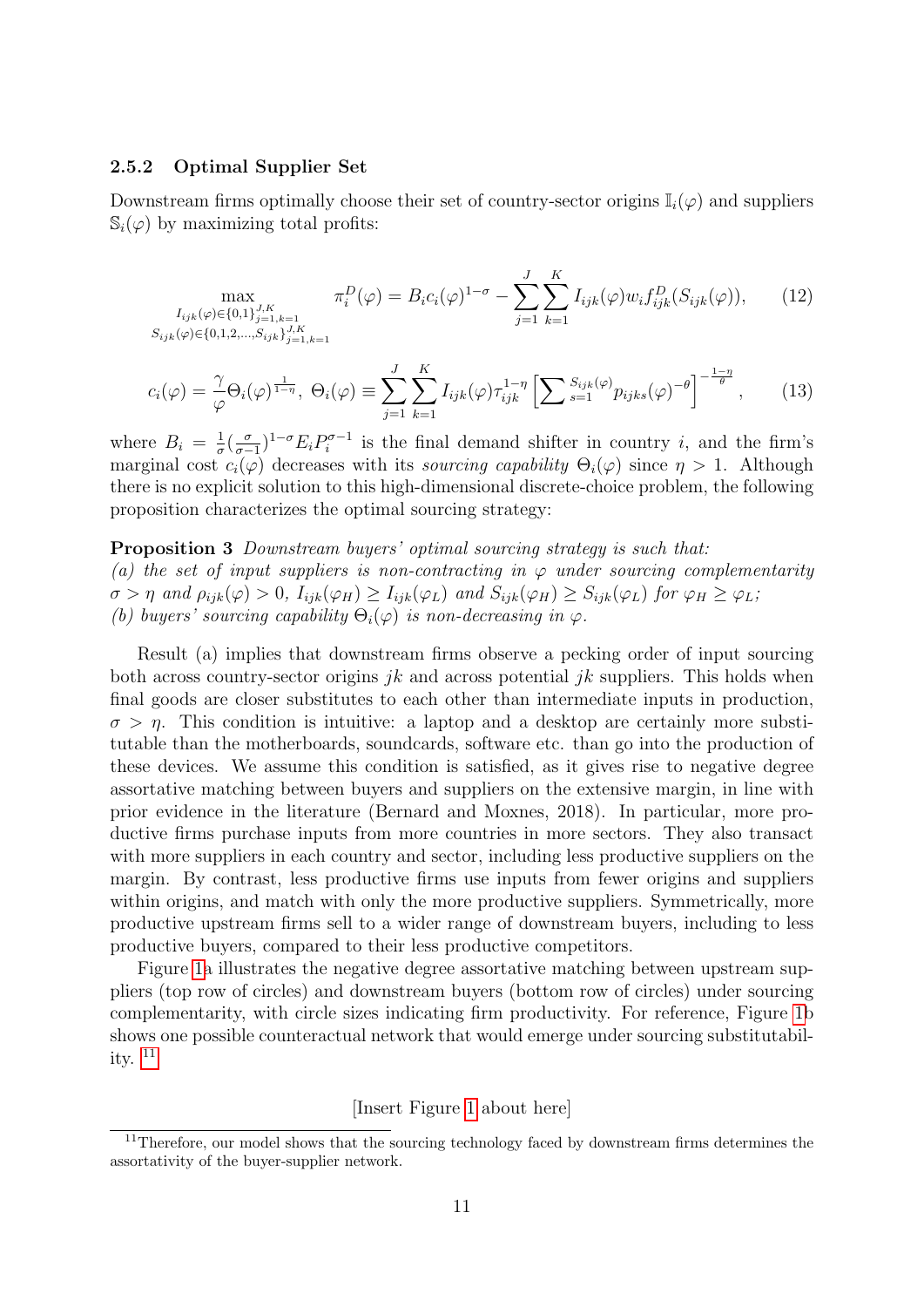Together with Proposition 2, result (b) implies that endogenous sourcing in global production networks amplifies the productivity advantage of more efficient downstream firms. This prediction is also consistent with earlier evidence in the literature for the contribution of production networks to the firm size dispersion (Bernard et al. 2019).

#### 2.6 Trade Flows

We next characterize trade flows at different levels of aggregation. The gravity expressions we derive here underlie our structural estimation methodology.

#### 2.6.1 Firm-to-Firm Trade

Imports of sector-k inputs by downstream firm  $\varphi$  in country i from an upstream supplier  $s$  in country  $j$  are:

$$
X_{ijks}(\varphi) = A_i \varphi^{\eta-1} c_i(\varphi)^{\eta-\sigma} \tau_{ijk}^{-\theta} c_{ijk}(\varphi)^{1+\theta-\eta} p_{ijks}(\varphi)^{-\theta}
$$
  

$$
= \gamma^{\eta-\sigma} A_i \varphi^{\sigma-1} c_{jks}^{-\theta} \tau_{ijk}^{-\theta} \Psi_{ijk}(\varphi, c_{jks}, S_{ijk})
$$
(14)

where  $A_i = \gamma^{-\theta} \left( \frac{\sigma - 1}{\sigma} \right)$  $\frac{-1}{\sigma}$ )<sup> $\sigma$ </sup> $E_i P_i^{\sigma-1}$  $i^{\sigma-1}$ . The second equality obtains from equations [\(2\)](#page-6-2), [\(6\)](#page-8-3) and [\(10\)](#page-8-4) for  $c_i(\varphi)$ ,  $c_{ijk}(\varphi)$  and  $p_{ijks}(\varphi)$ , where  $\Psi_{ijk}(\varphi, c_{jks}, S_{ijk}) \equiv \Theta_i(\varphi)^{\frac{\sigma - \eta}{\eta - 1}} \mu_{ijks}(\varphi)^{-\theta} c_{ijk}(\varphi)^{\theta + 1 - \eta}$ varies across downstream firms  $\varphi$  because matching frictions and imperfect competition upstream affect their sourcing capability  $\Theta_i(\varphi)$  and input mark-ups  $\mu_{iiks}(\varphi)$ .

Firm-to-firm sales  $X_{ijks}(\varphi)$  increase with the productivity of the supplier. A higher marginal cost  $c_{iks}$  reduces the supplier's market share in the buyer's input purchases and additionally drives down the buyer's overall input demand.

How firm-to-firm sales vary with buyer productivity depends on the net effect of two opposing forces. On the one hand, more productive downstream firms face higher output demand and need more intermediate inputs. This scale effect is amplified by the endogenously higher sourcing capability of more productive firms. On the other hand, more productive buyers source from more suppliers, and this competition effect reduces input demand from an individual supplier. If the scale effect dominates,  $X_{iiks}(\varphi)$  increases with the productivity of the buyer. We assume this holds as it implies positive assortative matching between buyers and suppliers on the intensive margin, consistent with evidence in the literature (Sugita et al., 2014; Benguria, 2015; Bernard and Moxnes 2018). This is illustrated by the thickness of the arrows in the network map in Figure [1a](#page-29-0).

#### 2.6.2 Firm-Level Trade

At the firm level, imports by downstream firm  $\varphi$  in country i of sector-k inputs from country  $j$  are:

$$
X_{ijk}(\varphi) = \left(\frac{\sigma - 1}{\sigma}\right)^{\sigma} E_i P_i^{\sigma - 1} \varphi^{\eta - 1} c_i(\varphi)^{\eta - \sigma} c_{ijk}(\varphi)^{1 - \eta} =
$$
  

$$
= \gamma^{1 - \eta} \left(\frac{\sigma - 1}{\sigma}\right)^{\sigma} E_i P_i^{\sigma - 1} \varphi^{\eta - 1} c_i(\varphi)^{\eta - \sigma} \tau_{ijk}^{1 - \eta} \left(\sum s_{ijk}(\varphi) \mu_{ijks}(\varphi)^{-\theta} c_{jks}^{-\theta}\right)^{\frac{\eta - 1}{\theta}} (15)
$$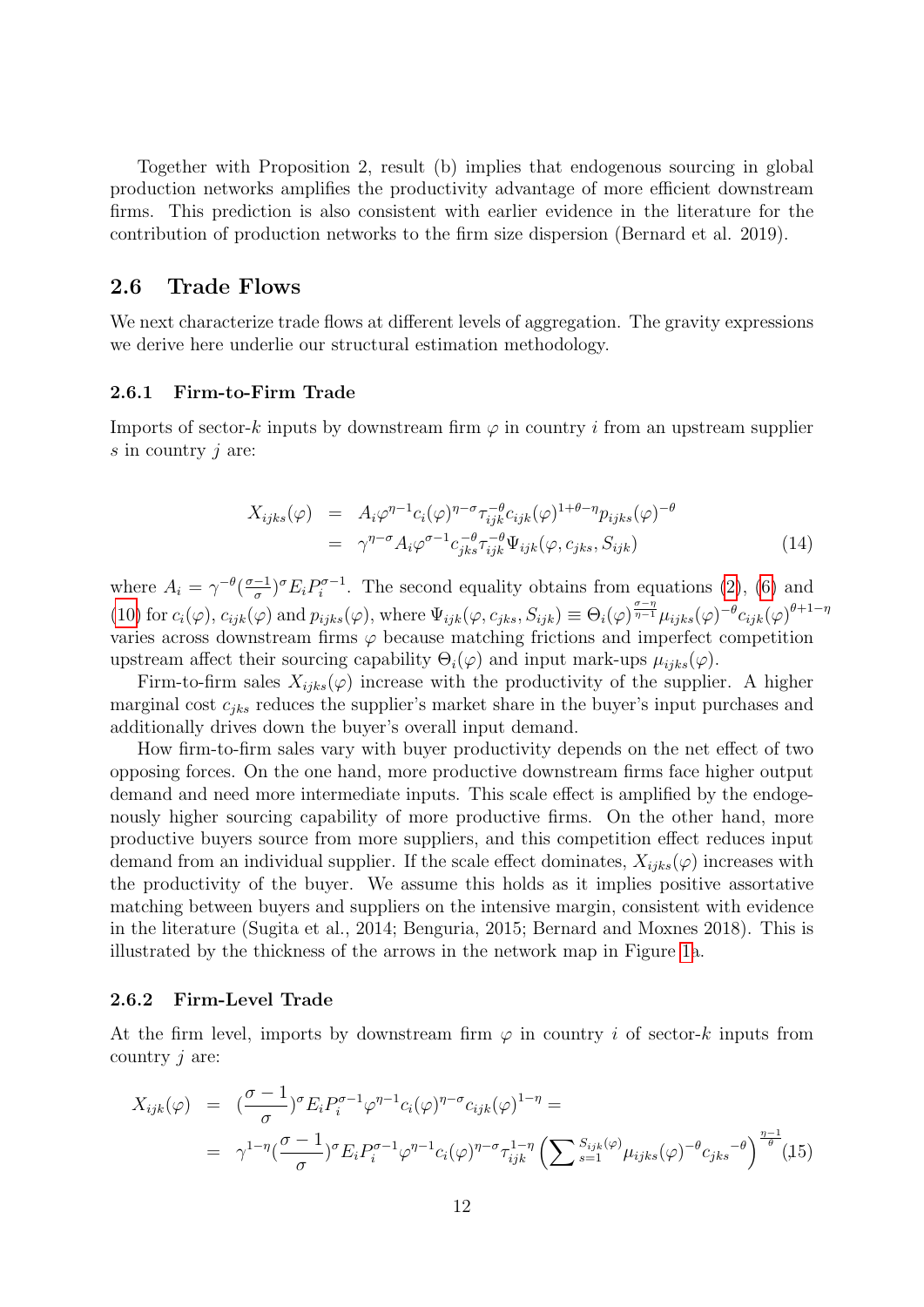where the last equality follows from equations [\(6\)](#page-8-3) and [\(10\)](#page-8-4) for  $c_{ijk}(\varphi)$  and  $p_{ijks}(\varphi)$ . Matching frictions and imperfect competition upstream both influence firm-level imports:  $X_{ijk}(\varphi)$  increases with the endogenous choice of suppliers  $S_{ijk}(\varphi)$  both directly and indirectly through lower mark-ups  $\mu_{iiks}(\varphi)$ .

#### 2.6.3 Sector-Level Trade

Aggregating across firms, total sector-k imports from country  $i$  into country  $i$  are:

$$
X_{ijk} = \int_{\overline{\varphi}_{ijk}}^{\infty} X_{ijk}(\varphi) dG_i(\varphi), \qquad (16)
$$

where  $\overline{\varphi}_{ijk}$  is the least productive downstream buyer in i that sources jk inputs.

# 2.7 Industry and General Equilibrium

In equilibrium, free entry into downstream production implies that expected profits from entry must equal the fixed cost of entry, such that only firms above a threshold productivity  $\overline{\varphi}_i$  begin operations:

$$
\int_{\overline{\varphi}_i}^{\infty} \pi_i^D(\varphi) dG_i(\varphi) = w_i f_i.
$$
\n(17)

In the upstream sector, all country- $j$  input producers below a certain marginal cost cut-off will be able to sell to downstream buyers in country i. This selection results from the combination of fixed export costs per destination and sequential entry into bidding rooms. The number of suppliers from j to i,  $S_{ijk}$ , is determined by the profits of the least productive, marginal supplier  $\overline{s}_{ijk}$ ,  $\Pi_{\overline{s}_{ijk}, S_{ijk}}^U$ :

$$
\Pi_{\overline{s}_{ijk}, S_{ijk}}^U = \Delta_i \int_{\overline{\varphi}_{ijk\overline{s}}}^{\infty} \pi_{\overline{s}_{ijk}, S_{ijk}}^U(\varphi) dG_i(\varphi), \ \Pi_{\overline{s}_{ijk}, S_{ijk}}^U \ge w_j f_{ijk}^U, \ \Pi_{\overline{s}_{ijk}+1, S_{ijk}}^U < w_j f_{ijk}^U, \tag{18}
$$

where  $\overline{\varphi}_{ijk\overline{s}}$  is the least productive downstream buyer in country i that buys sector-k inputs from the marginal upstream supplier in country  $j$ . It can be shown that the equilibrium mass of downstream firms in  $i, \Delta_i$ , is given by:

$$
\Delta_i = \frac{\alpha L_i}{\sigma \left[ \int_{\overline{\varphi}_i}^{\infty} \sum_{j \otimes k \in \mathbb{I}_i(\varphi), S_{ijk} \in \mathbb{S}_i(\varphi)} f_{ijk}^D(S_{ijk}) dG_i(\varphi) + f_i \right]}.
$$
(19)

### 2.8 Comparative Statics

How do industrial policy, trade policy and technological progress affect firms in a global production network?

Consider first an exogenous increase in the number of upstream suppliers in country  $j$ and sector k from  $S_{ijk}$  to  $S_{ijk}'$ . This could for example result from deregulation that lowers entry costs or encourages more firms to export. Since the marginal upstream entrants are less productive, the impact on downstream buyers combines (positive) pro-competitive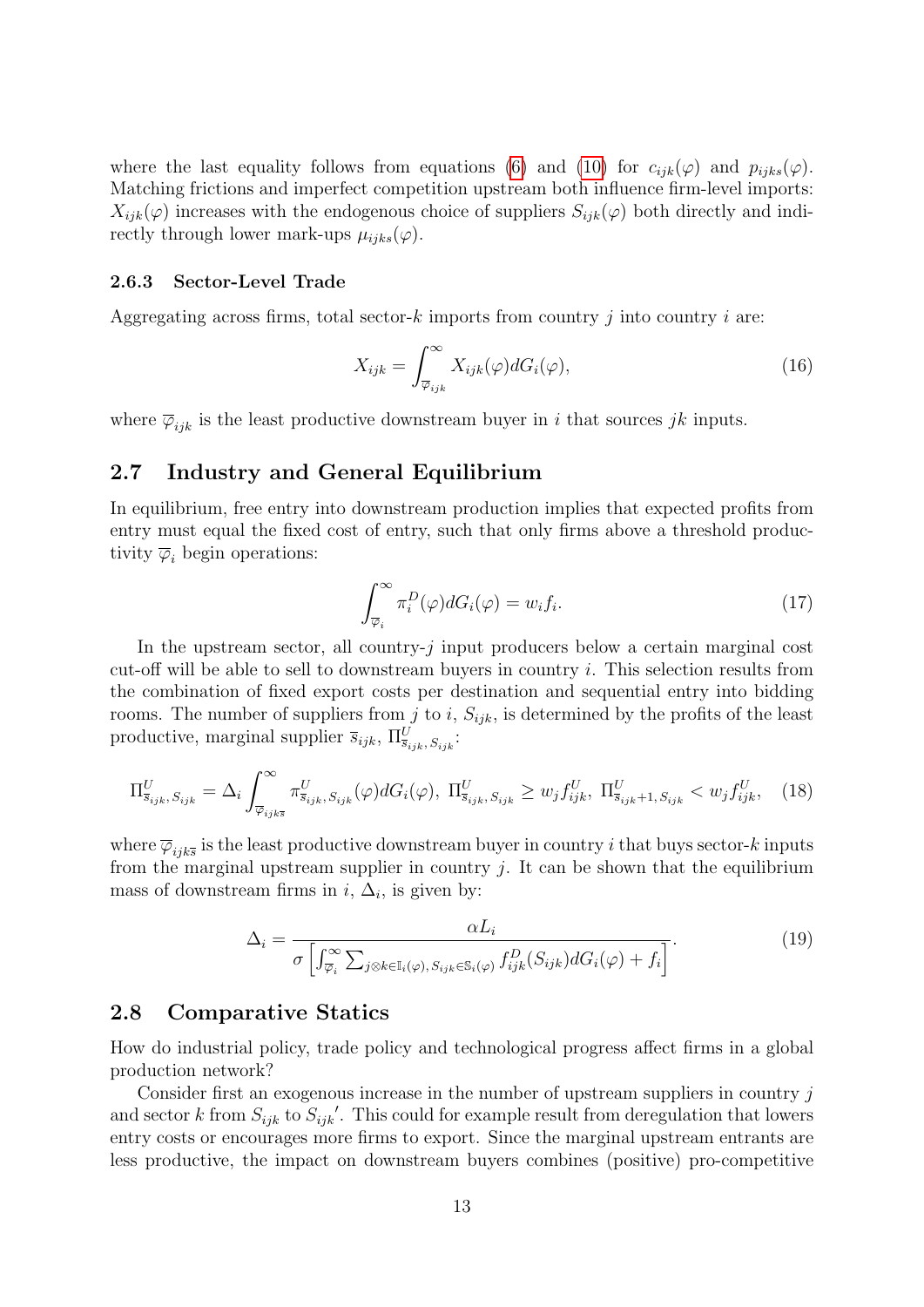and love-of-variety effects and a (negative) selection effect of entry. From Proposition [2,](#page-9-3) sourcing from more suppliers  $S_{ijk}(\varphi)$  does reduce buyer  $\varphi$ 's input price index  $c_{ijk}(\varphi)$ on net. However, not all buyers will match with more suppliers following firm entry upstream: From Proposition [3,](#page-10-1) more productive downstream firms will be more likely to enter a bigger bidding room, expand their pool of suppliers, and benefit from deregulation upstream. We summarize the effect of a rising number of suppliers in the sourced country on downstream sourcing in the following proposition.

<span id="page-13-1"></span>Proposition 4 Under sourcing complementarity, a rise in the number of country-j sectork suppliers  $S_{ijk}$ 

(a) weakly increases the number of jk suppliers to a buyer;

(b) weakly reduces buyers' input price index  $c_{ijk}(\varphi)$  and weakly increases quantities  $Q_{ijk}(\varphi)$ and purchases  $X_{ijk}(\varphi)$  of jk inputs;

(c) exerts bigger effects on more productive buyers.

Figure [2](#page-29-1) (a) visualizes the effect of result (a). As we can see, only firms productive enough will be able to include the new suppliers. More productive buyers weakly include more new suppliers.

We next consider a reduction in trade costs  $\tau_{ijk}$  or matching costs  $f_{ijk}^D(S_{ijk})$ . Intuitively, both would make it more profitable for more downstream buyers to source inputs from more country-sector origins and from more suppliers within country-sectors.

<span id="page-13-0"></span>**Proposition 5** Under sourcing complementarity  $\sigma > \eta$  and a fixed market demand shifter  $B_i$ , a fall in country-j sector-k trade costs  $\tau_{ijk}$  or matching costs  $f_{ijk}^D(S_{ijk})$ 

(a) weakly expands buyers' sourcing strategy  $\mathbb{I}_i(\varphi)$  and  $\mathbb{S}_i(\varphi)$ ;

(b) weakly reduces buyers' input price index  $c_{ijk}(\varphi)$  and weakly increases input purchases  $X_{ijk}(\varphi)$  of jk inputs;

(c) exerts bigger effects on more productive buyers.

The effect is demonstrated in Figure [2](#page-29-1) (b). A reduction of trade costs or matching costs reduces the productive cut-offs to source from certain number of suppliers. For the most productive firms, they would have sourced from every suppliers anyway. For the least productive firms, the cost reduction is not enough to induce them to buy from foreign suppliers. Therefore, the effect is bigger for the mid productive buyers.

We define the *supply potential* of country j in sector k for buyer  $\varphi$  as  $\phi_{ijk}(\varphi)$  =  $\tau_{ijk}^{1-\eta}\left[\sum_{s=1}^{S_{ijk}(\varphi)}p_{ijks}(\varphi)^{-\theta}\right]^{-\frac{1-\eta}{\theta}},$  which captures country-sector jk's potential to supply lowcost inputs to  $\varphi$  and is thus related to  $\varphi$ 's global sourcing capability in equation [\(13\)](#page-10-2). Countries' supply potential can improve if bilateral shipping costs fall or if a secular productivity shock lowers input producers' marginal costs. One can show that positive shocks to upstream productivity or supply potential in  $jk$  would benefit downstream buyers as a decline in trade or matching costs in Proposition [5.](#page-13-0) Note that any reductions in the country-sector input price index  $c_{ijk}(\varphi)$  of a downstream producer translate into reductions in its marginal cost  $c_i(\varphi)$  in equation [\(2\)](#page-6-2).

[Insert Figure [2](#page-29-1) about here]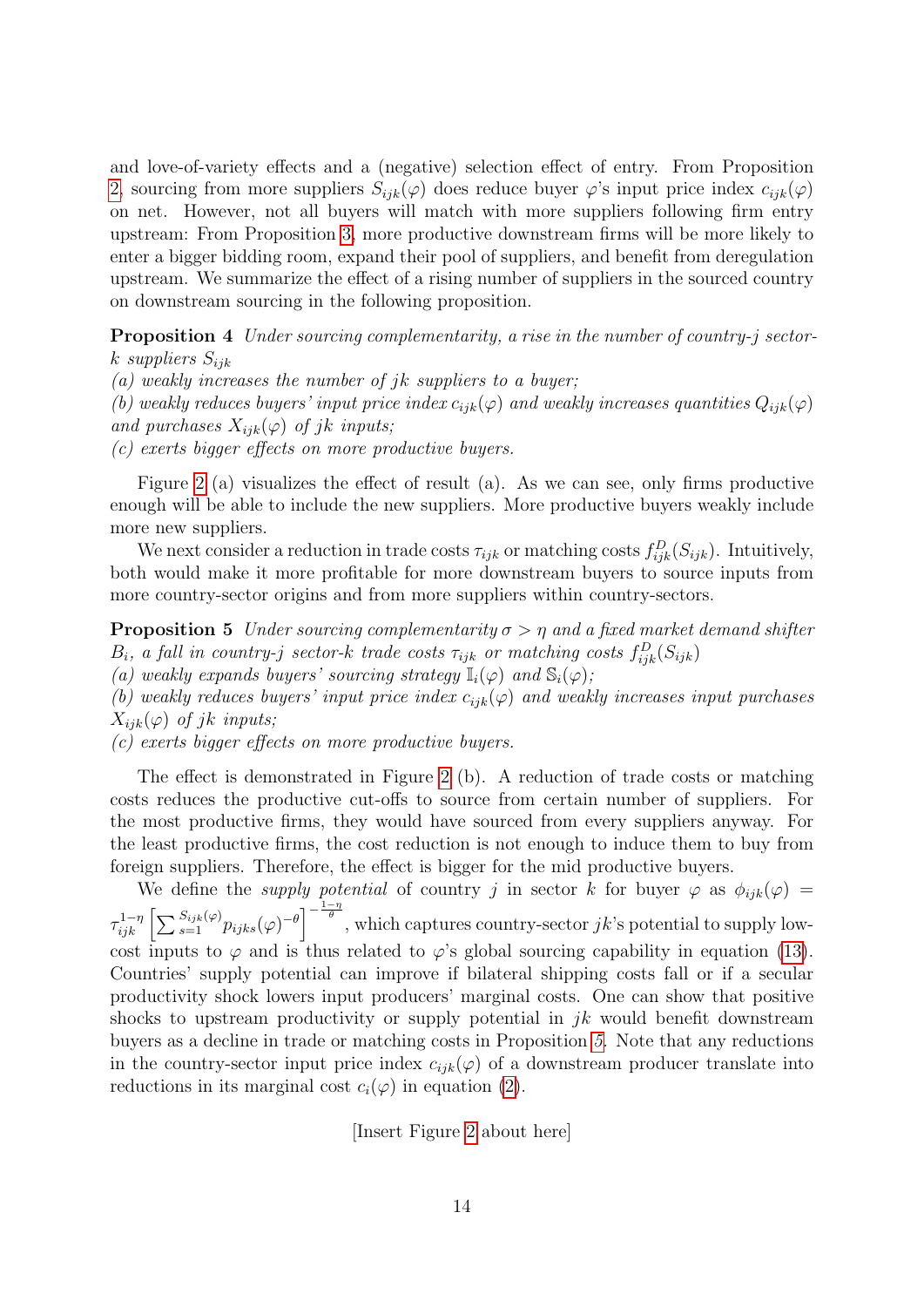### 2.9 Numerical Analysis

Our model does not permit an analytical solution. To explore the model properties further, we resort to numerical analysis. Building on the recent literature on methods to solve optimization problems of combinatorial binary discrete choice (Jia 2008, Antràs et al. 2017, and Arkolakis et al. 2021), we develop a new method to solve an optimization problem with interdependent combinatorial *multinomial* discrete choices for heterogeneous firms.<sup>[12](#page-14-0)</sup>

To demonstrate the numerical solution, we solve a model of two countries, home and foreign, and with one sector. In the baseline, we assume that the home buyers can source from 3 suppliers in each market at most. Sourcing from the foreign country entails iceberg trade costs, while domestic sourcing does not. Moreover, we assume that the fixed cost of matching with suppliers is a linear function in terms of the number of suppliers, i.e.,  $f(S) = \alpha \times S$ . In the baseline, we assume that  $\alpha = 1$ . As for the upstream suppliers, we assume that their costs are drawn from the discrete Pareto distribution. The distribution is specified in Appendix Table [A1,](#page-36-0) along with other parameters of the model.

Figure [3](#page-30-0) depicts the baseline solution. The sourcing strategy from the domestic and foreign market is a step-function: firms with higher productivity tend to buy from more suppliers. Moreover, due to additional iceberg trade costs when sourcing from the foreign market, the productivity cut-offs for sourcing from a given number of suppliers tend to be higher for the foreign market.

#### [Insert Figure [3](#page-30-0) about here]

To further explore the effect of other model parameters and other outcomes, we conduct numerical comparative statics in Figure [4.](#page-31-0) Specifically, we examine three sets of comparative statics: trade liberalization, which reduces the iceberg trade costs; improvement in the matching technology, which reduces the fixed cost of matching; and upstream entry with additional suppliers, which increases input market competition. We study the effects on a firm's marginal costs and revenue.

Trade liberalization leads to lower productivity cut-offs for sourcing from the foreign market. However, the sourcing complementarity also lowers the productivity cut-offs for sourcing from the domestic market. It thus enables firms with low productivity to adjust the extensive margin of their sourcing choice by buying from more domestic and foreign suppliers, which reduces their marginal costs. Since high productivity firms have already sourced from all potential suppliers, they only adjust intensive margins, which helps boost their revenues.

For an improvement in matching technology we find that it induces firms to adjust their sourcing strategy in both markets. Firms that buy from more suppliers enjoy a reduction in their marginal costs and an increase in revenues. These tend to be buyers in the middle of the productivity distribution. Firms with very high or very low productivity leave their sourcing strategies unchanged.

<span id="page-14-0"></span><sup>&</sup>lt;sup>12</sup>The method can be applied to solving other similar problems with interdependent multinomial discrete choice, e.g., a firm considering how many stores to set up in each market, or a manager thinking about how many workers to have for each team. The algorithm and code will be posted online.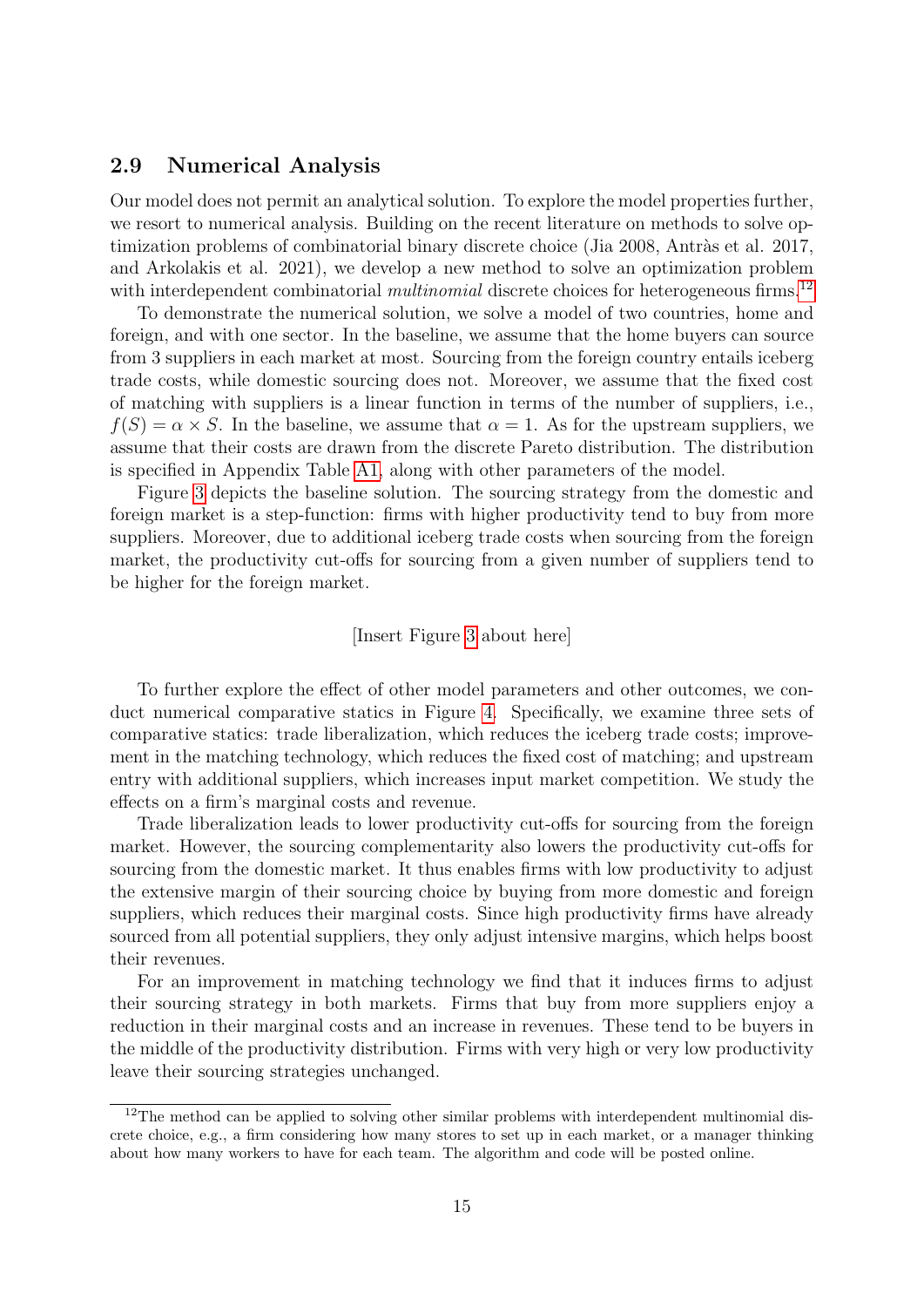#### [Insert Figure [4](#page-31-0) about here]

Finally, we conduct an experiment on input market structure by having one more foreign potential supplier enter the upstream market. Consistent with theoretical results, only buyers at the top end of the productivity distribution buy from the new supplier, while firms with lower productivity do not adjust their sourcing strategies. Upstream entry therefore amplifies inequality in marginal costs and revenues between high- and low-productivity firms.

# 3 Empirical Analysis

## 3.1 Institutional Context

We evaluate the empirical relevance of the model by examining the relationship between upstream market structure in China and downstream sourcing behavior in Chile and France over the 2000-2006 period. All three countries have high trade openness and are active on global markets in almost all product categories. At the same time, they occupy different segments of the global value chain, with China known as factory of the world that supply intermediate inputs and assembly services to manufacturers in both developed and developing economies. In turn, Chile and France exemplify economies with very different market sizes, levels of economic development and institutional strength, and internal and external economic geography. Finding consistent evidence for two contrasting downstream markets can arguably reveal the ubiquity and significance of the mechanisms of interest.

China experienced dramatic export growth after joining the WTO in 2001, gradually relaxing various barriers to entry, developing trade-oriented special economic zones, and shoring up physical and institutional infrastructure to support trade activity. This made China an important new input supplier from the perspective of French and Chilean firms, accounting for 5.7% of total French imports and 9.9% of total Chilean imports in 2006. By contrast, France and Chile are not key export markets for Chinese producers, with their respective market shares of around 1% and 0.3%. This makes French-Chinese and Chilean-Chinese tarde relationships ideal contexts in which to identify the role of upstream entry on downstream sourcing.

# 3.2 Identification Strategy

The theoretical framework in Section 2 delivers sharp predictions for the impact of the upstream market structure in China on the sourcing of Chinese inputs by downstream French and Chilean firms. We evaluate these predictions for the value, quantity and unit price of imports from China by firm  $f$  of HS 6-digit product  $p$  in year  $t$  with variants of the following log-linear specification:

<span id="page-15-0"></span>
$$
\{\ln X_{fpt}, \ln Q_{fpt}, \ln c_{fpt}\} = \beta \ln S_{CHN \to ROW, pt} + \Gamma \Omega_{CHN, pt} + \delta_f + \delta_p + t\delta_p + \delta_t + \varepsilon_{fpt}.\tag{20}
$$

We proxy unit prices with the average unit value across multiple input purchases from China at the fpt level in the baseline, and present robust results using instead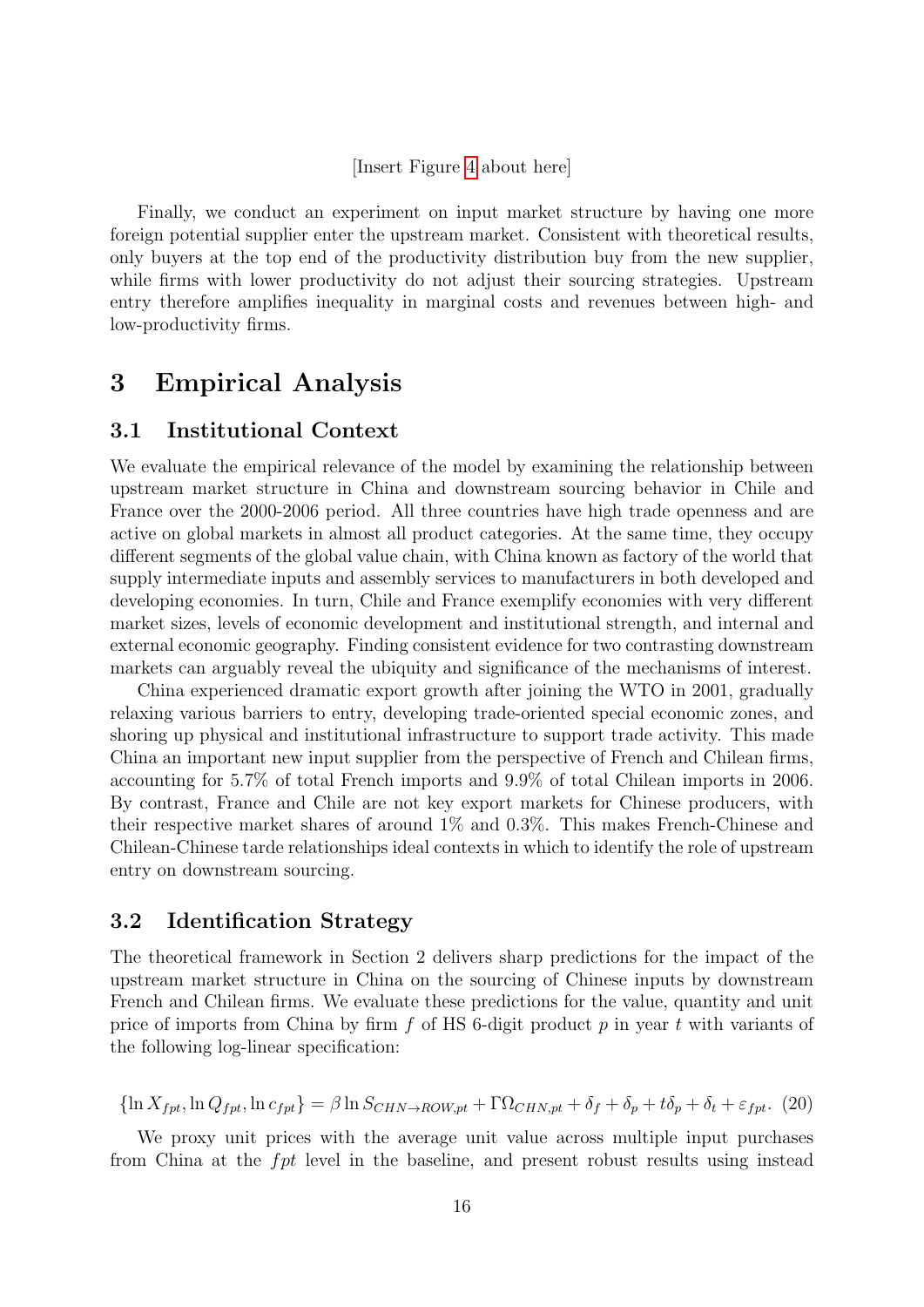model-consistent CES import price indices that weight unit values across multiple input transactions by import value, scaled by Broda-Weinstein elasticities of substitution.

Proposition [4](#page-13-1) in the model indicates that the total number of Chinese exporters of product p to Chile in year t,  $S_{CHN\rightarrow CHL,pt}$ , is the relevant metric for the upstream market structure that will determine the value, quantity, and price of Chinese inputs bought by Chilean buyer  $f$ . The analogous metric for France is the total number of Chinese exporters of product p to France,  $S_{CHN\to FRA,pt}$ . Conceptually, if  $S_{CHN\to CHL,pt}$  or  $S_{CHN\to FRA,pt}$  endogenously responded to aggregate import demand in Chile and France respectively, this would be consistent with our general-equilibrium model of global sourcing with imperfect competition and not invalidate causal interpretations at the level of individual firms. However,  $S_{CHN\rightarrow CHL,pt}$  and  $S_{CHN\rightarrow FRA,pt}$  may fail to capture the set of prospective upstream suppliers, or their correlation with downstream sourcing outcomes may in principle be driven by forces outside our model.

To alleviate such concerns, we quantify the number of potential Chinese suppliers to Chile (to France) with the number of Chinese exporters to the rest of the world excluding Chile (France), by product  $p$  and year t. With some abuse of notation, we label this proxy  $S_{CHN\rightarrow ROW,pt}$  for both Chile and France. Guided by the model, we provide consistent evidence using the actual number of Chinese exporters to Chile  $S_{CHN \to CHL,pt}$  (to France  $S_{CHN\rightarrow FRA,pt}$ , which is arguably exogenous from the perspective of atomistic buyers. We also instrument the latter either with  $S_{CHN\rightarrow ROW,pt}$  or with the number of Chinese exporters to a larger yet comparable market: the Pacific Andes countries in the case of Chile, and the US in the case of France.

Given that Chile and France is a small export destination and individual French firms are small buyers from the perspective of Chinese suppliers, we believe this reduced-form estimation strategy allows us to isolate causal effects of interest. In particular, we condition on a full set of firm, product, and year fixed effects, as well as on product-specific time trends,  $\delta_f$ ,  $\delta_p$ ,  $\delta_t$ , and  $t\delta_p$ . We also guard against omitted variable bias by including a large vector of product-year specific controls,  $\Omega_{CHN,pt}$ . These ensure that the market structure indicators do not capture trade costs or other supply conditions in China, as discussed below. We therefore identify coefficient  $\beta$  purely from the impact of changes in the Chinese market structure within firms over time. We cluster errors  $\varepsilon_{fpt}$  by productyear - at the level of the main variable of interest - to account for common supply and demand shocks across firms within product-years.

The theoretical model also characterizes the variation in trade activity across buyers from the perspective of suppliers. In particular, a distinctive prediction of the model with endogenous network formation and oligopolistic competition upstream is that a Chinese seller will price discriminate across its customers depending on the number of suppliers they source from. We confront this prediction with data using variants of the following regression equation:

<span id="page-16-0"></span>
$$
\ln p_{s f p t} = \beta \ln S_{CHN \to f p t} + \delta_{s p} + \delta_{f p} + \delta_{p t} + \varepsilon_{s f p t},\tag{21}
$$

where  $\ln p_{s f p t}$  is the log unit value Chinese supplier s charges when selling HS-6 product p to downstream firm f in year t, and  $\ln S_{CHN\rightarrow fpt}$  is the log number of Chinese suppliers that f buys varieties of input  $p$  at time  $t$ . We estimate this specification only on the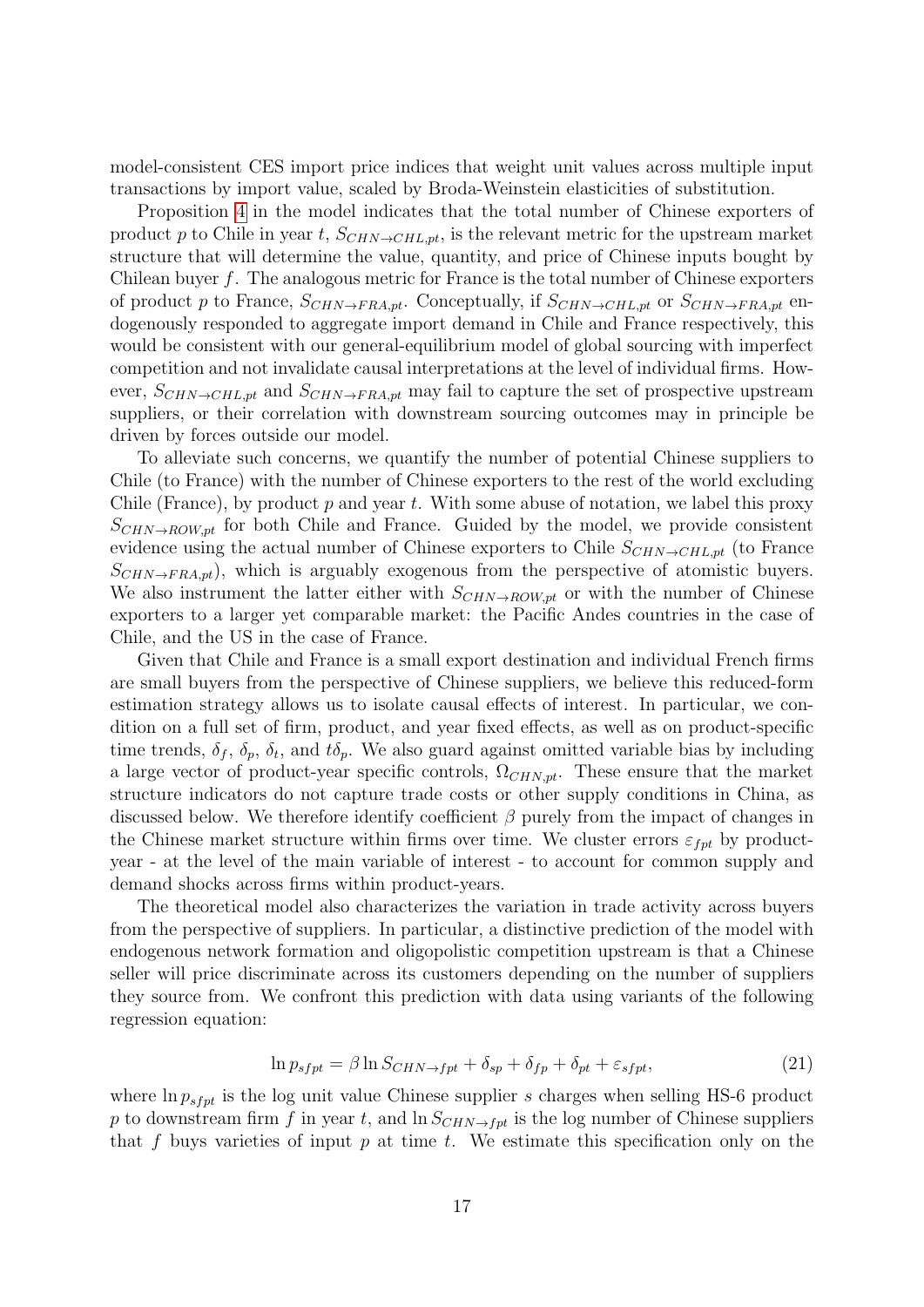transaction-level data for Chile which identifies foreign suppliers, unlike the French customs registry. We condition on seller-product pair fixed effects that account for variation in marginal costs and quality at that level, such that we implicitly identify the variation in mark-ups across buyers within a seller-product, on the assumption of minimal product customization across trade partners. In progressively more stringent specifications, we further add year fixed effects; or both product-year and buyer-product fixed effects. We conservatively cluster standard errors  $\varepsilon_{s f p t}$  at the product-year level, but the results are virtually identical when alternatively clustering by buyer-product-year.

## 3.3 Data

We exploit micro-level production and trade data for the near universe of Chilean, French and Chinese firms. For Chile and France, we use information on the value, quantity and price (unit value) of all import transactions at the firm - origin country - HS 6-digit product level from the Chilean and French Customs Agencies, respectively. In the case of Chile, these records additionally report the identity of the foreign supplier, which makes it possible to identify the bi-partite network of seller-buyer matches. For France, we obtain detailed accounting statements and the main industry of activity for all tax-registered firms from FICUS, and match these to the customs declarations based on unique firm identifiers. For Chile, we likewise observe the primary output industry of each firm, but are able to access only information on which of 13 broad size categories a firm belongs to based on total firm sales, from the Chilean Tax Authority.

For China, we use comprehensive information on the universe of export transactions at the firm - destination country - HS 8-digit product category from the Chinese Customs Trade Statistics (CCTS), which we aggregate up to the HS 6-digit level. CCTS reports additional information that we employ in robustness checks. For example, CCTS distinguishes between processing-trade and ordinary-trade transactions, where the former entail exports produced on behalf of a foreign party using imported inputs that are exempt from import duties. CCTS also contains firm names, which makes it possible to identify direct traders from trade intermediaries based on a common word filter from the literature. It further identifies private domestic enterprises, state-owned enterprises (SOEs), joint ventures, and affiliates of foreign multinationals. Where we need information on additional firm characteristics, we exploit the Chinese Annual Survey of Industrial Enterprises (ASIE) which covers non-SOEs with sales above 5 million Yuan and all SOEs. We match ASIE and CCTS using standard algorithms in the literature based on firm names, zip code and phone number.

Since import transactions are recorded inclusive of cost, insurance freight, we are careful to consider changes in trade duties over time. For Chile, regular MFN import tariffs applied on Chinese products and remained unchanged throughout the 2000-2006 period of interest. These will therefore be subsumed by product fixed effects in the analysis.<sup>[13](#page-17-0)</sup> For France, we account for the gradual relaxation in import barriers on Chinese goods with time-varying EU import tariffs from UN WITS. We use applied ad-valorem tariffs at the HS 6-digit level, and take the maximum value whenever there are multiple tariff

<span id="page-17-0"></span><sup>&</sup>lt;sup>13</sup>Chile and China signed a Preferential Trade Agreement only in 2007, after the end of our sample period.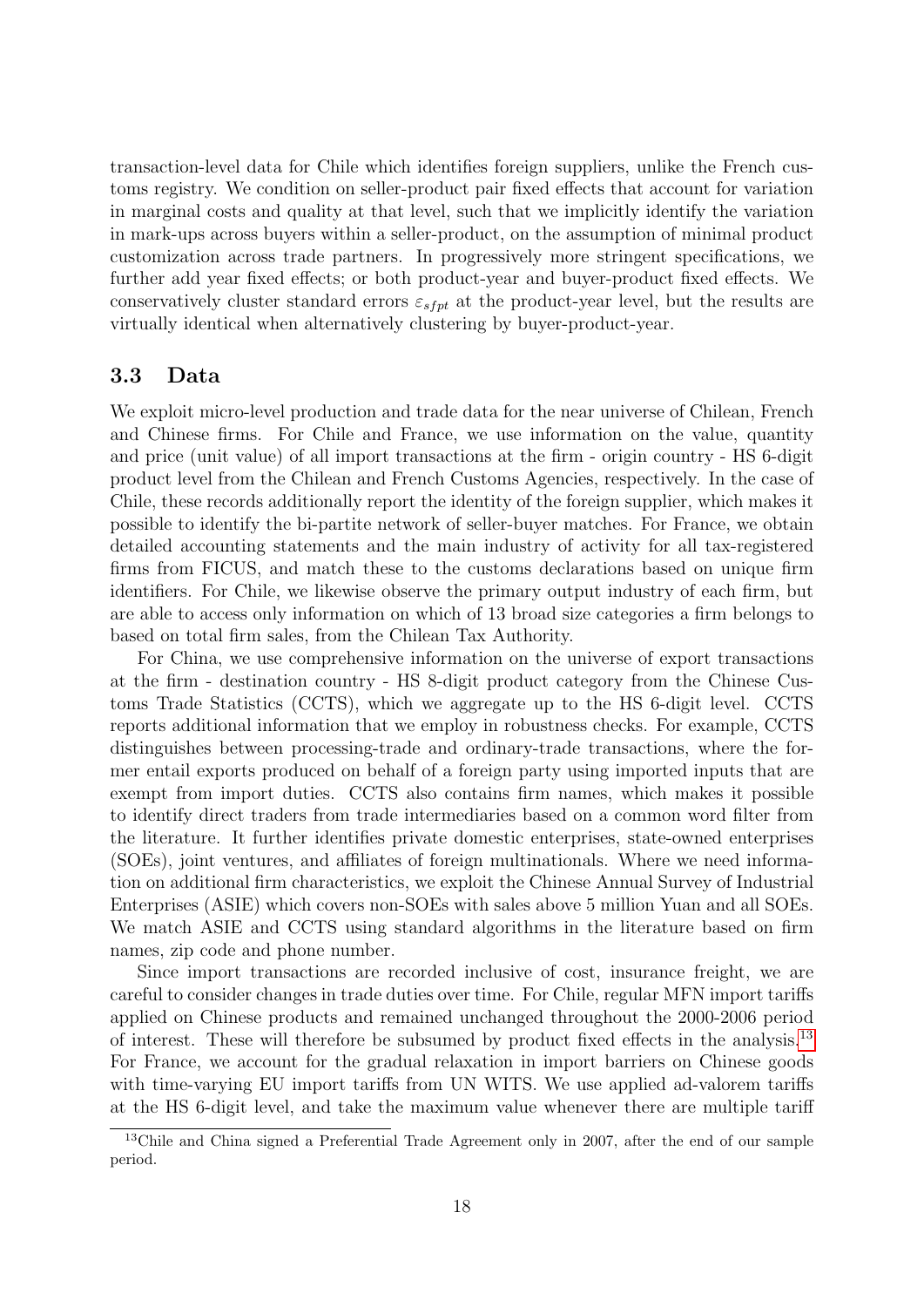lines within a product code. All results are fully robust to using simple averages instead. Throughout the sample period, China was subject to the EU's GSP program and faced very low tariffs for most of its goods. Consequently, the vast majority of products carry zero tariffs, and there is little variation over time. As standard in the literature, we compute the tariff measure as  $\text{Im} \alpha x \text{ and } f_{pt} = \ln (1 + \text{max\_rate}/100).$ 

#### [Insert Table [1](#page-32-0) about here]

Panel A in Table [1](#page-32-0) overviews the variation in market structure upstream across traded products, and illustrates the dramatic trend in upstream entry over time. In 2000, China exported 2,139 HS 6-digit products to France. The average number of Chinese suppliers to France was 16.9, with a median of 5 and a standard deviation of 38.3. By 2006, China shipped 2,954 distinct products to France, with an average number of suppliers of 37.7, a median number of 8 and standard deviation of 92.3. Similar expansion is observed in China's exports to Chile over this period. The total number of HS-6 products it shipped to Chile grew from 1,431 to 2,388, while the average number of exporters per products jumped from 12.4 (standard deviation 23.5) to 21.4 (standard deviation 43.8).

Panel B demonstrates that the dramatic firm entry in China during 2000-2006 changed the composition of Chinese exporters in some respects. In particular, China experienced secular productivity growth, with a steady increase in measured average value added per worker and average TFP, along with a rise in productivity dispersion. Average product quality remained relatively stable, as proxied by input price indices constructed from firm-product-level import data in the customs records. At the same time, Chinese export activity exhibited stable features in other dimensions, such as the share of trade performed by trade intermediaries, multinational affiliates, or multi-product exporters. Effectively applied EU tariffs on Chinese goods fell from 3.9% to 2.8% for the average product, while the overall share of processing trade declined from 36% to 26%.

Panel C summarizes the extent of downstream firm heterogeneity in Chile and France. Between 2000 and 2006, the number of producers sourcing inputs from China increased from 12,571 to 25,737 for France and more than doubled for Chile (from 2,525 to 6,519). Worldwide firm imports also increased on average, and this partly reflects China's growing share in their import portfolio. Consistent with productivity-driven selection into global sourcing on the extensive margin and growing frim-level imports on the intensive margin, the median sales per worker across firms importing from China remained stable as the number of importers grew.

Panel D overviews the bi-partite network of seller-buyer links that we observe for Chilean firms sourcing inputs from China. Between 2000 and 2006, the average number of Chilean buyers per product remained stable for Chinese sellers. Similarly, the average number of Chinese suppliers per product shows little variation for Chilean producers. This is consistent with both a significant entry of Chinese suppliers per product and a sharp increase in the number of Chilean producers sourcing from China, as shown in Panel A. Yet, Chilean buyers widened the range of import values and unit prices across suppliers, while the dispersion of trade values and unit prices across buyers also increased for Chinese sellers.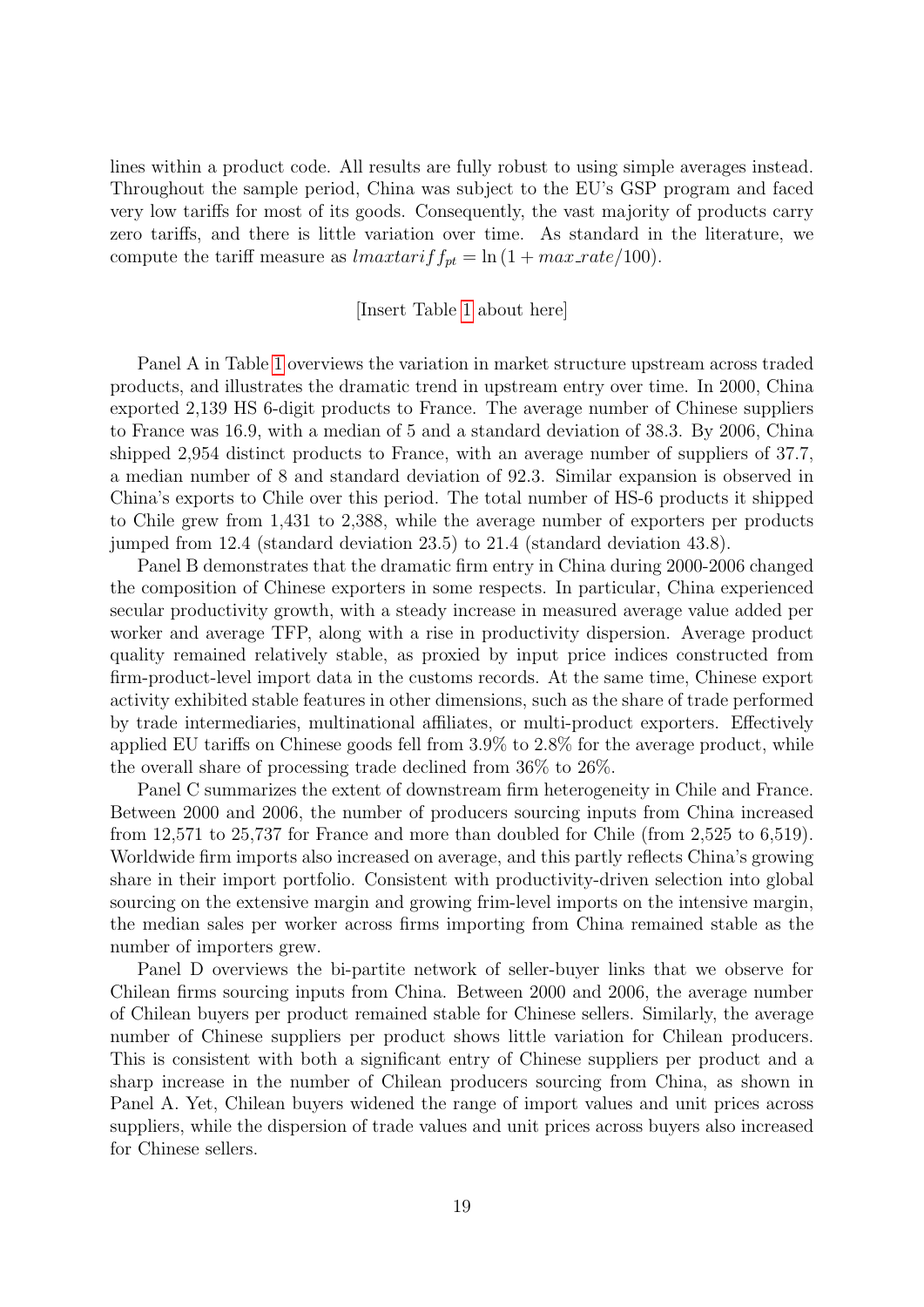#### 3.4 Upstream Market Structure and Downstream Sourcing

Table [2](#page-33-0) presents baseline results for the impact of the upstream market structure in China on the sourcing behavior of downstream firms in Chile (Columns 1-2) and in France (Columns 3-4), based on estimating equation [\(20\)](#page-15-0). Panel A examines how the log number of Chinese exporters of an HS 6-digit product to the rest of the world in a given year,  $\ln S_{CHN\rightarrow ROW,pt}$ , affects the log value of imports from China by a Chilean or French firm for that product and year,  $\ln X_{fpt}$ . Panels B and C decompose  $\ln X_{fpt}$ , and repeat the analysis for the log quantity and log unit value of imports from China at the downstream firm - product - year level. Trade quantities are systematically recorded in kilograms across all products in the French customs data, and are available instead in natural units of accounting that vary across products in the Chilean records. Any heterogeneity in this respect is inconsequential for the analysis in the presence of product fixed effects.

#### [Insert Table [2](#page-33-0) about here]

We consistently find that more competition upstream induces downstream buyers in both Chile and France to expand their input expenditure and purchase higher input quantities, while enjoying lower input prices. Through the lens of the model, the pro-competitive effect of upstream competition on input prices lowers downstream firms' marginal production costs, which raises final demand for their output and in turn boosts their input demand. Together, these pro-competitive and scale effects result in higher import values. From the perspective of Chinese suppliers, the evidence is implicitly consistent with tougher competition incentivizing them to lower mark-ups and cut prices.

These findings obtain both when we adopt a very flexible specification with year fixed effects only in Columns 1 and 3, and when we consider in Columns 2 and 4 the most stringent variant of specification [\(20\)](#page-15-0) with a full set of buyer firm, year and product fixed effects, along with product-specific time trends and additional controls. The results can thus not be attributed to intransient buyer characteristics, global shocks, stable or trending product features. They also do not reflect the role of other product-year specific supply conditions in China, as we control for the average and the variance of the productivity of Chinese exporters (based on log value added per worker in the matched ASIE-CCTS data) and a proxy for the average output quality of Chinese exporters (based on the average unit value of each exporter's imported inputs). Columns 2 and 4 also include the log number of Chilean or French importers in the same output industry that import from the rest of the world, to capture potentially relevant differences in downstream demand and market structure. We further conditions on five value shares of Chinese exports conducted respectively by trade intermediaries, under the processing regime, by foreign-owned exporters, by state-owned enterprises, and by multi-product exporters. Finally, the specification for French firms controls for the ad-valorem EU import tariff on Chinese goods as a proxy for changing trade costs.

Quantitatively, we estimate economically significant effects of the upstream market structure on downstream outcomes. For illustration, suppose the (log) number of potential upstream suppliers in China were to increase by one SD. Our results imply that French firms' import value would increase by 11.8% of a SD, total quantity would grow by 13.3%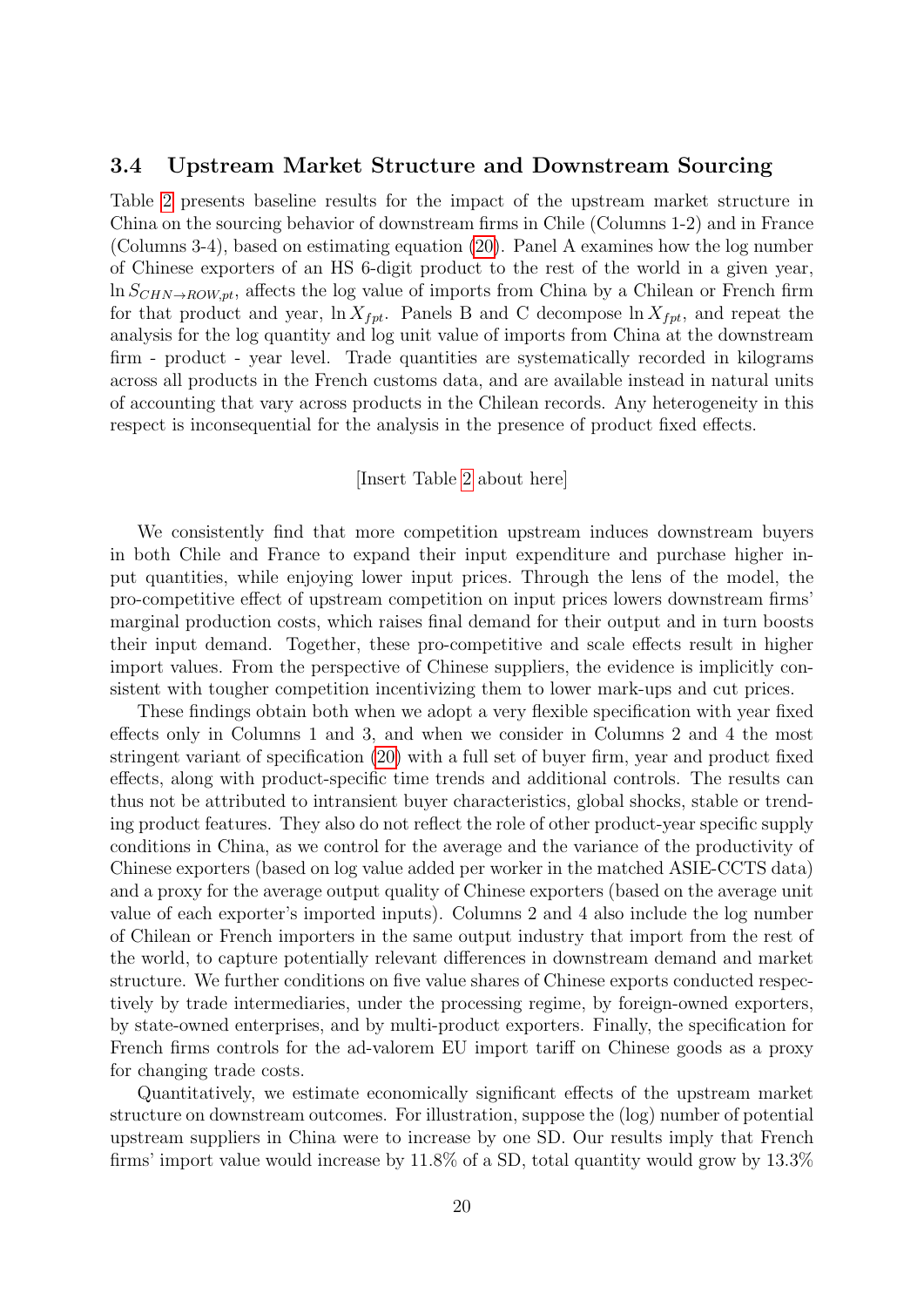of a SD, and prices would fall by 6.4% of an SD. The corresponding numbers for Chilean buyers would be 4.9%, 10.3% and -8.9%. Alternatively, the total rise in the number of Chinese exporters to ROW over the sample period would trigger an adjustment in French firms' import values, quantities and prices by  $22\%$ ,  $28.1\%$  and  $-6.1\%$ , respectively, while Chilean producers would experience analogous changes of 10.9%, 26.8% and -15.9%.

#### [Insert Table [3](#page-34-0) about here]

Table [3](#page-34-0) confirms that these baseline results survive a series of robustness checks. We first explore different sub-samples of firms. In Column 1, we drop upstream suppliers identified as wholesalers. This lowers all point estimates and makes the results for French import prices weakly insignificant, suggesting that large wholesalers play an important role in the context of imperfect competition upstream. In Column 2, we remove instead wholesale buyers downstream. If anything, this magnifies coefficient magnitudes in the case of Chile and slightly dampens those for France. Together, these results are consistent with interdependencies in price setting across suppliers within a buyer but not across buyers within a supplier, such that dropping important suppliers can underestimate the impact of upstream competition. In contrast, dropping individual buyers reveals does not, with the caveat that the model predicts bigger effects of the upstream market structure on larger, more productive downstream firms - a prediction we formally evaluate below.

In Column 3, we consider alternative measures of import prices and quantities. In particular, we construct CES indices (instead of simple averages) of unit values and quantities at the firm-product-year level from the underlying transaction-level data, using product-specific elasticities of substitution from Broda and Weinstein (2006). These model-consistent measures can in principle more accurately capture the impact of the upstream market structure, as they recognize that downstream firms can reallocate purchase shares across inputs based on input prices. Indeed, using these CES indicators produces highly significant estimates of higher magnitude than the baseline. We have confirmed that all other robustness checks likewise deliver stronger results with CES price and quantity measures. Since computing CES measures requires additional parametric assumptions, however, we have opted to remain conservative and use simple averages in the baseline.

In Colums 4-6, we explore instead alternative proxies for the upstream market structure in China. From the perspective of individual buyers in Chile or France, the total number of Chinese exporters to their country can be considered exogenous. It may moreover better reflect the set of potential suppliers to their market, given differences in market size, proximity and institutional context across countries that drive the export decisions of Chinese sellers. Column 4 establish that  $\ln S_{CHN \to CHL,pt}$  and  $\ln S_{CHN \to FRA,pt}$  indeed generate robust results in line with the baseline estimates. Column 5 provides additional corroborative evidence when instrumenting the actual number of Chinese exporters to Chile or France with the baseline number of Chinese exporters to ROW, excluding Chile or France respectively. Column 6 applies a more fine-tuned instrument that is based on Chinese export entry into markets with similar characteristics as Chile and France rather than ROW. We consider Chile's neighbors and co-signatories to the Pacific Andes Coun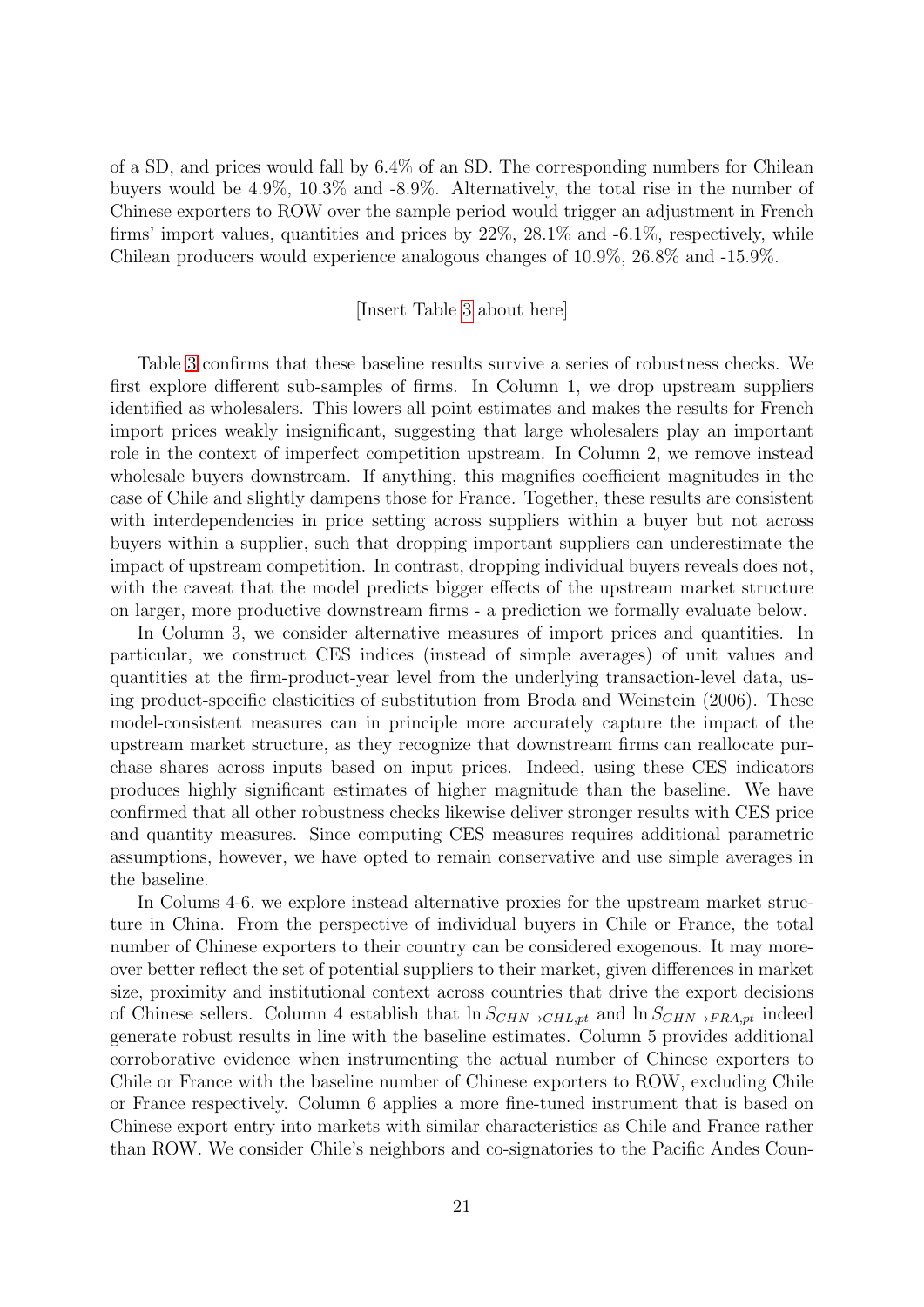tries organization (Colombia, Mexico, Peru), and use the US as a benchmark for France. The results remain qualitatively unchanged.

Finally, we present several additional specification checks in Appendix Table [A2.](#page-37-0) First, in Column 1, we restrict the sample to a balanced set of Chilean or French firms that are active in every period in the 2000-2006 panel. This reduces the number of observations significantly, but the estimates remain stable. Second, in Column 2, we define quantities and unit values in the French data based on supplementary information on different units of accounting (instead of kilos), available for a subset of products. This exercise does not apply to the Chilean data which enters with natural unit of accounting already int he baseline.

Third, although we control for the number of Chilean or French importers in any HS 4-digit downstream industry throughout, this may not be sufficient to rule out potential effects of other aspects of the downstream market structure. We therefore include industry by year fixed effects in Column 3. In Columns 4 and 5, we ensure instead that changes in upstream competition in *other products* that a firm sources do not confound our estimates: We control alternatively for the log (import value weighted) average number of Chinese suppliers in a buyer's products other than  $p$ , or for the log total number of Chinese exporters to the ROW in the HS 4-digit category p belongs to.

Finally, in Column 6 we restrict the French sample to importers who do not source from Eastern Europe throughout our sample period. The findings confirm that we have not falsely assigned the effects of structural change in Eastern Europe that took place during our sample period to increased competition in China.

# 3.5 Downstream Firm Heterogeneity

Table [4](#page-35-0) demonstrates that bigger downstream buyers adjust their sourcing behavior more in response to greater competition upstream, in line with the theoretical predictions. We use two different proxies for downstream firm size - total sales and total imports - and group buyers into three terciles based on each size distribution, separately for Chile and France. We then construct indicator variables for buyers that belong in the middle or in the top tercile, and add interactions of these two dummies with the baseline measure of market competition upstream in specification [\(20\)](#page-15-0). The main effect of  $\ln S_{CHN\rightarrow ROWnt}$ now identifies the impact on the bottom tercile, while the interaction terms pick up differential effects on mid-size and large buyers. The level effects of the size dummies are subsumed by the firm fixed effects. We report results using either simple unit values and quantities as in the baseline or the CES price and quantity indices.

[Insert Table [4](#page-35-0) about here]

The evidence in Table [4](#page-35-0) indicates that bigger downstream buyers benefit more from tougher upstream competition than their smaller peers: They enjoy even lower input prices, source even higher input quantities, and have even higher imported input purchases overall. Through the lens of the model, these patterns are consistent with bigger buyers being able to incur higher matching costs, transact with more suppliers, and benefit from lower mark-ups induced by the greater competition among their suppliers.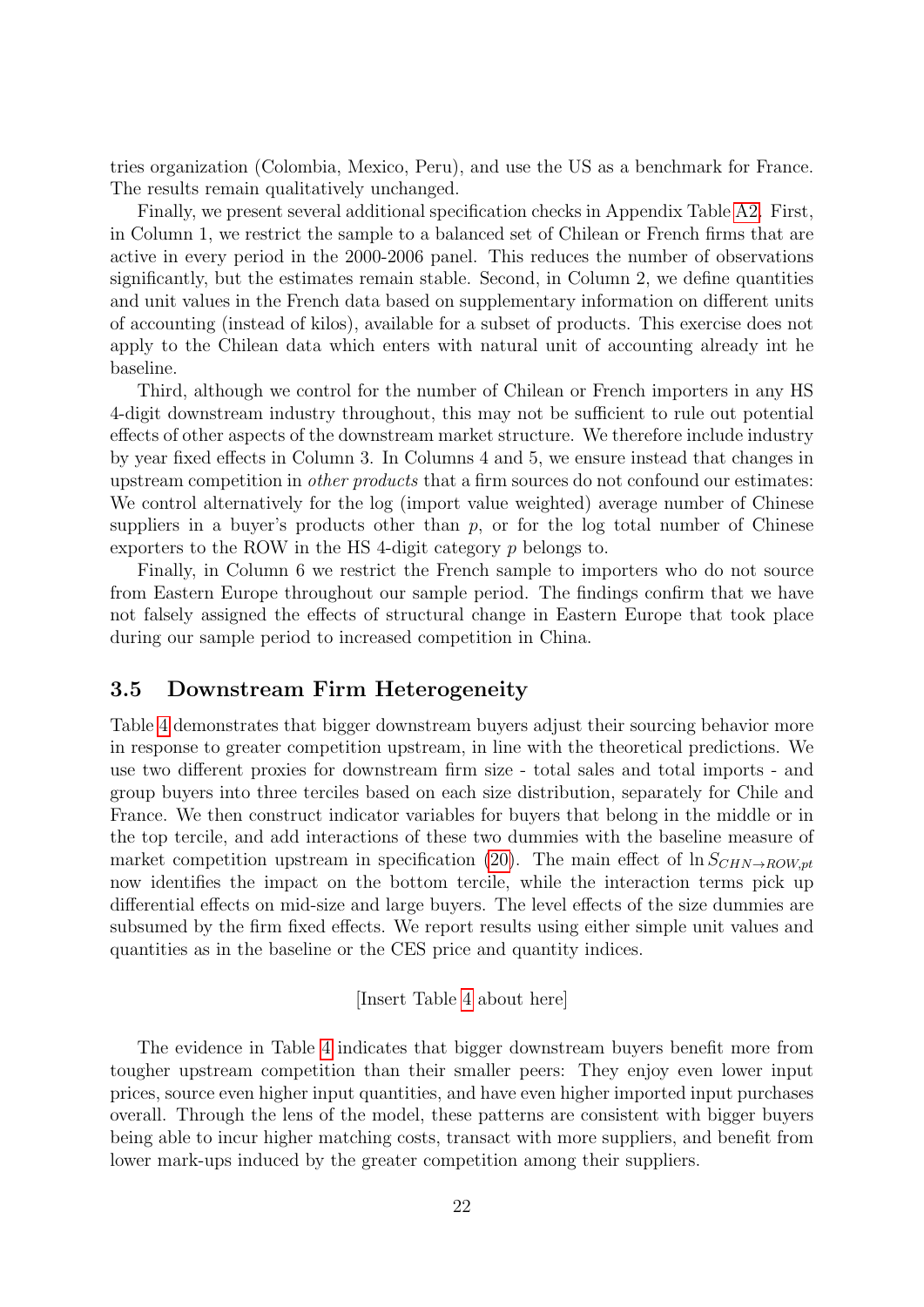The results are economically and statistically more significant when using worldwide imports to measure buyers' size, compared to using firm sales. The role of total buyer imports is consistent with price setting from the perspective of upstream sellers in the model: Total input purchases by a downstream buyer determine the seller's expected profits from the relationship and therefore the optimal input price. The buyer's own sales are only relevant to the extent that they are monotonic in firm productivity and thereby in total input purchases. This raises the possibility that global sourcing decisions may vary across firms for unobserved reasons that are not fully captured by total sales. To the extent that there are economies of scale in overcoming matching costs, the total amount of imported inputs may therefore be a more accurate indicator of firms' ability to match with more suppliers and benefit from stiffer competition among them.

## 3.6 Upstream Price Discrimination

The findings above documents the impact of the upstream market structure on downstream buyers. We conclude by complementing this analysis with evidence on the pricing strategy of Chinese exporters across buyers. The results strongly support the model's prediction that sellers charge buyers with more suppliers systematically lower mark-ups and prices, even within finely disaggregated product categories. This is consistent with sellers engaging in price discrimination across buyers depending on the extent of competition they face from other suppliers to that buyer.

#### [Insert Table [5](#page-36-1) about here]

Table [5](#page-36-1) presents results from estimating specification [\(21\)](#page-16-0) on the full set of Chinese supplier - Chilean buyer - HS6 product - year observations in the data. Column 1 includes seller-product and year fixed effects, such that the impact of the buyer's portfolio of suppliers is identified from the variation within a supplier across buyers of the same product. Colmn 2 then replaces the year fixed effects with product-year fixed effects that more flexible control for changes in supply and demand conditions by product over time. Column 3 then further adds a stringent set of buyer-product fixed effects, such that the main coefficient of interest is now identified from changes in sourcing strategie within buyer-product input lines over time. Finally, Column 4 additionally controls for the log number of non-Chinese suppliers of the relevant product that a buyer sources from. This implicitly accounts for changes in supply conditions in other origin countries but China.

The evidence consistently points to upstream Chinese suppliers offering lower prices to downstream buyers that maintain a more diversified portfolio of Chinese suppliers, product by product. This lends strong empirical support to the role of imperfect competition upstream in the model and thereby to the pro-competitive effects that upstream entry can exert on sourcing outcomes downstream.

# 4 Structural Estimation (in progress)

In this section, we estimate the model primitives using micro-level production and trade data. Our strategy is to first estimate each country's sourcing potential  $\phi_{ijk}(\varphi)$  for buyers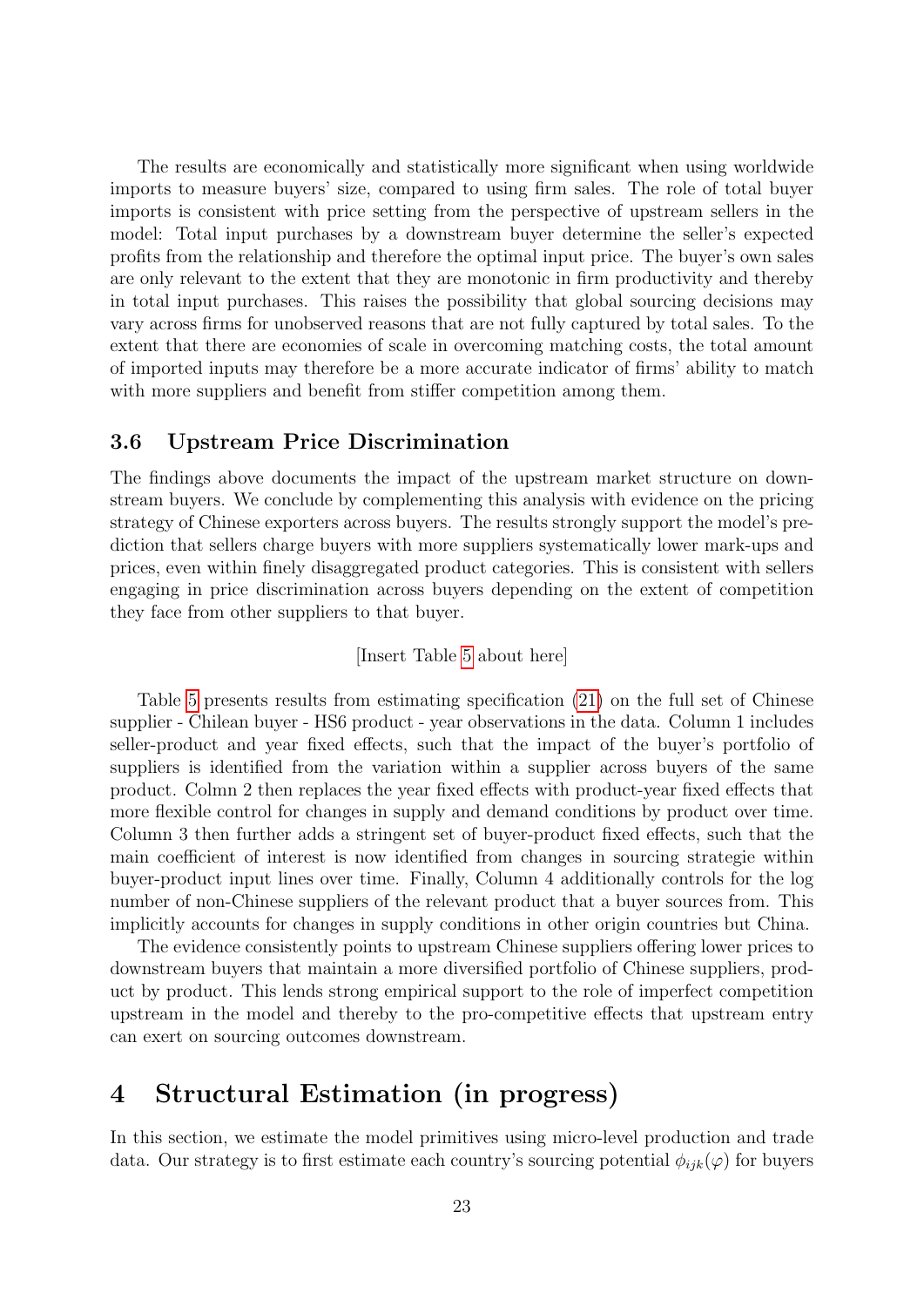$\varphi$  using French and Chilean firm-level input purchases. Then we will estimate the elasticity parameters  $(\theta, \eta, \text{ and } \sigma)$  using price variations due to exogenous shifters such as tariffs. In the last step, we will estimate the matching friction  $f_{ijk}^D(S_{ijk}(\varphi))$  and other parameters using the simulated method of moments and the numerical method that we have developed to solve the combinatorial multinomial discrete choice optimization problem. To do so, we will have to make functional assumptions for  $f_{ijk}^D(S_{ijk}(\varphi))$  and exploit Chilean firm-to-firm trade data.

# 5 Counterfactual analysis (in progress)

Having structurally estimated the model, we perform three counterfactual analyses to assess the role of industrial policy, trade policy and technological progress on global sourcing and the gains from trade. We find that lower barriers to entry upstream, lower matching costs, and lower trade costs amplify firm productivity, firm size dispersion, and aggregate welfare downstream. These effects operate through a combination of improved matching of buyers and suppliers, gains from greater input variety, and lower mark-ups. Shutting down one model feature at a time, we establish that two-sided firm heterogeneity, matching frictions and imperfect competition all play a large quantitative role.

These counterfactual exercises have important policy implications. Existing studies that evaluate trade policies rely on Computable General Equilibrium (CGE) models or New Quantitative Trade Models (NQTM), which typically ignore global production networks, firm granularity and/or market power. Our results indicate that taking these forces into account can generate significantly higher gains from trade. In addition, our analysis illustrates the benefits associated with reductions in buyer-supplier matching costs as distinct from trade costs. This may provide justification for policies that decrease matching costs through trade promotion, information technology or international contract enforcement. Finally, our conclusions reveal how imperfect competition in global value chains gives rise to cross-border spillovers of national industrial policies such as deregulation and other reforms that encourage firm entry.

# 6 Conclusion

This paper has examined for the first time the role of firm heterogeneity and imperfect competition for global production networks and the gains from trade. We develop a quantifiable trade model with (i) two-sided firm heterogeneity, (ii) matching frictions, and (iii) oligopolistic competition upstream. Combining highly disaggregated data on firms' production and trade transactions for China and France, we present empirical evidence in line with the model that cannot be rationalized without features (i)-(iii). Downstream French buyers import higher volumes and quantities at lower prices when upstream Chinese markets become more competitive. These effects are stronger for larger, more productive buyers and weaker when input suppliers are more heterogeneous.

Our analysis indicate that global production networks amplify the gains from trade liberalization. Moreover, they can generate international spillovers from national industrial and trade policy. In particular, lower barriers to entry upstream, lower matching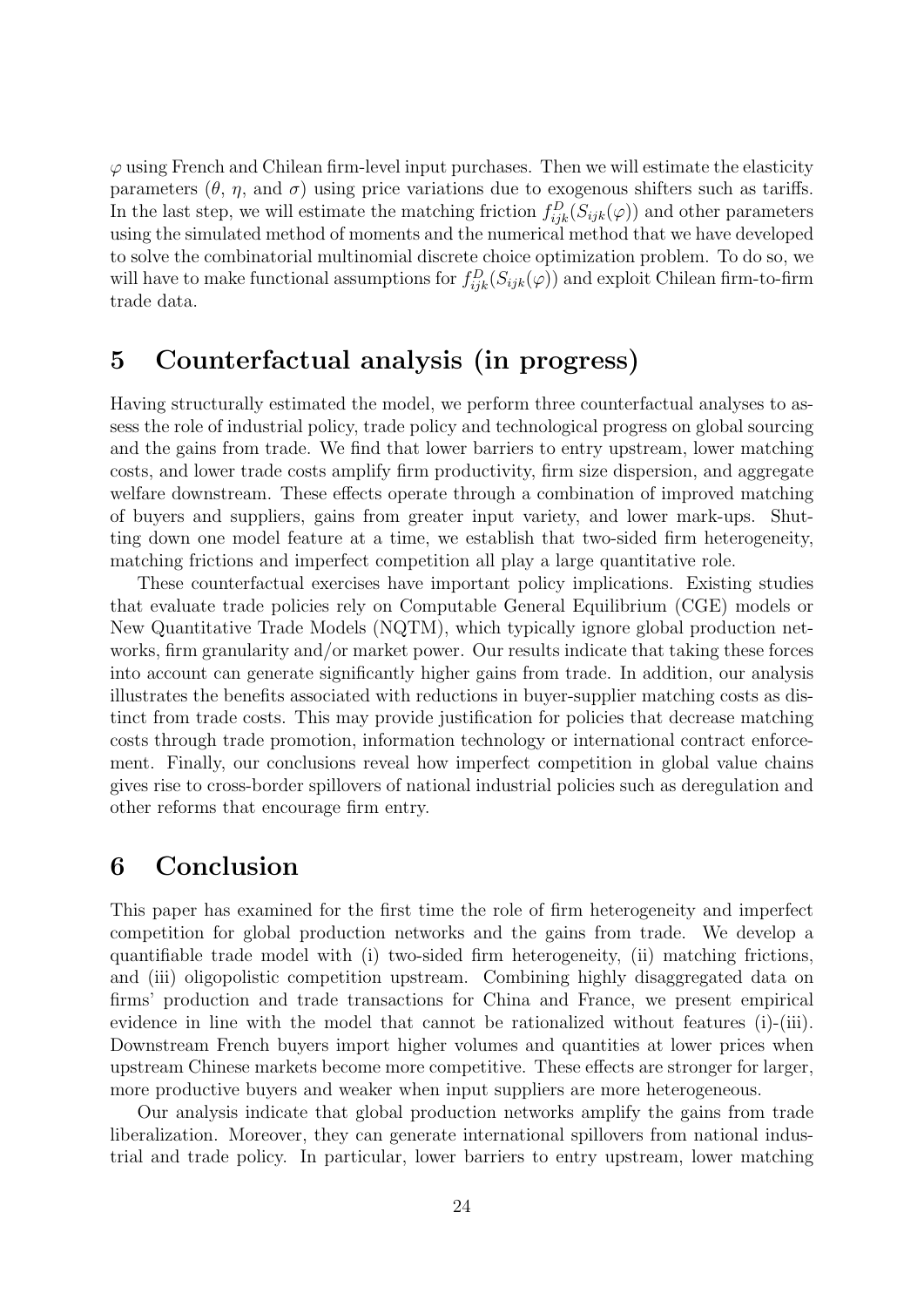costs, and lower trade costs amplify firm productivity, firm size dispersion and aggregate welfare downstream.

Our work opens several promising avenues for future research. Incorporating imperfect competition both upstream and downstream could provide valuable insights into sourcing patterns and gains from trade. While we have studied matching frictions and imperfect competition in a bipartite network of buyers and suppliers, future work could broaden the analysis to complete production networks. Studying the role of reputational contracts and arm's-length vs. intra-firm off-shoring would improve our understanding of rent sharing and shock transmission in global value chains.

# References

Acemoglu, D. and Azar, P.D., 2017. Endogenous production networks (No. w24116). National Bureau of Economic Research.

Acemoglu, D., Carvalho, V.M., Ozdaglar, A. and Tahbaz-Salehi, A., 2012. The network origins of aggregate fluctuations. Econometrica, 80(5), pp.1977-2016.

Amiti, M., Itskhoki, O. and Konings, J., 2018. International shocks, variable markups, and domestic prices. The Review of Economic Studies.

Amiti, M. and Konings, J., 2007. Trade liberalization, intermediate inputs, and productivity: Evidence from Indonesia. American Economic Review, 97(5), pp.1611-1638.

Antràs, P. and De Gortari, A., 2017. On the geography of global value chains (No. w23456). National Bureau of Economic Research.

Antràs, P., Fort, T.C. and Tintelnot, F., 2017. The margins of global sourcing: Theory and evidence from us firms. American Economic Review, 107(9), pp.2514-64.

Arkolakis, C., Costinot, A., Donaldson, D. and Rodriguez-Clare, A., 2018. The elusive pro-competitive effects of trade. The Review of Economic Studies, 86(1), pp.46-80.

Arkolakis, C., F. Eckert, and R. Shi, 2021. Combinatorial discrete choice. Working paper.

Atkeson, A. and Burstein, A., 2008. Pricing-to-market, trade costs, and international relative prices. American Economic Review, 98(5), pp.1998-2031.

Autor, D., D. Dorn, L. F. Katz, C. Patterson, and J. Van Reenen (2017) ?The fall of the labor share and the rise of superstar firms,? NBER working paper no. 23396

Bai, X., Krishna, K. and Ma, H., 2017. How you export matters: Export mode, learning and productivity in China. Journal of International Economics, 104, pp.122-137.

Baqaee, D.R., 2018. Cascading failures in production networks. Econometrica, 86(5), pp.1819-1838.

Baqaee, D.R. and Farhi, E., 2019. The macroeconomic impact of microeconomic shocks: beyond Hulten's Theorem. Econometrica, 87(4), pp.1155-1203.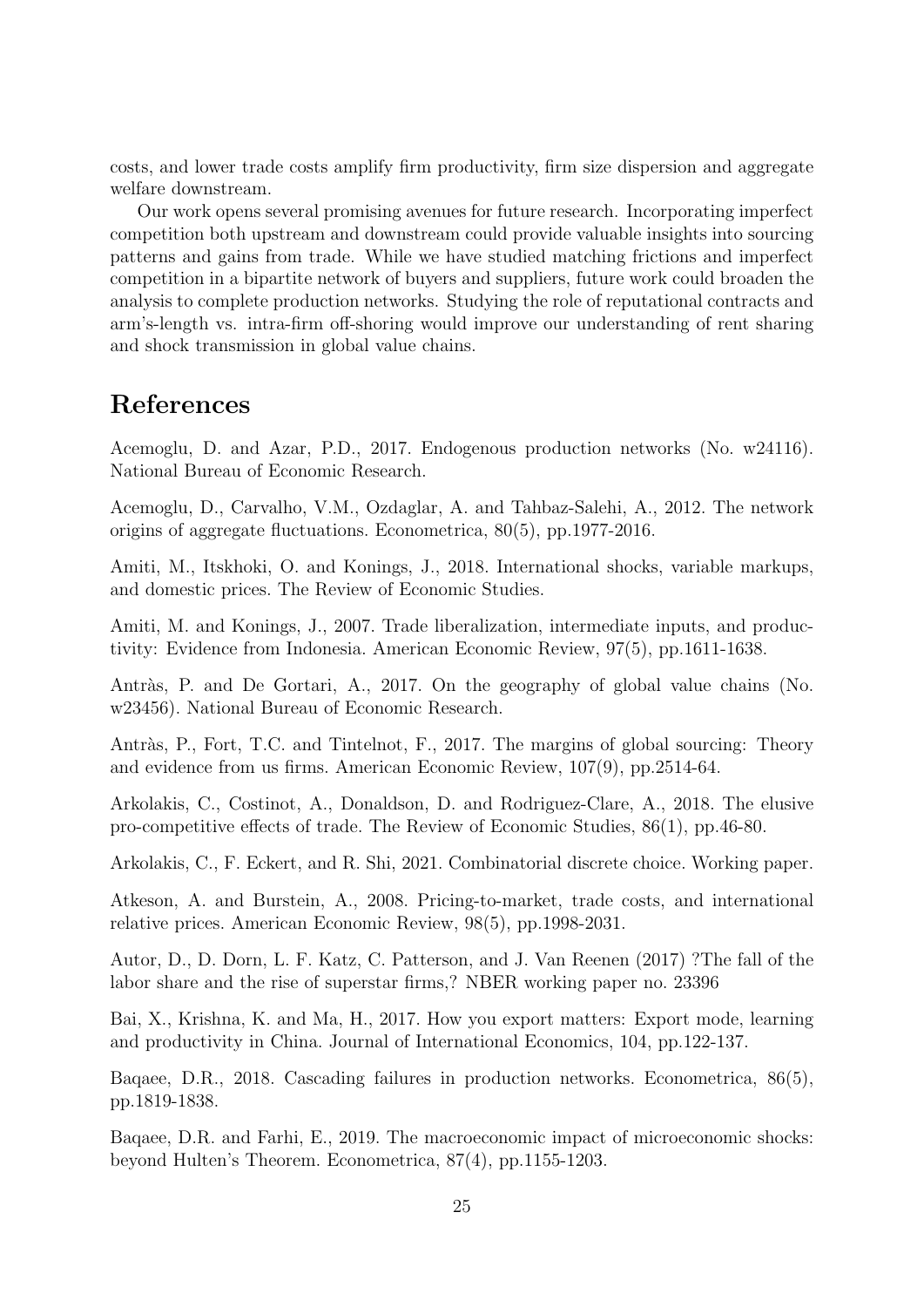Benguria, F., 2015. The matching and sorting of exporting and importing firms: theory and evidence. Working paper.

Bernard, A.B., Jensen, J.B., Redding, S.J. and Schott, P.K., 2012. The empirics of firm heterogeneity and international trade. Annu. Rev. Econ., 4(1), pp.283-313.

Bernard, A.B., Dhyne, E., Magerman, G., Manova, K. and Moxnes, A., 2019. The origins of firm heterogeneity: A production network approach (No. w25441). National Bureau of Economic Research.

Bernard, A.B., Eaton, J., Jensen, J.B. and Kortum, S., 2003. Plants and productivity in international trade. American Economic Review, 93(4), pp.1268-1290.

Bernard, A.B. and Moxnes, A., 2018. Networks and trade. Annual Review of Economics, 10, pp.65-85.

Bernard, A.B., Moxnes, A. and Saito, Y.U., 2019. Production networks, geography, and firm performance. Journal of Political Economy, 127(2), pp.639-688.

Bernard, A.B., Moxnes, A. and Ulltveit-Moe, K.H., 2018. Two-sided heterogeneity and trade. Review of Economics and Statistics, 100(3), pp.424-439.

Blaum, J., Lelarge, C. and Peters, M., 2018. The gains from input trade with heterogeneous importers. American Economic Journal: Macroeconomics, 10(4), pp.77-127.

Bøler, E.A., Moxnes, A. and Ulltveit-Moe, K.H., 2015. R&D, international sourcing, and the joint impact on firm performance. American Economic Review, 105(12), pp.3704-39.

Boehm, J. and Oberfield, E., 2018. Misallocation in the Market for Inputs: Enforcement and the Organization of Production (No. w24937). National Bureau of Economic Research.

Boehm, C.E., Flaaen, A. and Pandalai-Nayar, N., 2019. Input linkages and the transmission of shocks: Firm-level evidence from the 2011 Tōhoku earthquake. Review of Economics and Statistics, 101(1), pp.60-75.

Broda, C. and Weinstein, D.E., 2006. Globalization and the Gains from Variety. The Quarterly journal of economics, 121(2), pp.541-585.

Carvalho, V.M., Nirei, M., Saito, Y. and Tahbaz-Salehi, A., 2016. Supply chain disruptions: Evidence from the great east Japan earthquake. Columbia Business School Research Paper, (17-5).

Chaney, T., 2014. The network structure of international trade. American Economic Review, 104(11), pp.3600-3634.

Combes, P.P., Duranton, G., Gobillon, L., Puga, D. and Roux, S., 2012. The productivity advantages of large cities: Distinguishing agglomeration from firm selection. Econometrica, 80(6), pp.2543-2594.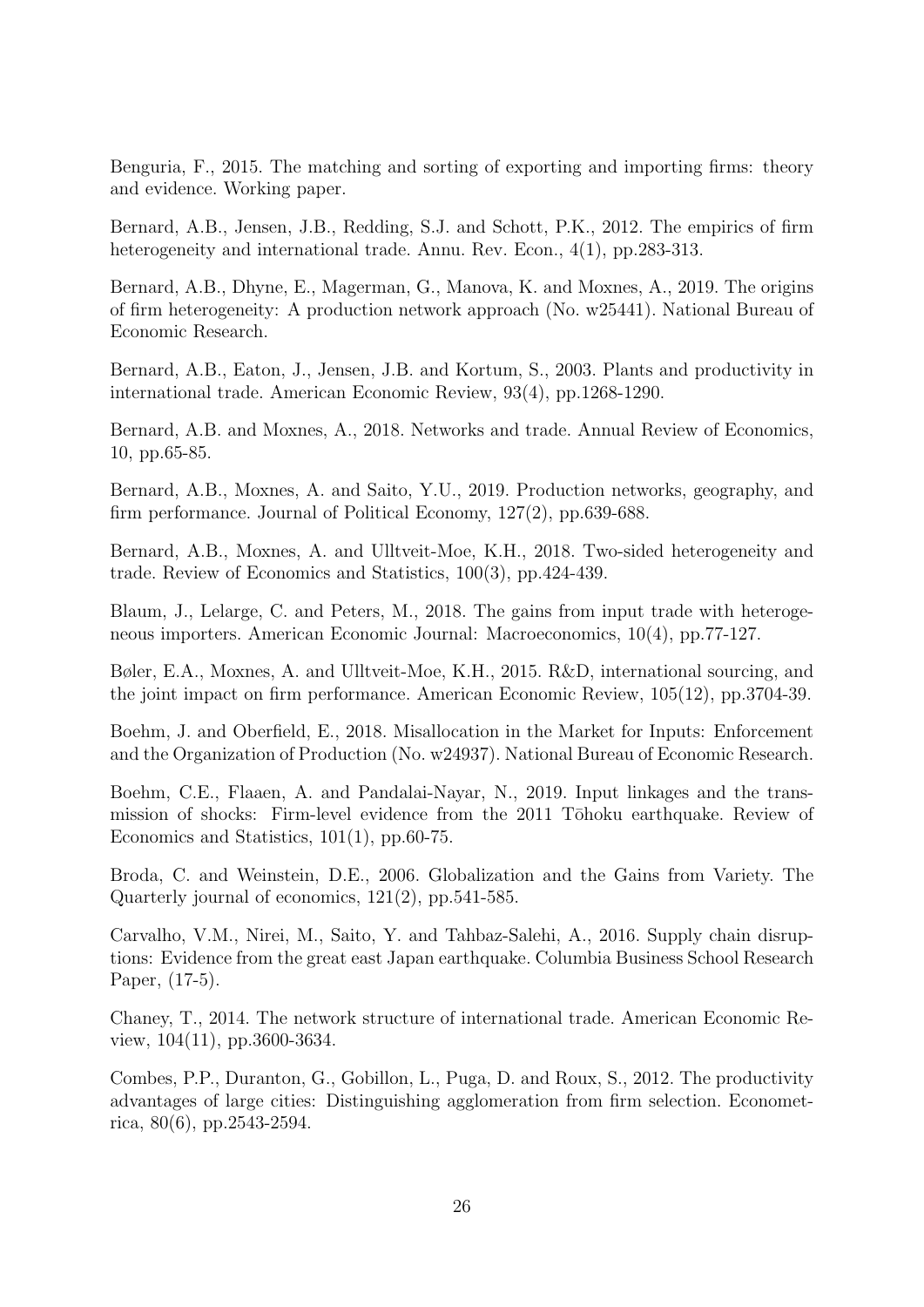Costinot, A. and Rodríguez-Clare, A., 2014. Trade theory with numbers: Quantifying the consequences of globalization. In Handbook of international economics (Vol. 4, pp. 197-261). Elsevier.

De Loecker, J. and Eeckhout, J., 2017. The rise of market power and the macroeconomic implications (No. w23687). National Bureau of Economic Research.

De Loecker, J. and Eeckhout, J., 2018. Global market power (No. w24768). National Bureau of Economic Research.

Di Giovanni, J., Levchenko, A.A. and Mejean, I., 2014. Firms, destinations, and aggregate fluctuations. Econometrica, 82(4), pp.1303-1340.

Eaton, J., D. Jinkins, J. Tybout, and D.Y. Xu, Two-sided Search in International Markets, 2016. NBER

Eaton, J. and Kortum, S., 2002. Technology, geography, and trade. Econometrica, 70(5), pp.1741-1779.

Eaton, J., Kortum, S. and Kramarz, F., 2011. An anatomy of international trade: Evidence from French firms. Econometrica, 79(5), pp.1453-1498.

Eaton, J., Kortum, S. and Kramarz, F., 2018. Firm-to-Firm Trade: Imports, exports, and the labor market. Brown University, unpublished manuscript.

Eaton, J., Kortum, S.S. and Sotelo, S., 2012. International trade: Linking micro and macro (No. w17864). National bureau of economic research.

Edmond, C., Midrigan, V. and Xu, D.Y., 2015. Competition, markups, and the gains from international trade. American Economic Review, 105(10), pp.3183-3221.

Furusawa, T., Inui, T., Ito, K. and Tang, H., 2017. Global sourcing and domestic production networks. Working paper.

Gabaix, X., 2011. The granular origins of aggregate fluctuations. Econometrica, 79(3), pp.733-772.

Gaubert, C. and Itskhoki, O., 2018. Granular comparative advantage (No. w24807). National Bureau of Economic Research.

Goldberg, Pinelopi K., Amit Khandelwal, Nina Pavcnik, and Petia Topalova. Imported Intermediate Inputs and Domestic Product Growth: Evidence from India. Quarterly Journal of Economics, 125(4), 2010, pp. 1727-67.

Halpern, L., Koren, M. and Szeidl, A., 2015. Imported Inputs and Productivity. The American Economic Review, 105(12), pp.3660-3703.

Head, K., Mayer, T. and Thoenig, M., 2014. Welfare and trade without Pareto. American Economic Review, 104(5), pp.310-16.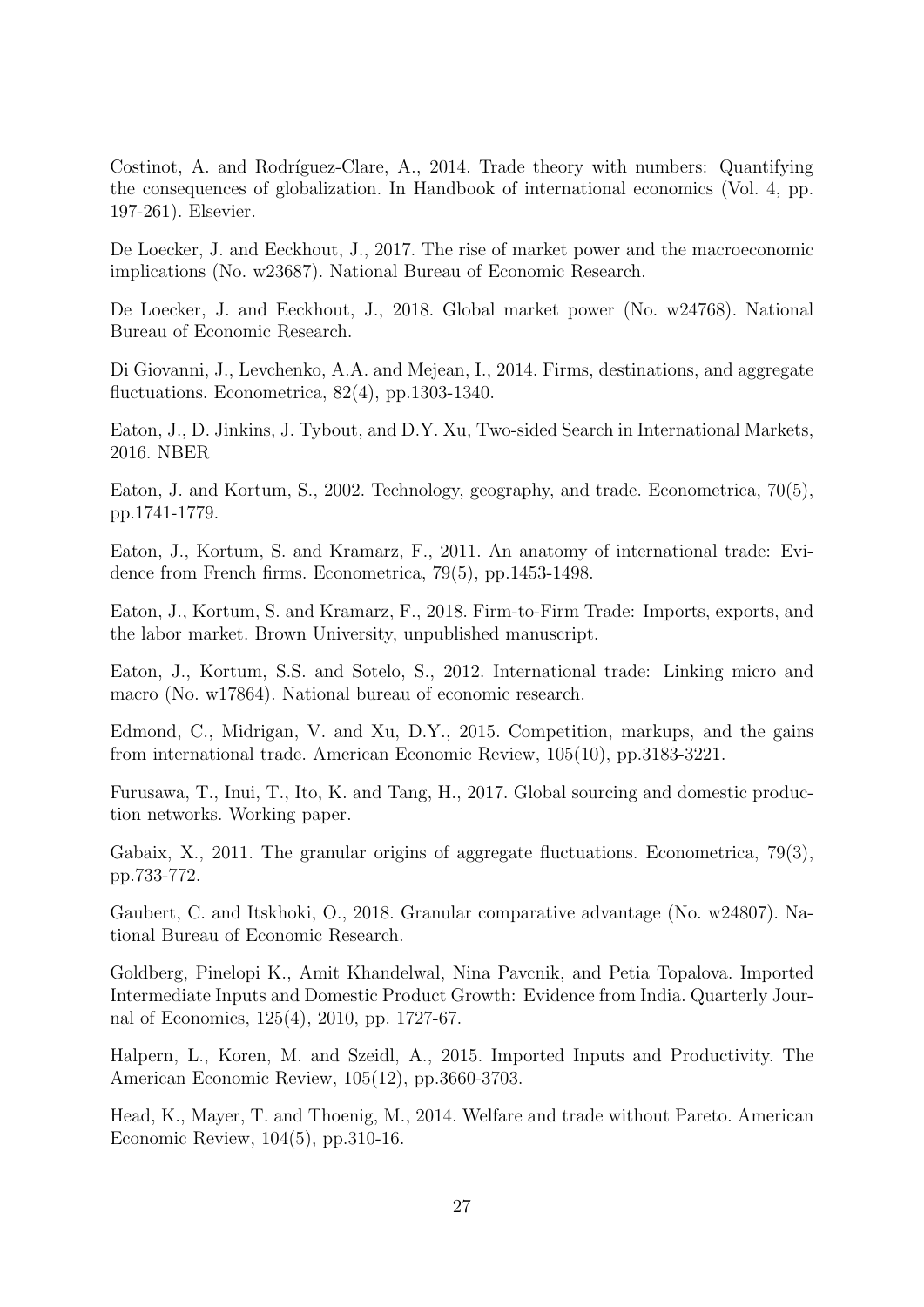Head, K. and Spencer, B.J., 2017. Oligopoly in international trade: Rise, fall and resurgence. Canadian Journal of Economics/Revue canadienne d'`economique, 50(5), pp.1414- 1444.

Jia, P., 2008. What happens when Wal-Mart comes to town: An empirical analysis of the discount retailing industry. Econometrica, 76(6), pp.1263-1316.

Kikkawa, K., Magerman, G. and Dhyne, E., 2019. Imperfect competition in firm-to-firm trade. Working paper.

Krugman, P., 1980. Scale economies, product differentiation, and the pattern of trade. The American Economic Review, 70(5), pp.950-959.

Lim, K., 2018. Endogenous production networks and the business cycle. Working Paper. University of Toronto.

Magerman, G., De Bruyne, K., Dhyne, E. and Van Hove, J., 2016. Heterogeneous firms and the micro origins of aggregate fluctuations (No. 312). NBB Working Paper.

Manova, K., Wei, S.J. and Zhang, Z., 2015. Firm exports and multinational activity under credit constraints. Review of Economics and Statistics, 97(3), pp.574-588.

Melitz, M.J. and Ottaviano, G.I., 2008. Market size, trade, and productivity. The Review of Economic Studies, 75(1), pp.295-316.

Melitz, M.J. and Redding, S.J., 2015. New trade models, new welfare implications. American Economic Review, 105(3), pp.1105-46.

Neary, J.P., 2016. International trade in general oligopolistic equilibrium. Review of International Economics, 24(4), pp.669-698.

Oberfield, E., 2018. A theory of input?output architecture. Econometrica, 86(2), pp.559- 589.

Ottaviano, G.I., 2014. European integration and the gains from trade. Chapter prepared for the Handbook of the Economics of European Integration, edited by Harald Badinger and Volker Nitsch, Routledge.

Sugita, Y., Teshima, K. and Seira, E., 2016. Assortative matching of exporters and importers. Institute of Developing Economies (IDE).

Sutton, J., 2007. Market share dynamics and the" persistence of leadership" debate. American Economic Review, 97(1), pp.222-241.

Taschereau-Dumouchel, M., 2019. Cascades and fluctuations in an economy with an endogenous production network. Available at SSRN 3115854.

Tintelnot, F., Kikkawa, A.K., Mogstad, M. and Dhyne, E., 2018. Trade and domestic production networks (No. w25120). National Bureau of Economic Research.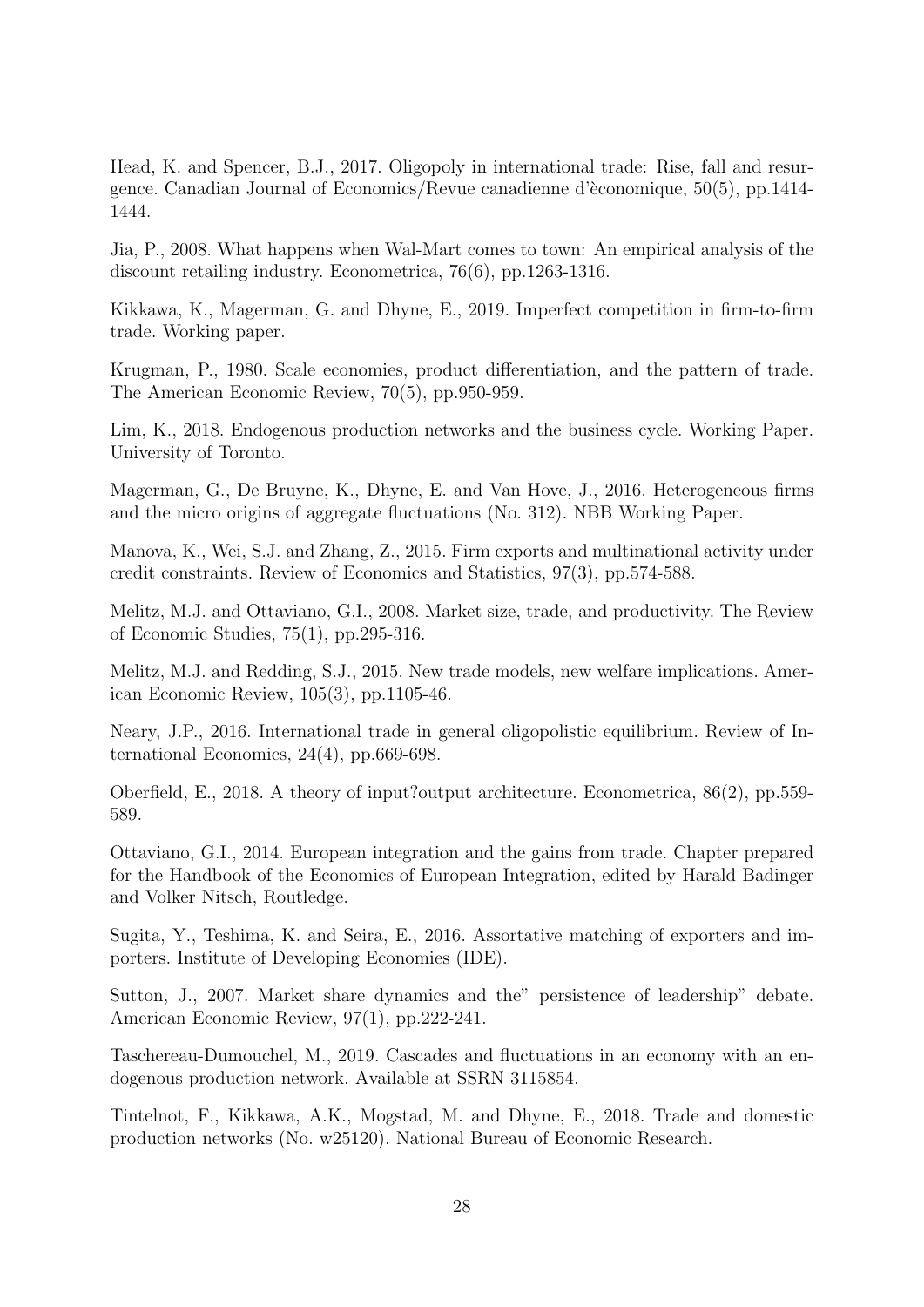Yeaple, Stephen R., 2019. Multinationals, Markets, and Mark-Ups. Mimeo.

Yu, Miaojie., 2015. Processing Trade, Tariff Reductions and Firm Productivity: Evidence from Chinese Firms. The Economic Journal 125, no. 585: 943-988.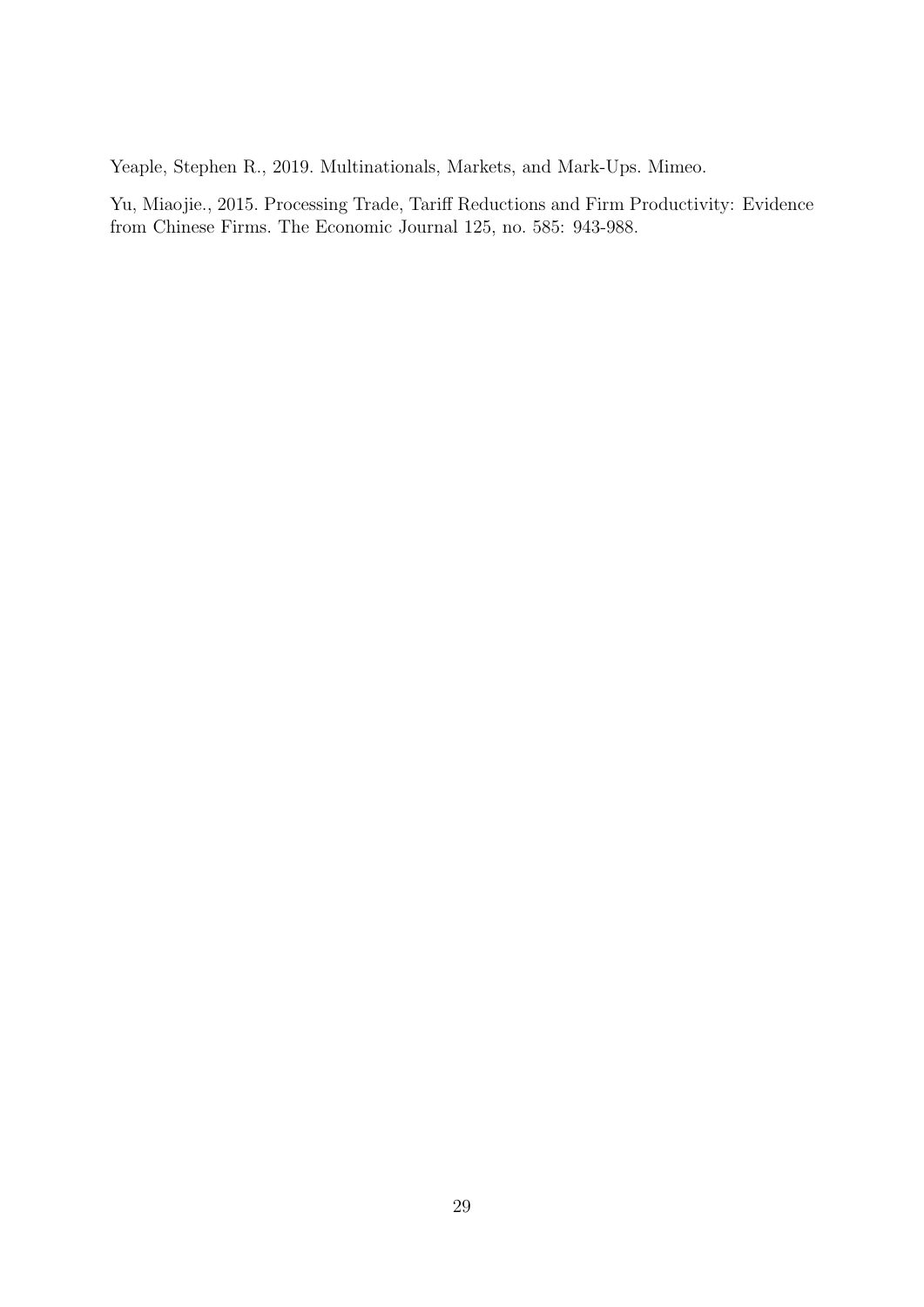# <span id="page-29-0"></span>Figures and Tables



Figure 1: Network Structure

Figure 2: Comparative statics on firms' sourcing strategy

<span id="page-29-1"></span>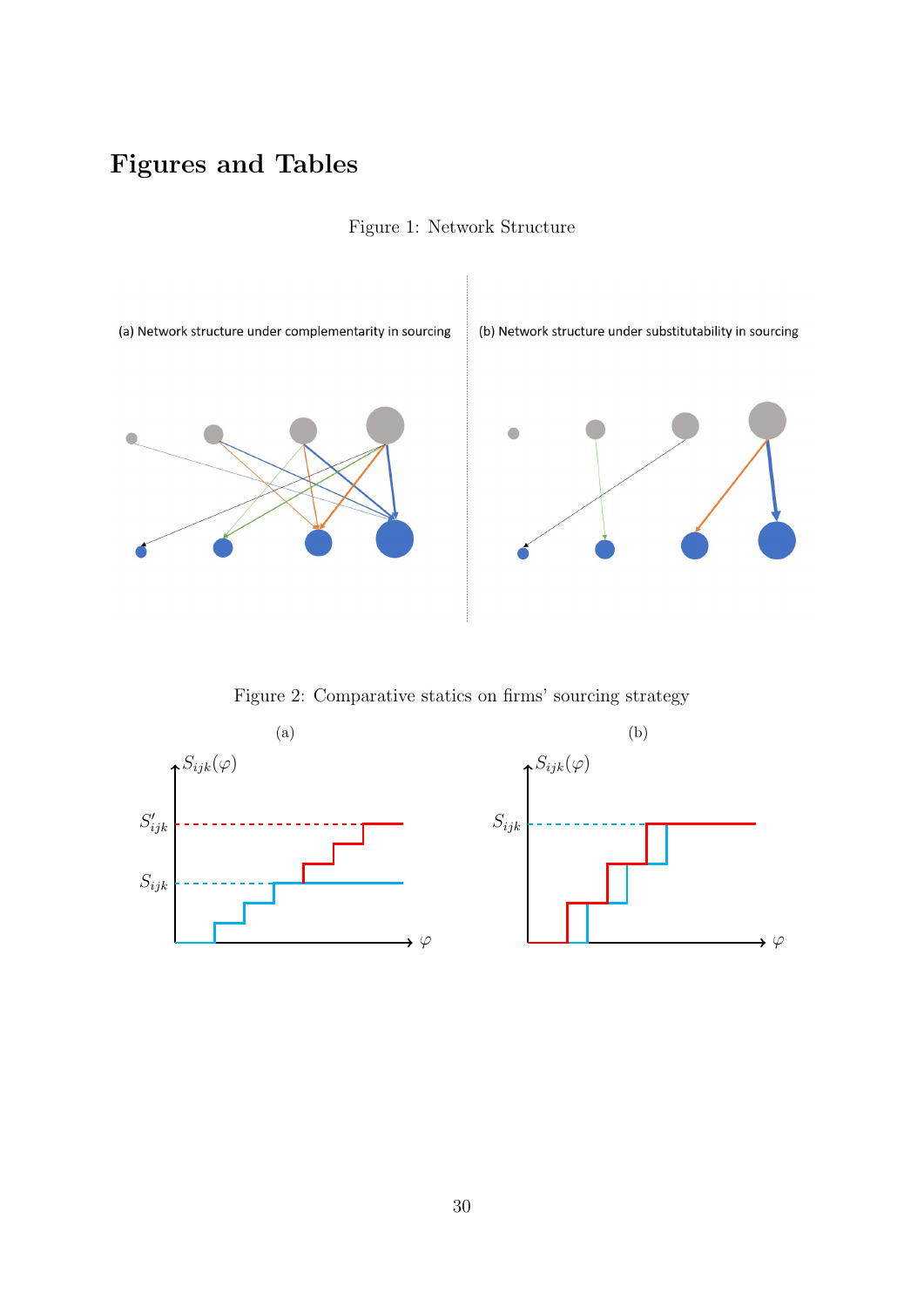<span id="page-30-0"></span>

Figure 3: Baseline Sourcing Strategy

This figure plots the sourcing strategy from domestic market (the solid line), and sourcing from the foreign market (the dashed line) in terms of the number of suppliers for buyer firms with different level productivity. We assume that there are at most 3 suppliers that a buyer can buy from in each market. Other model parameters are specified in Table [A1.](#page-36-0)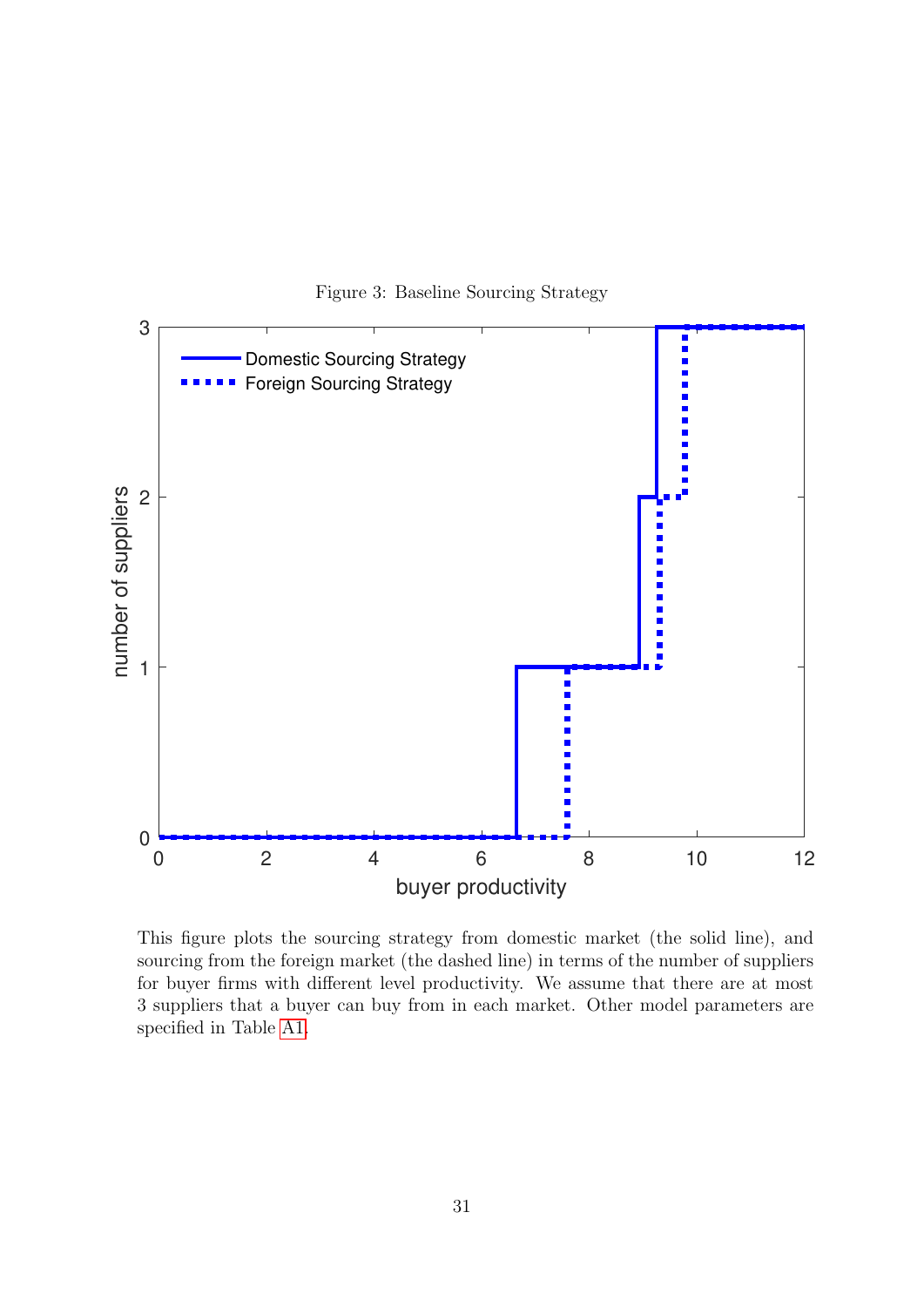<span id="page-31-0"></span>

Figure 4: Trade Liberalization, Matching Technology, and Market Structure

This figure plots how the buyer firms' sourcing strategy, marginal cost function, and revenue function respond to reduction in iceberg trade costs (fig a), reduction in matching costs (fig b), and increase in the number of suppliers in the foreign market (fig c). The baseline model parameters are specified in Table [A1.](#page-36-0) In figure (a), iceberg trade cost  $\tau$  reduces from 2.2 to 1.5. In figure (b), the fixed cost of matching changes from  $f(S) = S$  to  $f(S) = 0.7S$ . In figure (c), the number of potential suppliers in the foreign goes up from 3 to 4.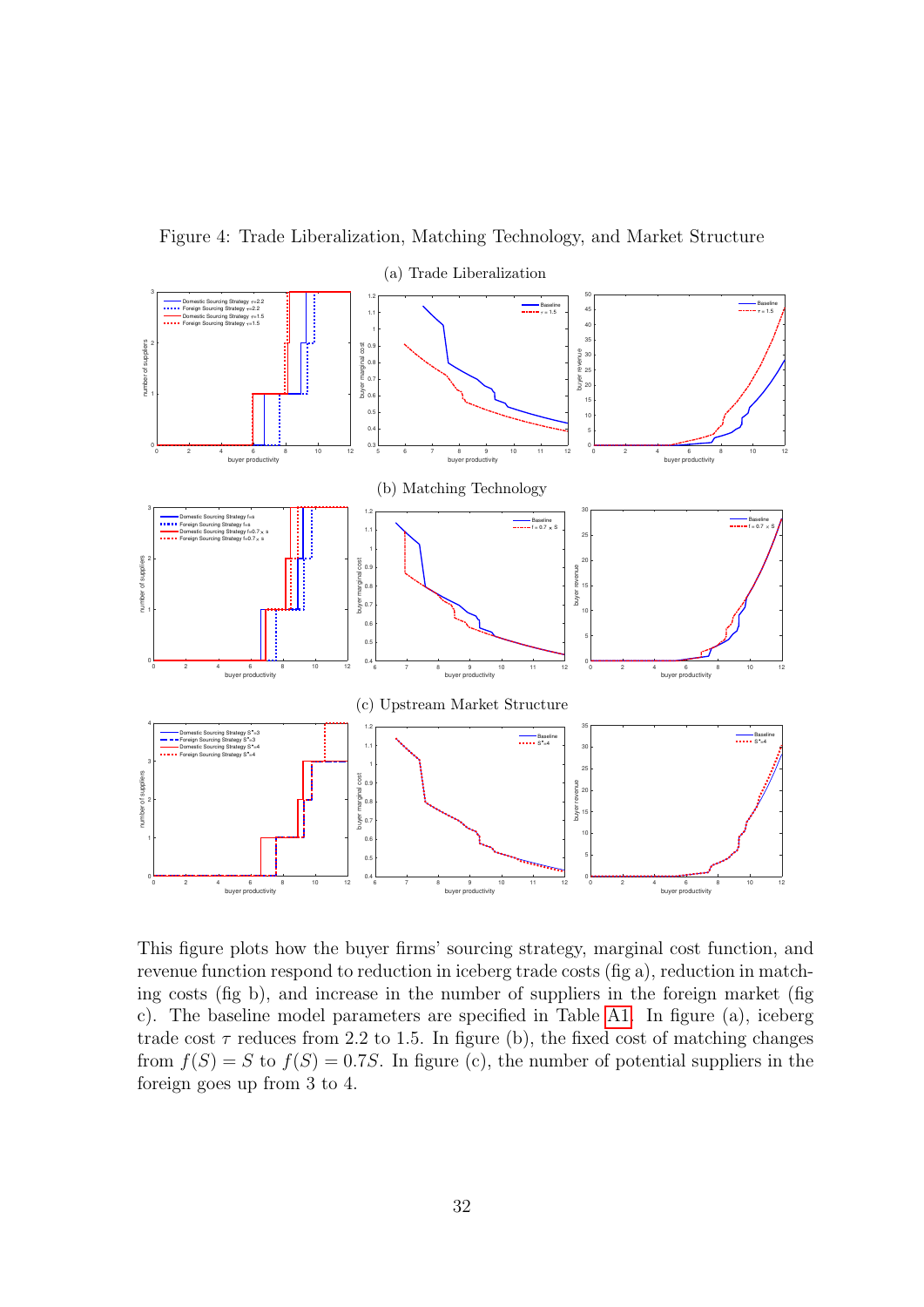|  | Table 1: Summary Statistics |  |
|--|-----------------------------|--|
|--|-----------------------------|--|

<span id="page-32-0"></span>

|                                                          | 2000   |        |         |                |        | 2006    |         |                |  |
|----------------------------------------------------------|--------|--------|---------|----------------|--------|---------|---------|----------------|--|
|                                                          | N      | Mean   | St Dev  | Median         | N      | Mean    | St Dev  | Median         |  |
| Panel A. Market Structure (by HS-6 product)              |        |        |         |                |        |         |         |                |  |
| $#$ CHN exporters to CHL                                 | 1,431  | 12.4   | 23.5    | 5              | 2,388  | 21.4    | 43.8    | 7              |  |
| $\#$ CHN exporters to ROW w/o CHL                        | 1,952  | 353    | 488     | 183            | 3,030  | 868     | 1,577   | 313            |  |
| $#$ CHL importers from CHN                               | 1,954  | 14.8   | 29.8    | $\overline{4}$ | 3,034  | 22.9    | 46.8    | $\,6$          |  |
| $#$ CHN exporters to FRA                                 | 2,139  | 16.9   | 38.3    | $\overline{5}$ | 2,954  | 37.7    | 92.3    | 9              |  |
| $\#$ CHN exporters to ROW w/o FRA                        | 2,865  | 272    | 426     | 124            | 3,695  | 729     | 1,452   | 231            |  |
| $#$ FRA importers from CHN                               | 2,863  | 28.6   | 72.1    | 6              | 3,671  | 56.6    | 142.1   | 9              |  |
| Panel B. Control Variables (by HS-6 product)             |        |        |         |                |        |         |         |                |  |
| applied EU import tariff $(\%)$                          | 2,899  | 3.9    | 7.5     | 1.5            | 3,600  | 2.8     | 7.1     | $\overline{0}$ |  |
| mean VA / worker CHN exporters (log)                     | 2,699  | 4.16   | 0.82    | 4.09           | 3,576  | 5.01    | 0.88    | 4.94           |  |
| variance VA $/$ worker CHN exporters $(\log)$            | 2,546  | 7.23   | 2.23    | 7.31           | 3,454  | 9.30    | 2.27    | $\,9.35$       |  |
| mean TFP CHN exporters (log)                             | 2,699  | 6.93   | 0.89    | 6.85           | 3,576  | 7.57    | 0.97    | 7.50           |  |
| variance TFP CHN exporters (log)                         | 2,546  | 13     | 2.22    | 13.2           | 3,454  | 14.7    | 2.25    | 14.7           |  |
| mean input unit value CHN exporters (log), de-meaned     | 2,863  | 4.17   | 1.4     | 4.22           | 3,689  | 4.29    | 1.48    | 4.30           |  |
| share CHN processing trade                               | 2,865  | 0.36   | 0.32    | 0.29           | 3,695  | 0.26    | 0.27    | 0.16           |  |
| share CHN trade intermediares                            | 2,865  | 0.41   | 0.24    | 0.40           | 3,695  | 0.43    | 0.22    | 0.44           |  |
| share CHN foreign-owned exporters                        | 2,865  | 0.17   | 0.12    | $0.15\,$       | 3,695  | 0.17    | 0.12    | 0.14           |  |
| share CHN multi-product exporters                        | 2,865  | 0.95   | 0.11    | 0.99           | 3.695  | 0.94    | 0.11    | 0.99           |  |
| Panel C. Importer Characteristics (Firm-level)           |        |        |         |                |        |         |         |                |  |
| CHL sales (1m CHL Pesos)                                 | 2,164  | 20,681 | 55,141  | 1,050          | 6,488  | 16,173  | 48.987  | 1,050          |  |
| CHL total imports (USD 1,000)                            | 2,525  | 730    | 3,532   | 74             | 6,519  | 1,193   | 7,511   | 71             |  |
| $FRA$ sales $(EUR 1,000)$                                | 11,319 | 59,600 | 609,900 | 4,000          | 22,790 | 48,400  | 574,300 | 3,200          |  |
| FRA total imports (EUR 1,000)                            | 12,571 | 785    | 7.088   | 43             | 25,737 | 864     | 7,631   | 32             |  |
| FRA sales / worker (EUR $1,000$ )                        | 10.679 | 460    | 2,854   | 215            | 20,860 | 466     | 3,530   | 222            |  |
| Panel D. Chilean Sourcing Network with China             |        |        |         |                |        |         |         |                |  |
| $\#$ CHL importer - CHN exporter pairs (by HS-6 product) | 1,954  | 26.1   | 67.5    | 5              | 3,034  | 37.3    | 91.5    | 8              |  |
| trade value (by HS-6 product, USD 1,000)                 | 1,954  | 439    | 1,848   | 37.2           | 3,034  | 1,122   | 5,124   | 99.3           |  |
| unit value (by HS-6 product, USD 1,000)                  | 1,954  | 1.1    | 37.4    | 0.005          | 3,034  | $3.6\,$ | 120     | 0.005          |  |
| $\#$ CHL importers (by exporter-HS-6 product)            | 37,954 | 1.3    | 1.5     | $\mathbf{1}$   | 89,714 | 1.3     | 1.3     | $\mathbf{1}$   |  |
| trade value (by exporter-HS-6 product, USD 1,000)        | 37.954 | 22.6   | 106     | 2.9            | 89,714 | 37.9    | 272     | 3.78           |  |
| unit value (by exporter-HS-6 product, USD 1,000)         | 37,954 | 0.14   | 10      | 0.004          | 89,714 | 0.38    | 23.1    | 0.005          |  |
| $\#$ CHN exporters (by importer-HS-6 product)            | 28,940 | 1.8    | 2.0     | $\mathbf{1}$   | 69,542 | $1.6\,$ | 1.8     | 1              |  |
| trade value (by importer-HS-6 product, USD 1,000)        | 28,940 | 29.7   | 180     | 1.8            | 69,542 | 48.9    | 378     | 2.4            |  |
| unit value (by importer-HS-6 product, USD 1,000)         | 28,940 | 0.14   | 9.9     | 0.003          | 69,542 | 0.46    | 28.4    | 0.005          |  |

This table provides summary statistics for the variation in upstream Chinese market structure across HS-6 products in Panel A, other upstream control variables across HS-6 products in Panel B, downstream Chilean and French firm characteristics in Panel C, and characteristics of the sourcing network of Chilean buyers and Chinese suppliers in Panel D.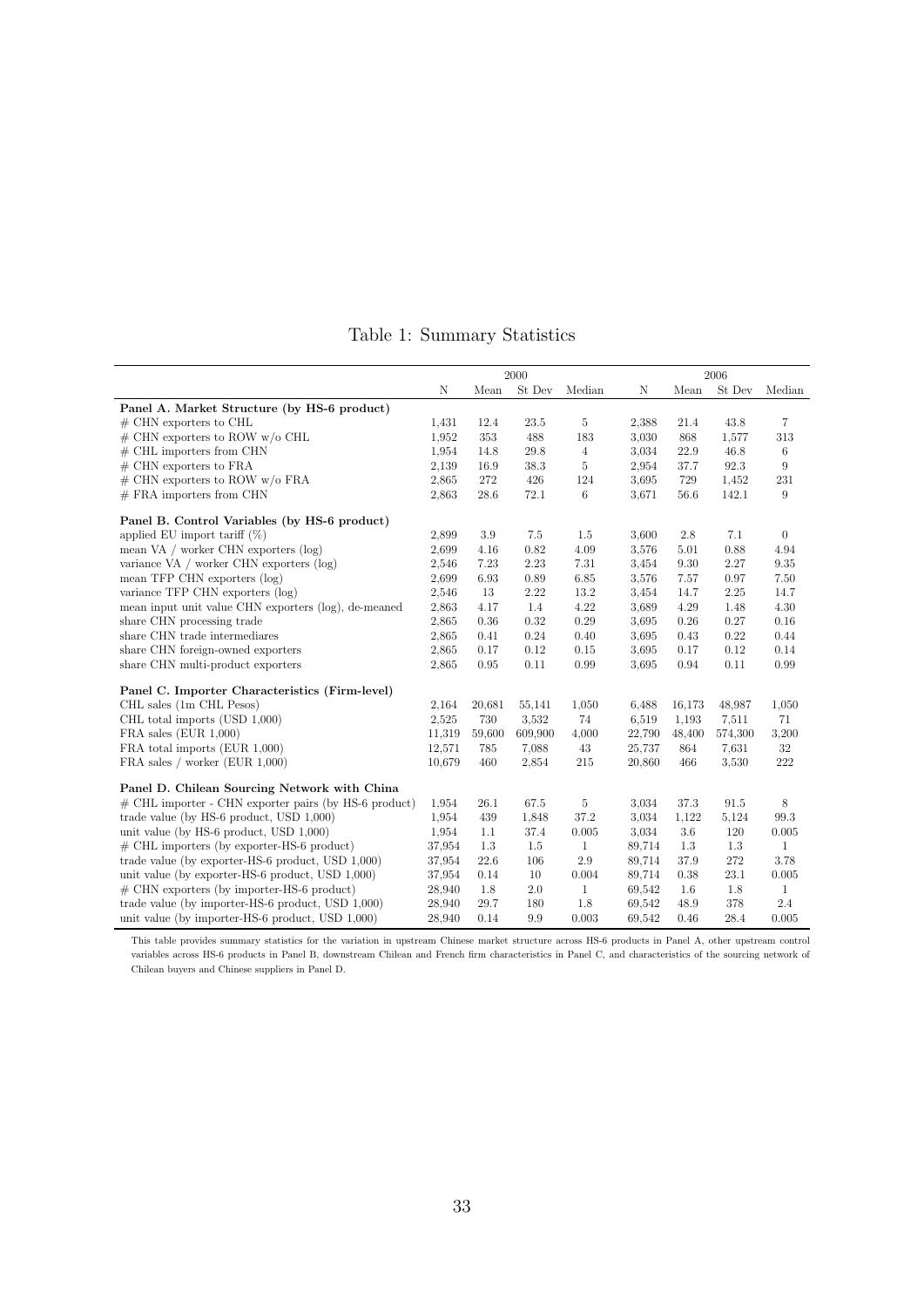| Table 2: Baseline Results |
|---------------------------|
|---------------------------|

<span id="page-33-0"></span>

|                                                                 | Chile       |                   |                     | France      |
|-----------------------------------------------------------------|-------------|-------------------|---------------------|-------------|
|                                                                 | (1)         | $\left( 2\right)$ | (3)                 | (4)         |
| Panel A. (log) Import Value $_{fpt}$                            |             |                   |                     |             |
| $(\log)$ # CHN $\rightarrow$ ROW Exporters <sub><i>nt</i></sub> | $0.028**$   | $0.095**$         | $0.085***$          | $0.222***$  |
|                                                                 | (0.014)     | (0.039)           | (0.010)             | (0.029)     |
| R <sub>2</sub>                                                  | 0.003       | 0.553             | 0.008               | 0.585       |
| Panel B. (log) Import Quantity $_{fpt}$                         |             |                   |                     |             |
| $(\log)$ # CHN $\rightarrow$ ROW Exporters <sub>pt</sub>        | $0.209***$  | $0.232***$        | $0.140***$          | $0.285***$  |
|                                                                 | (0.021)     | (0.066)           | (0.013)             | (0.032)     |
| R <sub>2</sub>                                                  | 0.011       | 0.558             | 0.006               | 0.605       |
| Panel C. (log) Import Unit Value $_{fpt}$                       |             |                   |                     |             |
| $(\log)$ # CHN $\rightarrow$ ROW Exporters <sub>pt</sub>        | $-0.181***$ | $-0.137***$       | $-0.055***$         | $-0.063***$ |
|                                                                 | (0.017)     | (0.053)           | $(0.010)$ $(0.015)$ |             |
| R <sub>2</sub>                                                  | 0.037       | 0.727             | 0.005               | 0.714       |
| N                                                               | 306,857     | 306,857           | 897,091             | 897,091     |
| Year FE                                                         | <b>YES</b>  | <b>YES</b>        | <b>YES</b>          | <b>YES</b>  |
| HS-6 Product FE                                                 |             | <b>YES</b>        |                     | <b>YES</b>  |
| HS-6 Product Trend                                              |             | <b>YES</b>        |                     | <b>YES</b>  |
| Firm FE                                                         |             | <b>YES</b>        |                     | <b>YES</b>  |
| $Product \times Year$ Controls                                  |             | <b>YES</b>        |                     | <b>YES</b>  |

This table examines the effect of upstream market structure on downstream sourcing. The dependent variable is the log value, quantity or unit value of imports from China by Chilean or French firm, HS 6-digit product and year. The upstream market stucture is measured with the (log) number of Chinese exporters to ROW by HS 6-digit product and year. The product  $\times$  year controls include the (log) number of Chilean or French importers from ROW; the EU ad-valorem import tariff on Chinese exports in Columns 3 and 4; the average productivity of Chinese exporters, the variance of the productivity of Chinese exporters, the average quality of Chinese exporters; the value shares of processing trade, intermediated trade; and the share of foreign-owned, multiproduct, state-owned firms in Chinese exports. Singletons are dropped and standard errors are clustered by HS-6 product  $\times$  year. \*\*\*  $p < 0.01$ , \*\*  $p < 0.05$ , \*  $p < 0.1$ .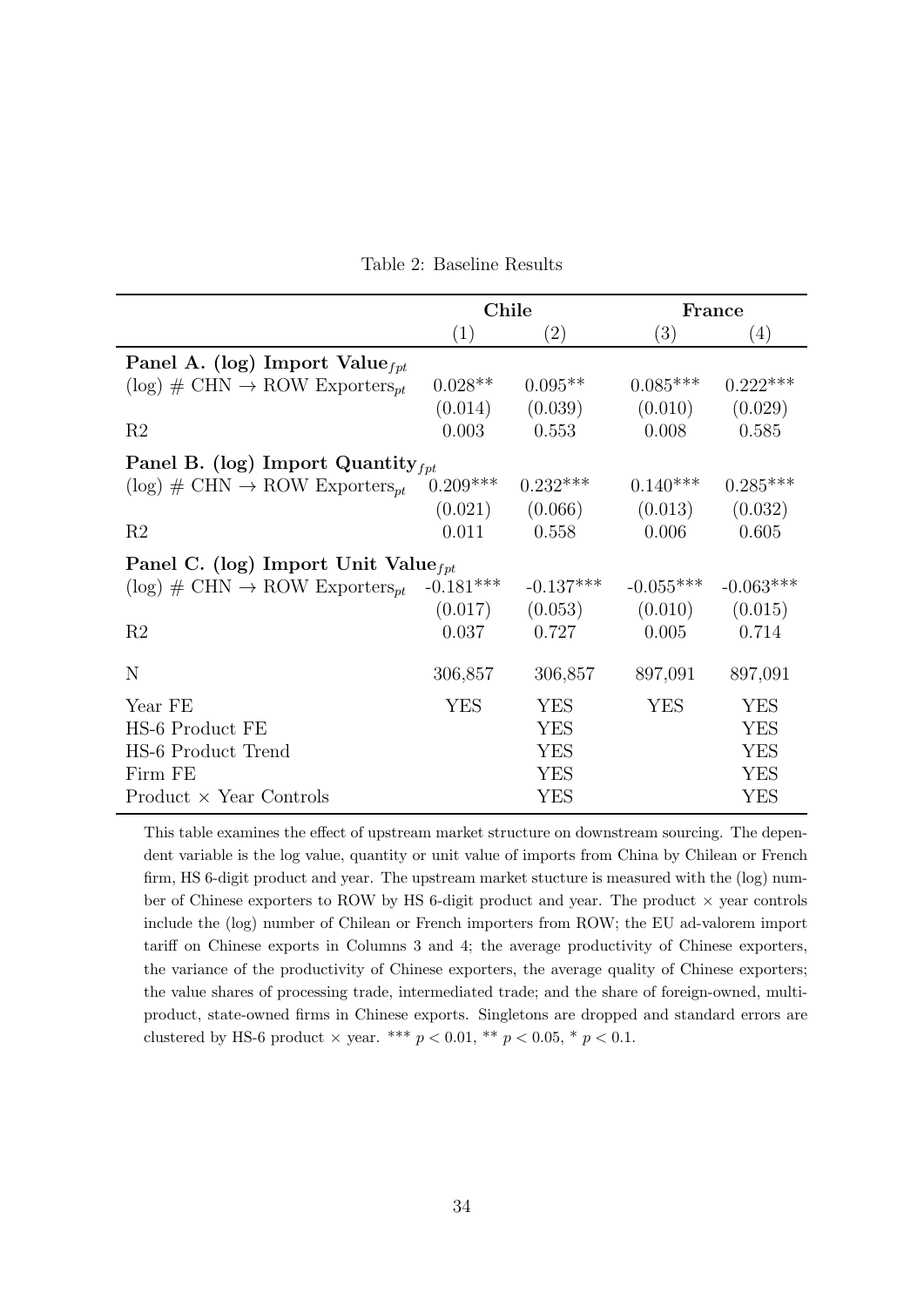<span id="page-34-0"></span>

| Reported Regressor:                                                          |                   | No Wholesalers    | <b>CES</b>  |             | Regressor: $CHN \rightarrow CHL/FRA$ Exporters |                                  |
|------------------------------------------------------------------------------|-------------------|-------------------|-------------|-------------|------------------------------------------------|----------------------------------|
| $(\log)$ # CHN $\rightarrow$ ROW Exporters <sub>nt</sub> Upstream Downstream |                   |                   | Import      | <b>OLS</b>  | IV: $\#$ CHN $\rightarrow$ ROW                 | IV: $\#$ CHN $\rightarrow$ PA/US |
|                                                                              |                   |                   | Price Index |             | Exporters                                      | Exporters                        |
|                                                                              | $\left( 1\right)$ | $\left( 2\right)$ | (3)         | (4)         | (5)                                            | (6)                              |
| Panel A. Chile                                                               |                   |                   |             |             |                                                |                                  |
| (log) Import Value $_{fpt}$                                                  | $0.063**$         | $0.160***$        |             | $0.055***$  | 0.071                                          | 0.101                            |
| (log) Import Quantity $_{fpt}$                                               | $0.133***$        | $0.315***$        | $0.274***$  | $0.069***$  | $0.256**$                                      | $0.425***$                       |
| (log) Import Unit Value $_{fpt}$                                             | $-0.070*$         | $-0.155**$        | $-0.189***$ | $-0.014$    | $-0.185*$                                      | $-0.324***$                      |
| N                                                                            | 306,857           | 154,226           | 306,762     | 296,957     |                                                |                                  |
| KP-Stat                                                                      |                   |                   |             |             | 130                                            | 162                              |
| Panel B. France                                                              |                   |                   |             |             |                                                |                                  |
| $(\log)$ Import Value <sub>fut</sub>                                         | $0.129***$        | $0.136**$         |             | $0.116***$  | $0.268***$                                     | $0.124***$                       |
| (log) Import Quantity $_{fpt}$                                               | $0.124***$        | $0.186***$        | $0.296***$  | $0.150***$  | $0.359***$                                     | $0.219***$                       |
| (log) Import Unit Value $_{fpt}$                                             | 0.005             | $-0.050*$         | $-0.082***$ | $-0.034***$ | $-0.091***$                                    | $-0.095***$                      |
| N                                                                            | 897,091           | 134,482           | 897,091     | 887,062     | 887,062                                        | 879,879                          |
| KP-Stat                                                                      |                   |                   |             |             | 606                                            | 350                              |
| Firm, Year, HS-6 Product FE                                                  | <b>YES</b>        | <b>YES</b>        | <b>YES</b>  | <b>YES</b>  | <b>YES</b>                                     | <b>YES</b>                       |
| HS-6 Product Trend                                                           | YES               | YES               | YES         | <b>YES</b>  | YES                                            | YES                              |
| $Product \times Year$ Controls                                               | <b>YES</b>        | YES               | YES         | YES         | <b>YES</b>                                     | <b>YES</b>                       |

Table 3: Robustness

This table reports estimates for the effect of upstream market stucture—measured by the (log) number of Chinese exporters to ROW by HS 6-digit product and year—on the outcomes in the rows. Coefficients in Columns 1 and 2 exclude Chinese wholesale exporters and Chilean or French wholesale importers, respectively. Column 3 considers CES price indices of unit values and quantities across a firm's import transactions within an HS-6 digit product and year, using Broda-Weinstein (2006) elasticities of substitution. In Columns 4 and 5, the main regressor is the actual number of Chinese exporters to Chile or France, instrumented with the number of Chinese suppliers to the Pacific Alliance or the US, and with the number of Chinese suppliers to ROW. The product <sup>×</sup> year controls include the (log) number of Chilean or French importers from ROW; the EU ad-valorem import tariff on Chinese exports in Panel B; the average productivity of Chinese exporters, the variance of the productivity of Chinese exporters, the average quality of Chinese exporters; the value shares of processing trade, intermediated trade; and the share of foreign-owned, multi-product, state-owned firms in Chinese exports. Singletons are dropped and standard errors are clustered by HS-6 product  $\times$  year. \*\*\*  $p < 0.01$ , \*\*  $p < 0.05$ , \*  $p < 0.1$ .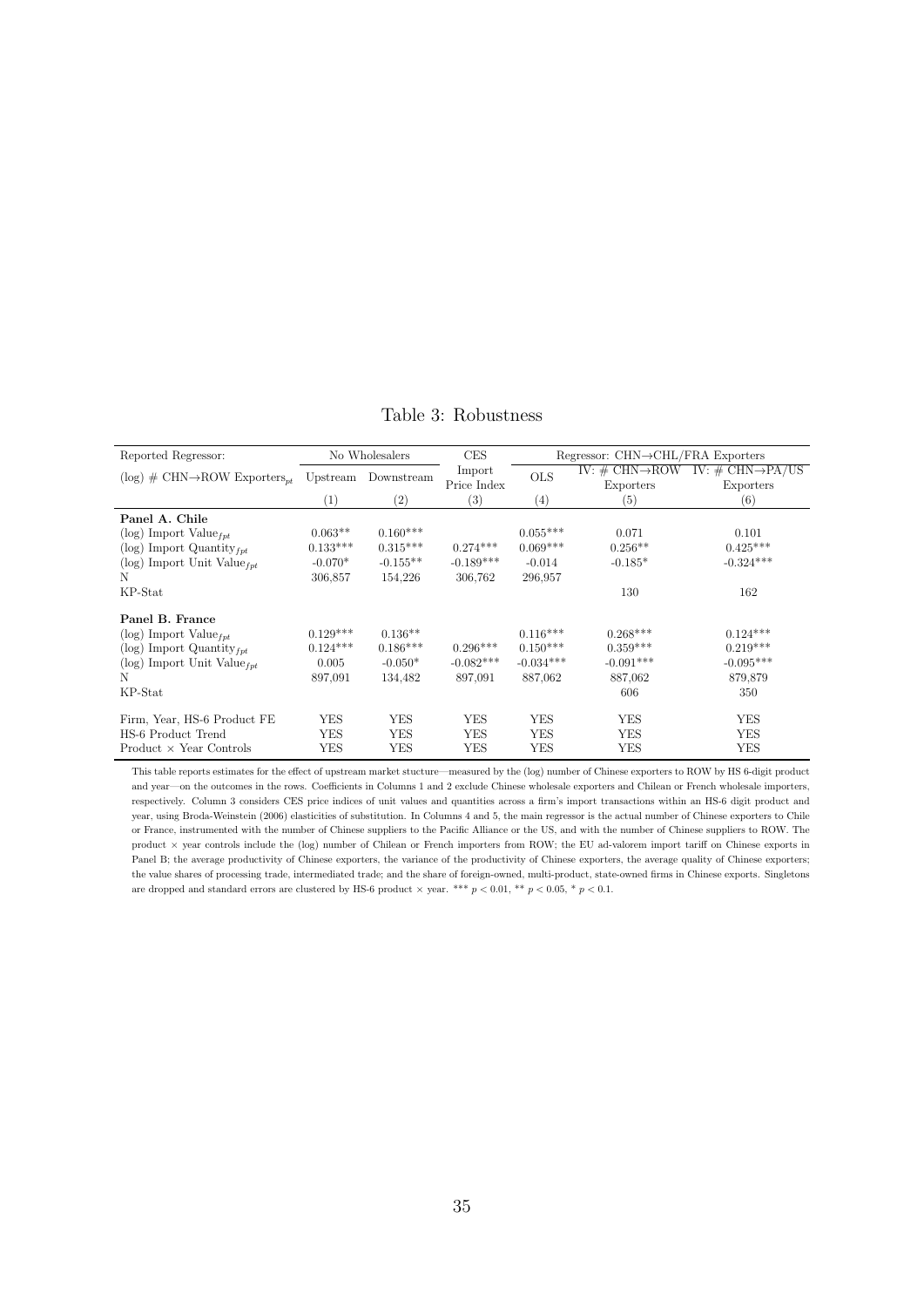<span id="page-35-0"></span>

|                                                          | Chile           |             |             |               | France             |              |             |               |  |
|----------------------------------------------------------|-----------------|-------------|-------------|---------------|--------------------|--------------|-------------|---------------|--|
| Importer Size Measure                                    |                 | Sales       |             | Total Imports |                    | <b>Sales</b> |             | Total Imports |  |
|                                                          | <b>Baseline</b> | CES Index   | Baseline    | CES Index     | <b>Baseline</b>    | CES Index    | Baseline    | CES Index     |  |
|                                                          | (1)             | (2)         | (3)         | (4)           | (5)                | (6)          | (7)         | (8)           |  |
| Panel A. (log) Import Value $_{\text{fat}}$              |                 |             |             |               |                    |              |             |               |  |
| $(\log)$ # CHN $\rightarrow$ ROW Exporters <sub>nt</sub> |                 | $0.088**$   |             | $-0.040$      |                    | $0.196***$   |             | $0.122***$    |  |
|                                                          |                 | (0.039)     |             | (0.039)       | (0.030)<br>(0.029) |              |             |               |  |
| $\times$ 2nd Down Size Tercile Dummy                     |                 | $0.007**$   |             | $0.088***$    |                    | $0.019***$   |             | $0.027***$    |  |
|                                                          |                 | (0.003)     |             | (0.002)       |                    | (0.005)      |             | (0.007)       |  |
| $\times$ 3rd Down Size Tercile Dummy                     |                 | 0.007       |             | $0.153***$    |                    | $0.049***$   |             | $0.105***$    |  |
|                                                          |                 | (0.005)     |             | (0.003)       |                    | (0.006)      |             | (0.008)       |  |
| R <sub>2</sub>                                           |                 | 0.553       |             | 0.557         |                    | 0.588        |             | 0.590         |  |
| Panel B. (log) Import Quantity $_{fnt}$                  |                 |             |             |               |                    |              |             |               |  |
| $(\log)$ # CHN $\rightarrow$ ROW Exporters <sub>nt</sub> | $0.215***$      | $0.255***$  | 0.090       | 0.104         | $0.268***$         | $0.271***$   | $0.172***$  | $0.168***$    |  |
|                                                          | (0.066)         | (0.069)     | (0.065)     | (0.069)       | (0.033)            | (0.034)      | (0.033)     | (0.033)       |  |
| $\times$ 2nd Down Size Tercile Dummy                     | $0.016***$      | $0.018***$  | $0.096***$  | $0.114***$    | $0.015***$         | $0.021***$   | $0.036***$  | $0.044***$    |  |
|                                                          | (0.004)         | (0.004)     | (0.003)     | (0.003)       | (0.005)            | (0.006)      | (0.007)     | (0.007)       |  |
| $\times$ 3rd Down Size Tercile Dummy                     | $0.021***$      | $0.023***$  | $0.161***$  | $0.193***$    | $0.048***$         | $0.059***$   | $0.119***$  | $0.138***$    |  |
|                                                          | (0.005)         | (0.006)     | (0.004)     | (0.004)       | (0.007)            | (0.008)      | (0.008)     | (0.009)       |  |
| R <sub>2</sub>                                           | 0.558           | 0.527       | 0.561       | 0.531         | 0.607              | 0.598        | 0.609       | 0.601         |  |
| Panel C. (log) Import Unit Value $_{fnt}$                |                 |             |             |               |                    |              |             |               |  |
| $(\log)$ # CHN $\rightarrow$ ROW Exporters <sub>nt</sub> | $-0.128**$      | $-0.175***$ | $-0.130**$  | $-0.144**$    | $-0.071***$        | $-0.079***$  | $-0.050***$ | $-0.047***$   |  |
|                                                          | (0.053)         | (0.057)     | (0.053)     | (0.057)       | (0.015)            | (0.016)      | (0.015)     | (0.016)       |  |
| $\times$ 2nd Down Size Tercile Dummy                     | $-0.009***$     | $-0.011***$ | $-0.009***$ | $-0.032***$   | 0.003              | $-0.004$     | $-0.009***$ | $-0.020***$   |  |
|                                                          | (0.002)         | (0.002)     | (0.002)     | (0.002)       | (0.002)            | (0.003)      | (0.003)     | (0.004)       |  |
| $\times$ 3rd Down Size Tercile Dummy                     | $-0.013***$     | $-0.018***$ | $-0.008***$ | $-0.050***$   | 0.001              | $-0.014***$  | $-0.014***$ | $-0.041***$   |  |
|                                                          | (0.003)         | (0.003)     | (0.002)     | (0.003)       | (0.003)            | (0.003)      | (0.003)     | (0.004)       |  |
| R <sub>2</sub>                                           | 0.727           | 0.688       | 0.727       | 0.688         | 0.713              | 0.693        | 0.714       | 0.694         |  |
| N                                                        | 306,857         | 306,762     | 306,857     | 306,762       | 836,678            | 836,678      | 893,300     | 893,300       |  |
| Firm, Year, HS-6 Product FE                              | <b>YES</b>      | <b>YES</b>  | <b>YES</b>  | <b>YES</b>    | <b>YES</b>         | <b>YES</b>   | <b>YES</b>  | <b>YES</b>    |  |
| HS-6 Product Trend                                       | <b>YES</b>      | <b>YES</b>  | <b>YES</b>  | <b>YES</b>    | <b>YES</b>         | <b>YES</b>   | <b>YES</b>  | <b>YES</b>    |  |
| Product $\times$ Year Controls                           | <b>YES</b>      | <b>YES</b>  | <b>YES</b>  | <b>YES</b>    | <b>YES</b>         | <b>YES</b>   | <b>YES</b>  | <b>YES</b>    |  |

# Table 4: Downstream Heterogeneity

This table explores heterogeneity in the effect of upstream market structure on downstream sourcing across downstream firms of different sizes. French firm size tercile dummies are based on total sales in Columns 1, 2, 5, and 6, and on total imports in Columns 3, 4, 7, and 8. Columns 2, 4, 6 and 8 consider CES price indices of unit values and quantities across a firm's import transactions within an HS-6 digit product and year, using Broda-Weinstein (2006) elasticities of substitution. The product x year controls include the (log) number of Chilean or French importers from ROW; the EU ad-valorem import tariff on Chinese exports in columns 5-8; the average productivity of Chinese exporters, the variance of the productivity of Chinese exporters, the average quality of Chinese exporters; the value shares of processing trade, intermediated trade; and the share of foreign-owned, multi-product, state-owned firms in Chinese exports. Singletons are dropped and standard errors are clustered by HS-6 product  $\times$  year. \*\*\*  $p < 0.01$ , \*\*  $p < 0.05$ , \*  $p < 0.1$ .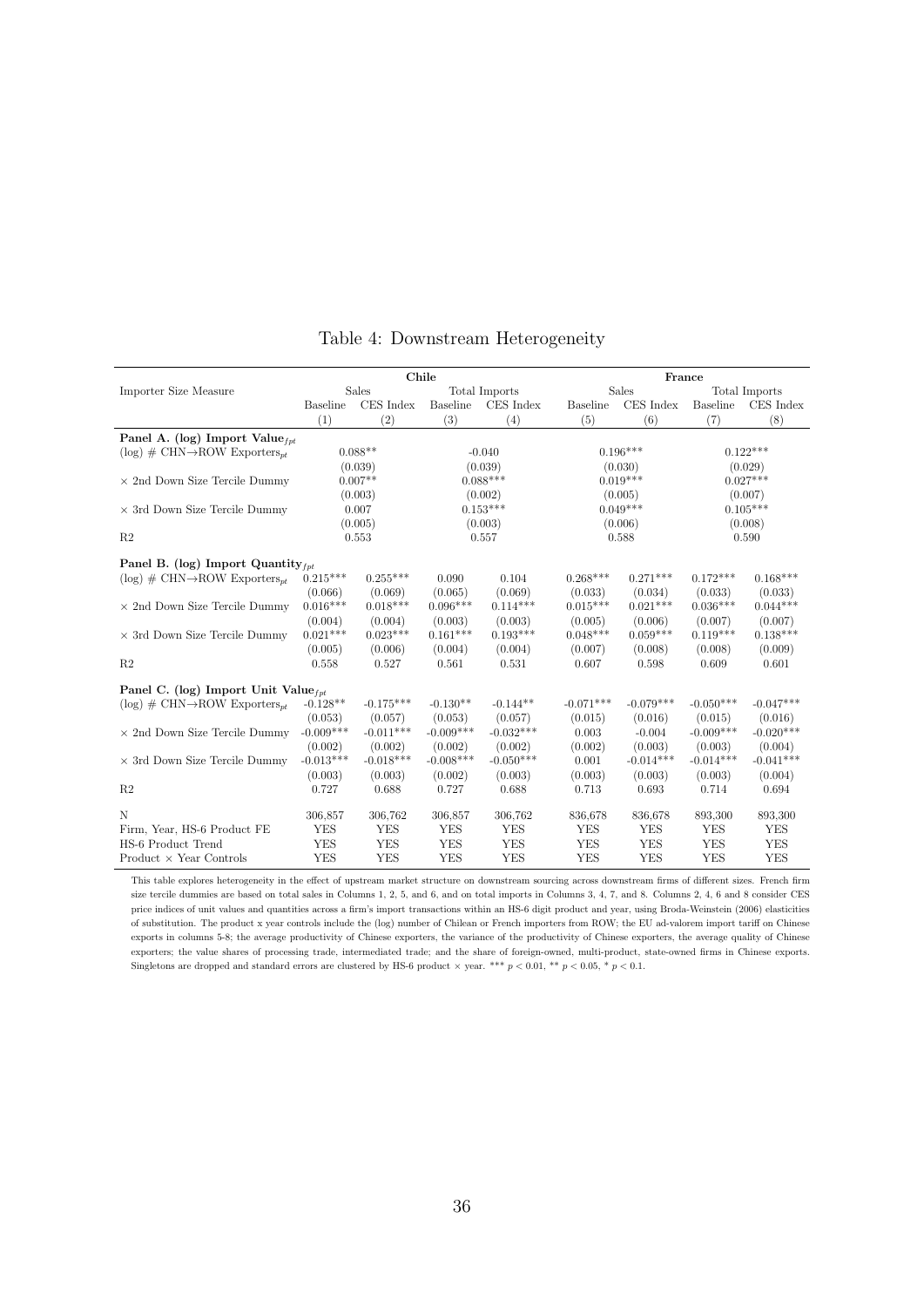<span id="page-36-1"></span>

|                                   | Chile                       |                             |                             |                             |  |  |  |
|-----------------------------------|-----------------------------|-----------------------------|-----------------------------|-----------------------------|--|--|--|
|                                   | $(\log)$ UV <sub>sfpt</sub> | $(\log)$ UV <sub>sfpt</sub> | $(\log)$ UV <sub>sfvt</sub> | $(\log)$ UV <sub>sfpt</sub> |  |  |  |
|                                   | $\mathbf{1}$                | $^{\prime}2)$               | $\left(3\right)$            | $\overline{4}$              |  |  |  |
| $(\log)$ # CHN Suppliers $_{fpt}$ | $-0.033***$                 | $-0.029***$                 | $-0.017***$                 | $-0.019***$                 |  |  |  |
|                                   | (0.003)                     | (0.003)                     | (0.004)                     | (0.004)                     |  |  |  |
| $(\log)$ # ROW Suppliers $_{fpt}$ |                             |                             |                             | $0.019***$                  |  |  |  |
|                                   |                             |                             |                             | (0.006)                     |  |  |  |
| R <sub>2</sub>                    | 0.860                       | 0.892                       | 0.928                       | 0.928                       |  |  |  |
| N                                 | 330,381                     | 326,594                     | 285,335                     | 285,335                     |  |  |  |
| Year FE                           | <b>YES</b>                  |                             |                             |                             |  |  |  |
| Supplier $\times$ HS-6 Product FE | <b>YES</b>                  | YES                         | <b>YES</b>                  | YES                         |  |  |  |
| HS-6 Product $\times$ Year FE     |                             | <b>YES</b>                  | <b>YES</b>                  | YES                         |  |  |  |
| Buyer $\times$ HS-6 Product FE    |                             |                             | YES                         | YES                         |  |  |  |

Table 5: Upstream Price Discrimination

This table explores upstream price discrimination and pro-competitive effects. The dependent variable is the (log) unit value charged by a Chinese supplier to a Chilean importer for a given HS 6-digit product and year. The level of competition faced by the Chinese supplier is measured by the (log) number of Chinese suppliers selling the same HS 6-digit product to that buyer in a given year. Column 1 includes seller-product and year fixed effects, so the impact of the number of Chinese suppliers is identified from the variation within a supplier across buyers of the same product. Column 2 replaces the year fixed effects with product-year fixed effects that control for supply and demand conditions by product over time. Column 3 adds buyer-product fixed effects, so the coefficient is now identified from changes in sourcing strategies within buyer-product pairs over time. Column 4 also controls for the (log) number of non-Chinese suppliers that a buyer has for the same product. Singletons are dropped and standard errors are clustered by HS-6 product  $\times$  year.\*\*\*  $p < 0.01$ , \*\*  $p < 0.05$ , \*  $p < 0.1$ .

<span id="page-36-0"></span>

| Parameters       | Definition                                                          | value         |
|------------------|---------------------------------------------------------------------|---------------|
|                  | elasticity of final-good demand                                     |               |
| η                | elasticity of substitution between country-sector                   |               |
| $\theta$         | Fréchet parameters capturing differentiation between upstream firms | 3.5           |
| $C_m$            | upper bound of Pareto distribution for suppliers' marginal cost     | $\mathcal{D}$ |
| $\boldsymbol{k}$ | shape of Pareto distribution for suppliers' marginal cost           |               |
|                  | iceberg trade costs sourcing from foreign                           | 2.2           |